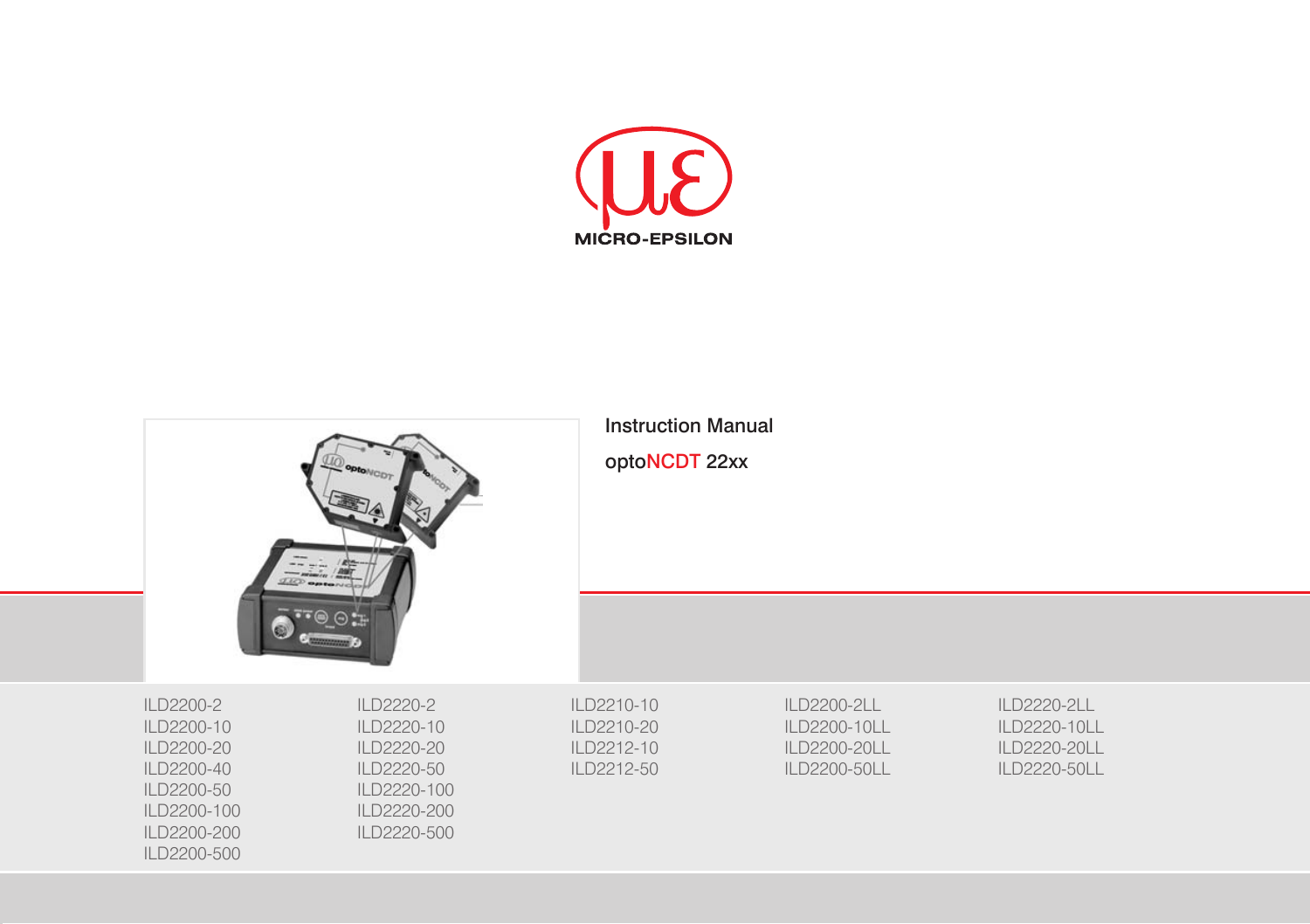MICRO-EPSILON MESSTECHNIK GmbH & Co. KG Königbacher Strasse 15

94496 Ortenburg / Germany

Tel. 08542/168-0  $C \in$ Fax 08542/168-90 e-mail info@micro-epsilon.de www.micro-epsilon.com Certified acc. to DIN EN ISO 9001: 2008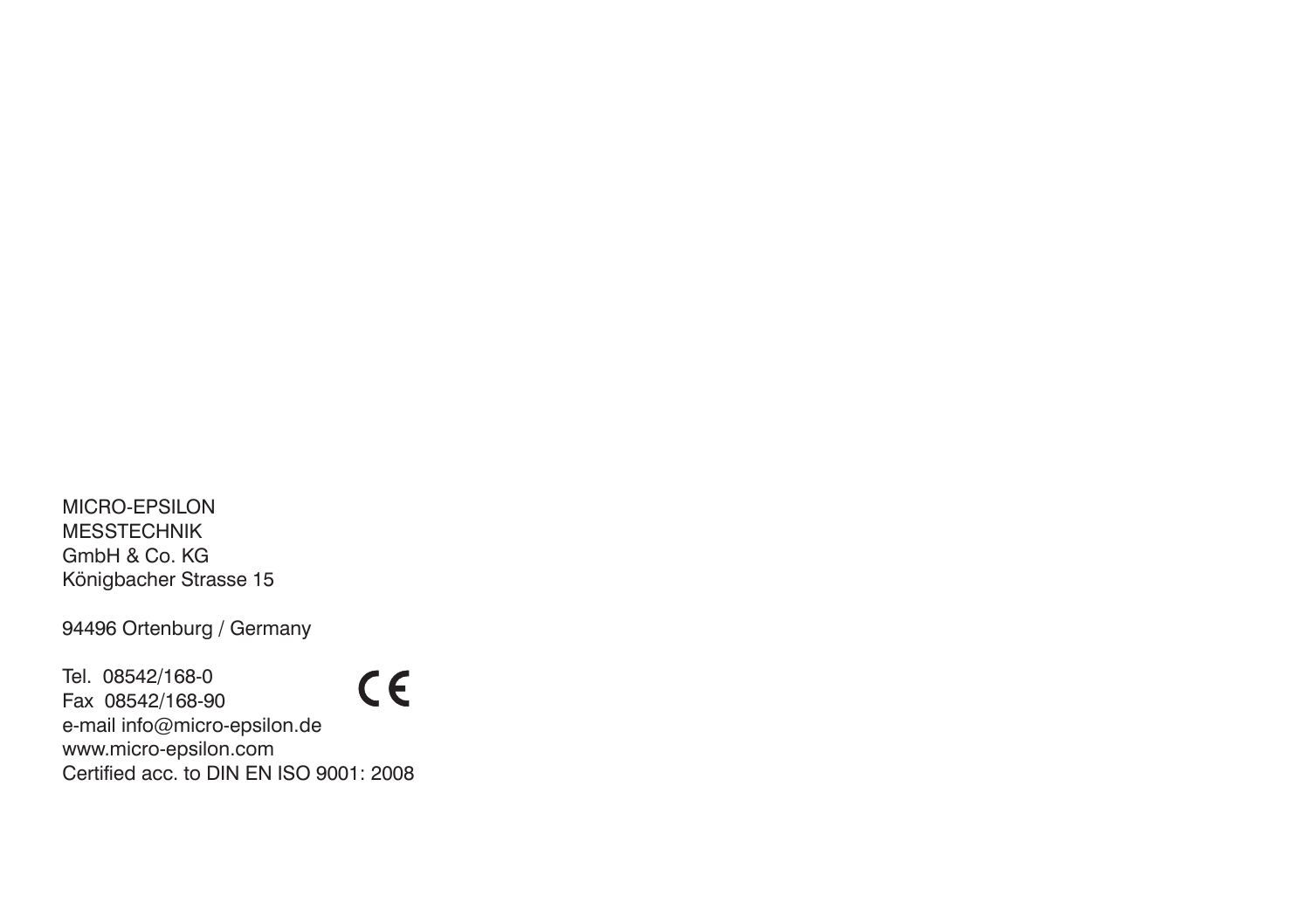# **Contents**

| $\mathbf{1}$ . |  |
|----------------|--|
| 1.1            |  |
| 1.2            |  |
| 1.3            |  |
| 1.4            |  |
| 1.5            |  |
| 2.             |  |
| 3.             |  |
| 3.1            |  |
| 3.2            |  |
| 3.3            |  |
| 3.4            |  |
| 3.5            |  |
|                |  |
|                |  |
| 4.             |  |
| 4.1            |  |
| 4.2            |  |
| 5.             |  |
| 5.1            |  |
| 5.1.1          |  |
| 5.1.2          |  |
| 5.2            |  |
| 5.2.1          |  |
| 5.2.2          |  |
| 5.2.3          |  |
| 5.3            |  |
| 5.4<br>5.5     |  |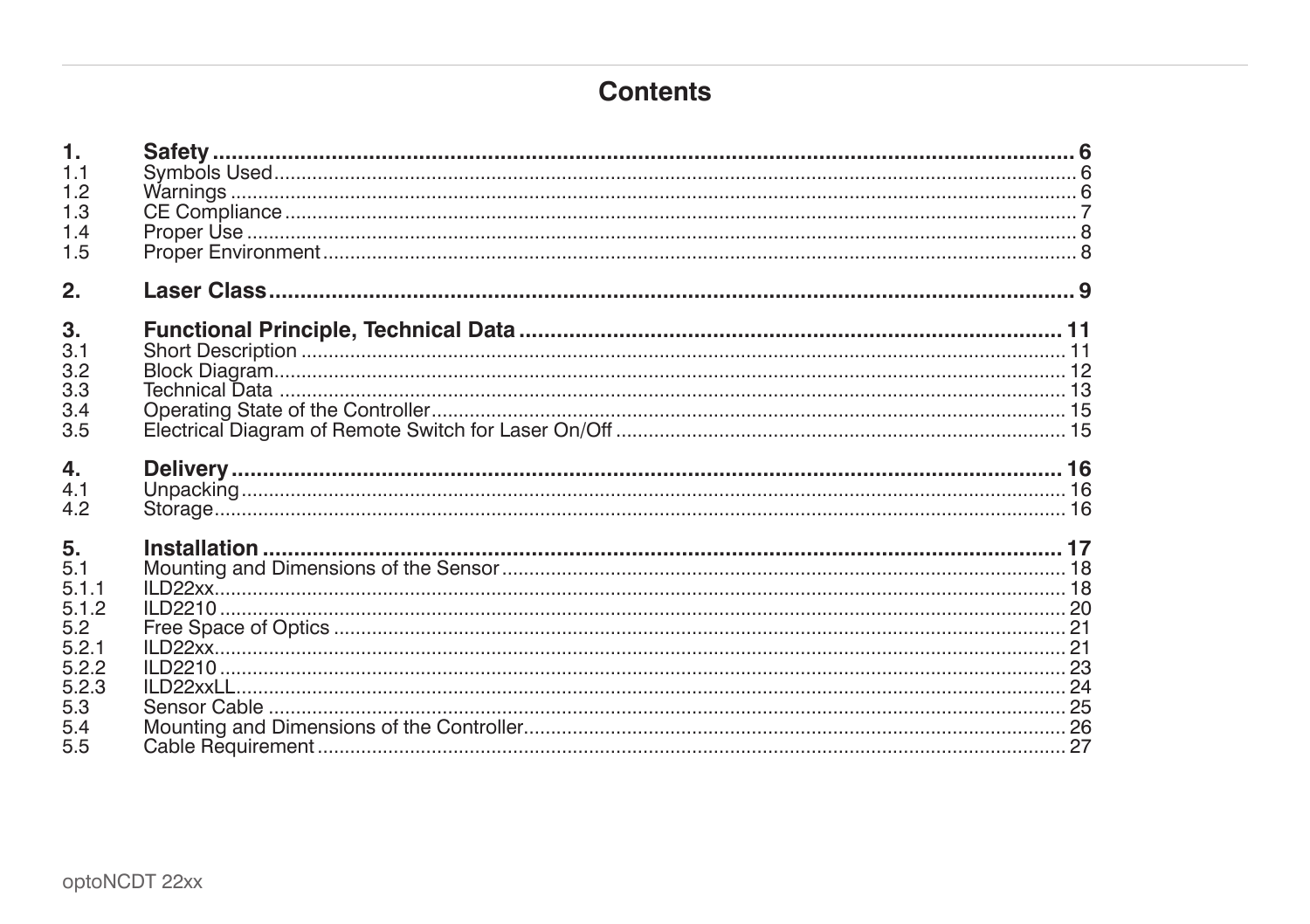| 6.           |  |
|--------------|--|
| 6.1          |  |
| 6.2          |  |
| 6.3          |  |
| 6.3.1        |  |
| 6.3.2        |  |
| 6.3.3        |  |
| 6.3.4        |  |
| 6.3.5        |  |
| 6.3.6        |  |
| 6.4          |  |
| 6.5          |  |
| 6.6          |  |
| 6.7          |  |
| 6.8          |  |
| 6.9          |  |
| 6.10         |  |
|              |  |
|              |  |
| 7.           |  |
| 7.1          |  |
| 7.2          |  |
| 7.2.1        |  |
| 7.2.2        |  |
| 7.3          |  |
| 7.4          |  |
| 7.5          |  |
| 7.6          |  |
| 7.7          |  |
| 7.8          |  |
| 7.9          |  |
| 7.10         |  |
| 7.11         |  |
| 7.12         |  |
| 7.13         |  |
| 7.14<br>7.15 |  |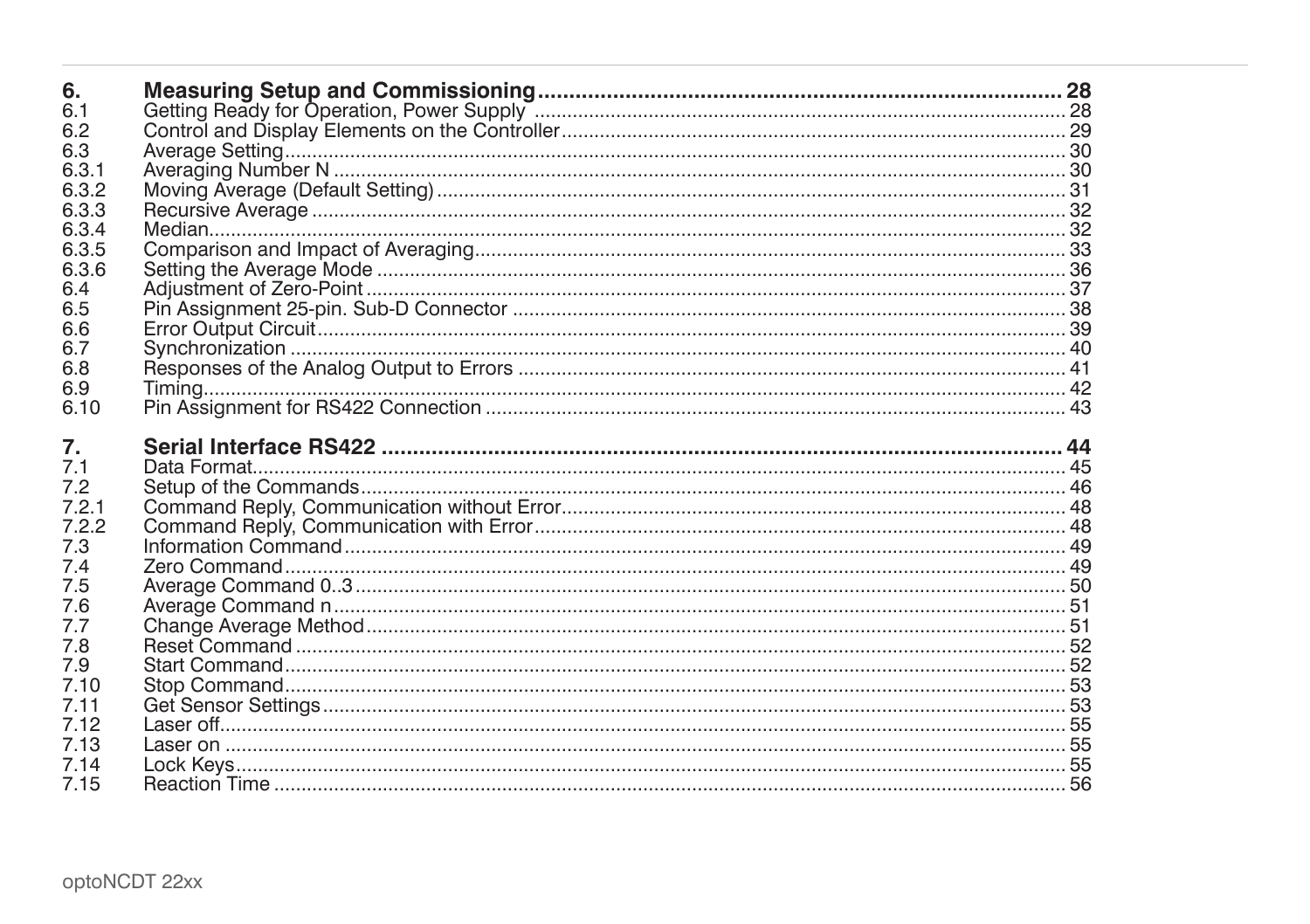| 8.<br>8.1<br>8.2<br>8.3                           |  |
|---------------------------------------------------|--|
| 9.<br>9.1<br>9.2<br>9.3                           |  |
| 10.<br>10.1<br>10.1.1<br>10.1.2<br>10.1.3<br>10.2 |  |
| 11.                                               |  |
| 12.                                               |  |
| 13.                                               |  |
| 14.<br>14.1<br>14.2<br>14.3                       |  |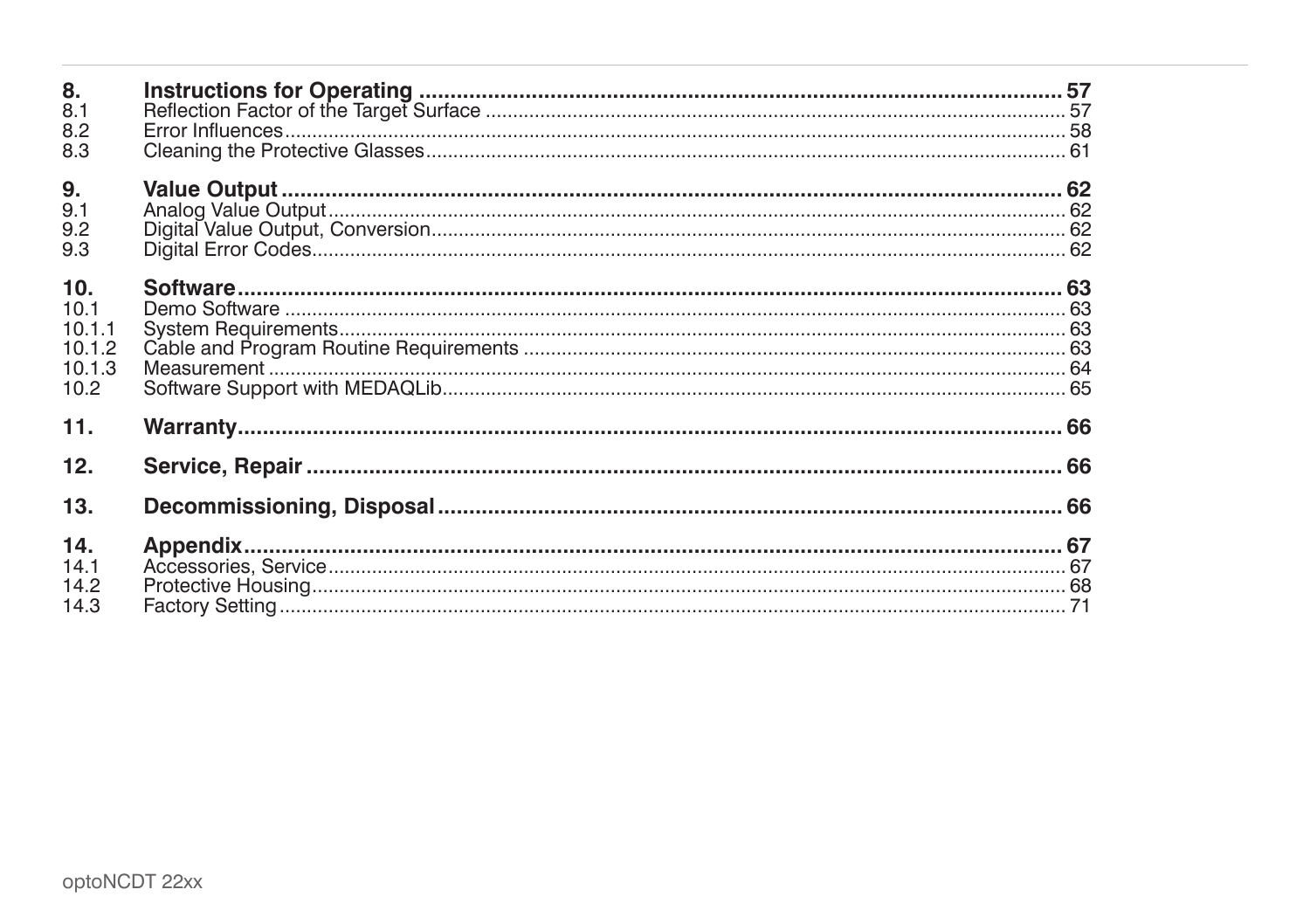# <span id="page-5-0"></span>**1. Safety**

The handling of the system assumes knowledge of the instruction manual.

# **1.1 Symbols Used**

The following symbols are used in this instruction manual:



# **1.2 Warnings**

Avoid unnecessary laser radiation to be exposed to the human body

- Switch off the controller for cleaning and maintenance.
- $\blacktriangleright$  Switch off the controller for system maintenance and repair if the sensor is integrated into a system.

# **A** CAUTION

Caution - use of controls or adjustments or performance of procedures other than those specified may cause harm.

Connect the power supply and the display-/output device in accordance with the safety regulations for electrical equipment.

- > Danger of injury
- > Damage to or destruction of the sensor and/or the controller

# **NOTICE**

- Avoid shock and vibration to the sensor and the controller.
- > Damage to or destruction of the sensor and/or the controller

The power supply may not exceed the specified limits.

> Damage to or destruction of the controller and/or the sensor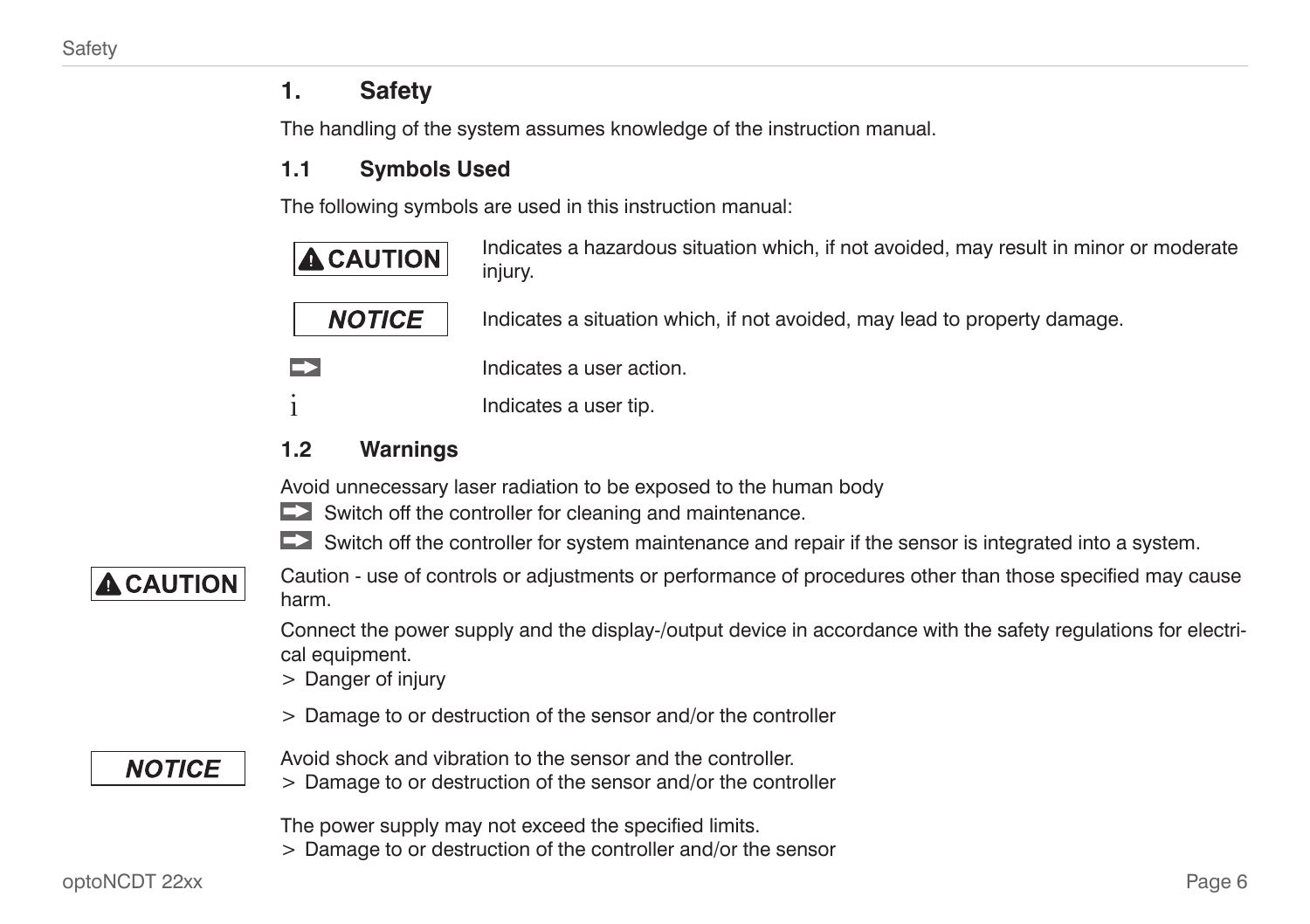<span id="page-6-0"></span>Protect the sensor cable against damage.

> Destruction of the sensor

> Failure of the measuring device

Avoid continuous exposure to fluids on the sensor and the controller.

> Damage to or destruction of the sensor and/or the controller

Operate sensor and controller only with the same serial number. A change of components among each other is not possible.

> Loss of the specified technical data

### **1.3 CE Compliance**

The following applies to the optoNCDT 22xx:

- Regulation 2004/108/EC
- Regulation 2006/95/EC

Products which carry the CE mark satisfy the requirements of the EMC regulation 2004/108/EC 'Electromagnetic Compatibility' and the European standards (EN) listed therein. The EC declaration of conformity is kept available according to EC regulation, article 10 by the authorities responsible at

MICRO-EPSILON MESSTECHNIK GmbH & Co. KG Königbacher Straße 15 94496 Ortenburg

The sensor is in compliance with the following standards

- EN 61326-1: 2006-10
- DIN EN 55011: 2007-11
- $-$  FN 61000-6-2: 2006-03

The sensor fulfills the specification of the EMC requirements, if the instructions in the operating manual are followed.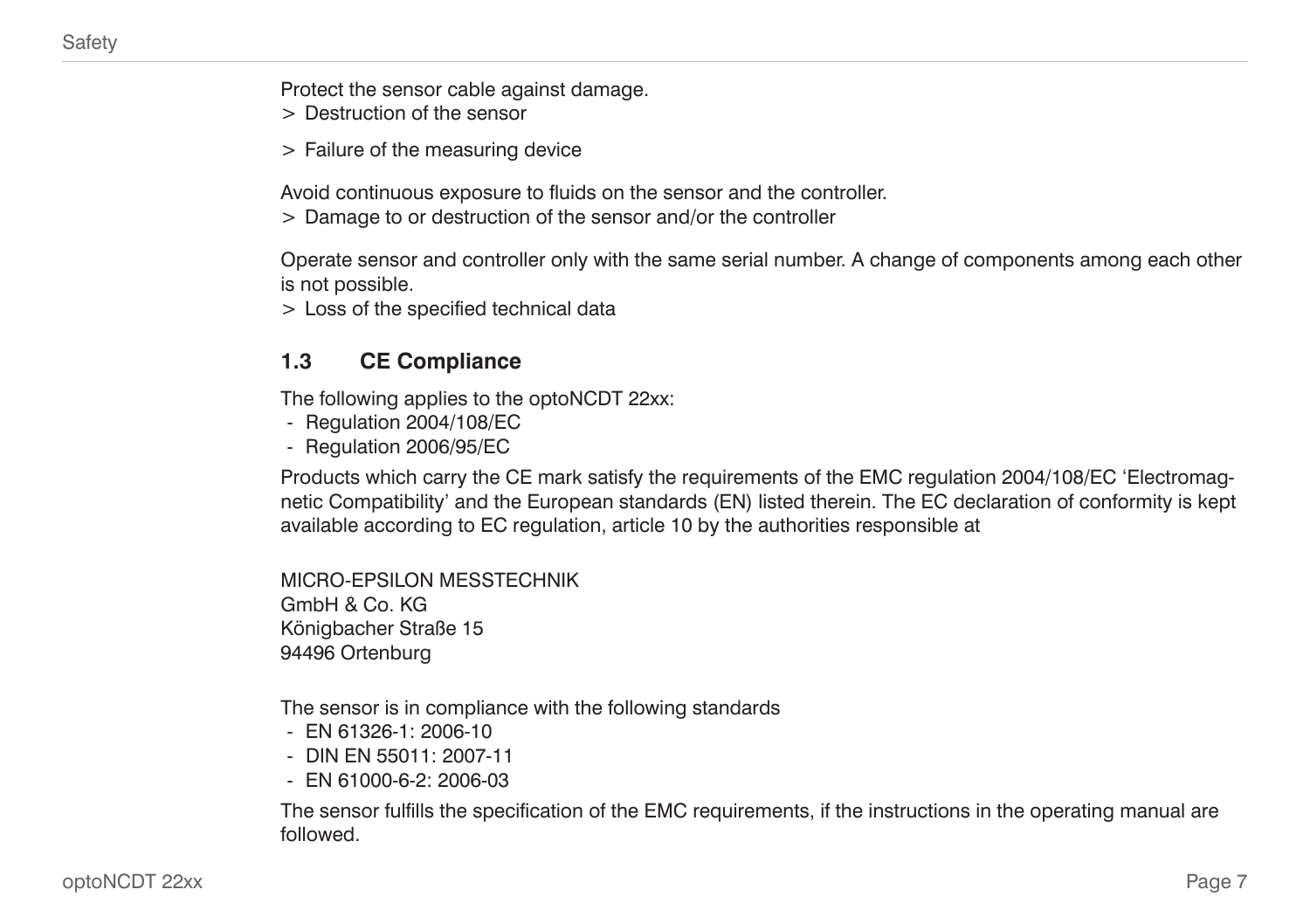#### <span id="page-7-0"></span>**1.4 Proper Use**

- The measuring system is designed for use in industrial areas.
- It is used
	- for measuring displacement, distance, position and elongation
	- for in-process quality control and dimensional testing
- The measuring system may only be operated within the limits specified in the technical data[, see Chap.](#page-12-1)  [3.3](#page-12-1).
- The system should only be used in such a way that in case of malfunctions or failure personnel or machinery are not endangered.
- Additional precautions for safety and damage prevention must be taken for safety-related applications.

# **1.5 Proper Environment**

- Protection class
	- Sensor: IP 65 (Only with sensor cable, supply/output cable connected)
	- Controller: IP 50
- Lenses are excluded from protection class. Contamination of the lenses leads to impairment or failure of the function.
- Operating temperature: 0 to 50  $^{\circ}$ C (+32 to +104  $^{\circ}$ F)
- Storage temperature:  $-20$  to  $+70$  °C (-4 to  $+158$  °F)
- Humidity: 5 95 % (no condensation)
- Pressure: Atmospheric pressure
- EMC: according to EN 61326-1: 2006-10
	- DIN EN 55011: 2007-11
	- EN 61000-6-2: 2006-03
- i The protection class is limited to water (no penetrating liquids or similar)!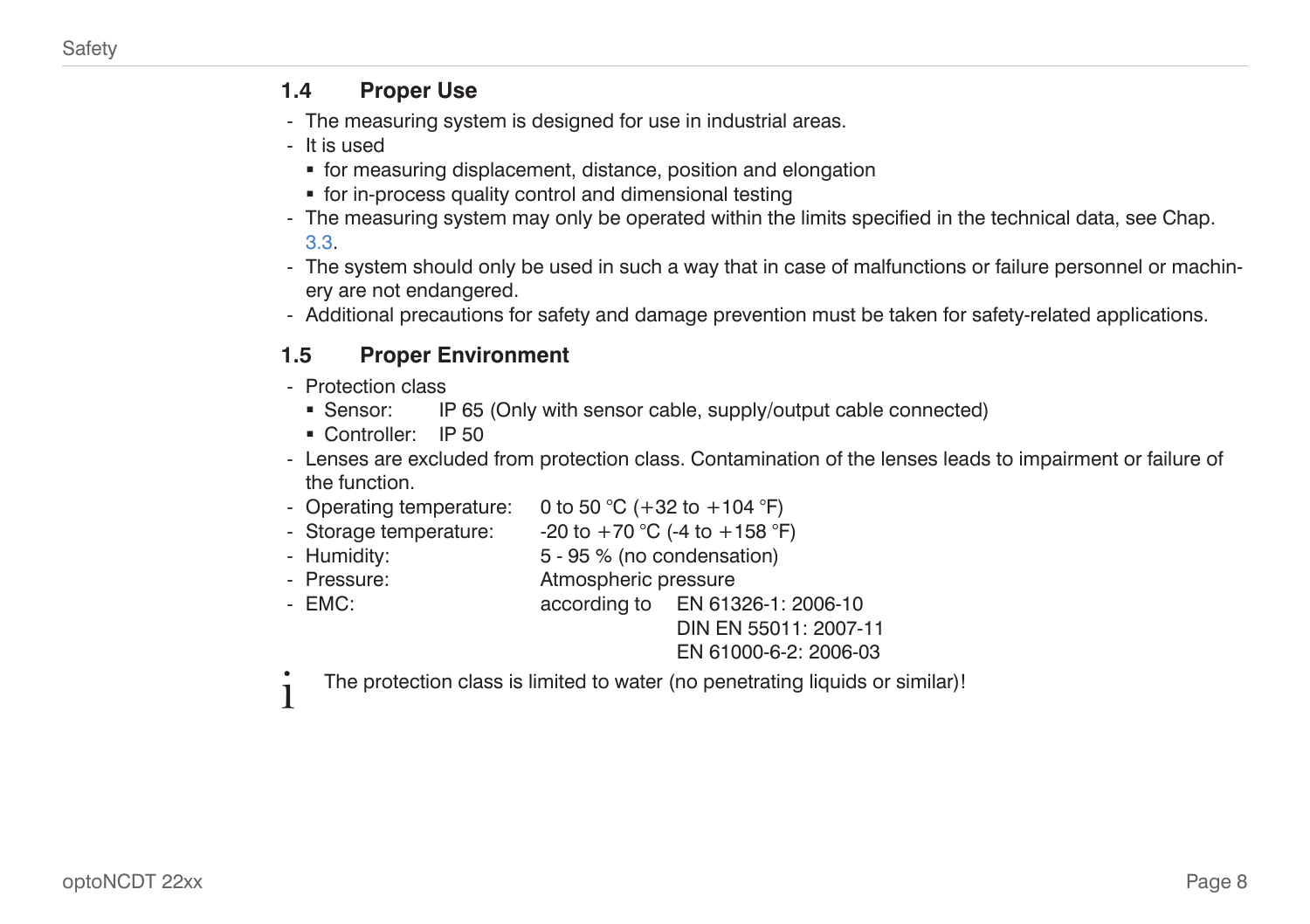# <span id="page-8-1"></span><span id="page-8-0"></span>**2. Laser Class**

The sensors operate with a semiconductor laser with a wavelength of 670 nm (visible/red). The laser is operated on a pulsed mode, the pulse frequency corresponding to the measuring frequency (for example  $f = 10$  kHz). The duration of the pulse is regulated in dependency on the object to be measured and can form an almost permanent beam (for example  $t = 1$  up to 80  $\mu s$ ). The maximum optical output is  $\leq 1$  mW. The sensors are classified in Laser Class 2 (II). Class 2 (II) lasers are not notifiable and a laser protection officer is not required either.

Comply with all regulations on lasers!

Although the laser output is low looking directly into the laser beam must be avoided. Due to the visible light beam eye protection is ensured by the natural blink reflex. **The housing of the optical sensors may only be opened by the manufacturer. For repair and service purposes the sensors must always be sent to the manufacturer.** The following warning labels are attached to the cover (front and/or rear side) of the sensor housing. The laser warning labels for Germany have already been applied (see above). Those for other non German-speaking countries an IEC standard lable is included in delivery and the versions applicable to the user's country must be applied before the equipment is used for the first time. Laser operation is indicated by LE[D, see Chap. 3.4.](#page-14-1)

# **A** CAUTION

Never deliberately look into the laser beam! Consciously close your eyes or turn away immediately if ever the laser beam should hit your eyes.

#### IEC Standard

During operation of the sensor the pertinent regulations according to EN 60825-1 on "radiation safety of laser equipment" must be fully observed at all times.

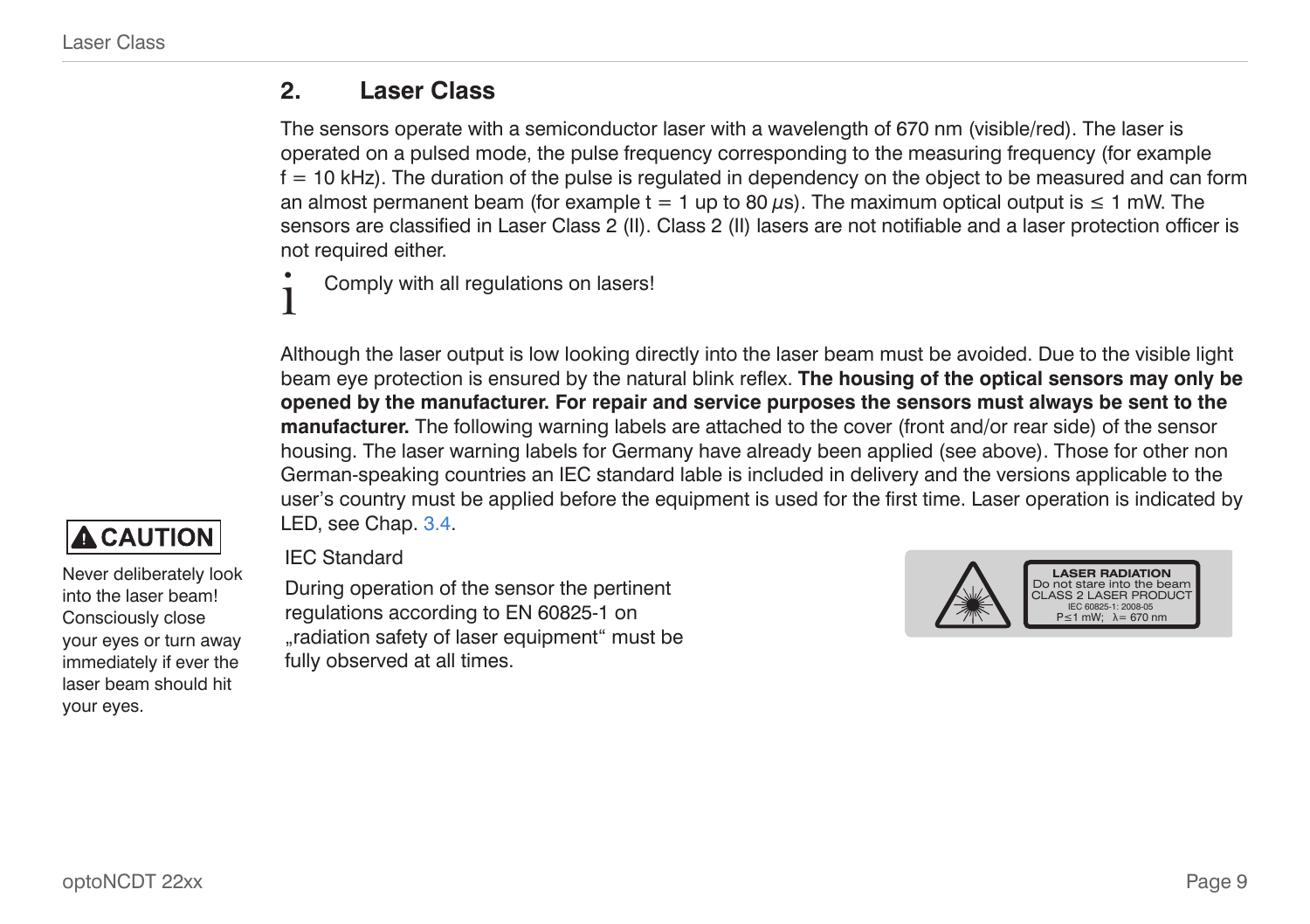#### FDA Norm

The sensor complies with all applicable laws for the manufacturer of laser devices. This system is classified by the Center for Devices and Radiological Health (CDRH) asa Class II laser device.



 $\int$  If both warning labels are covered over when the unit is installed the user must ensure that supplemen-<br>Tary labels are applied. tary labels are applied.



*Fig. 1 True reproduction of the sensor with its actual location of the warning labels*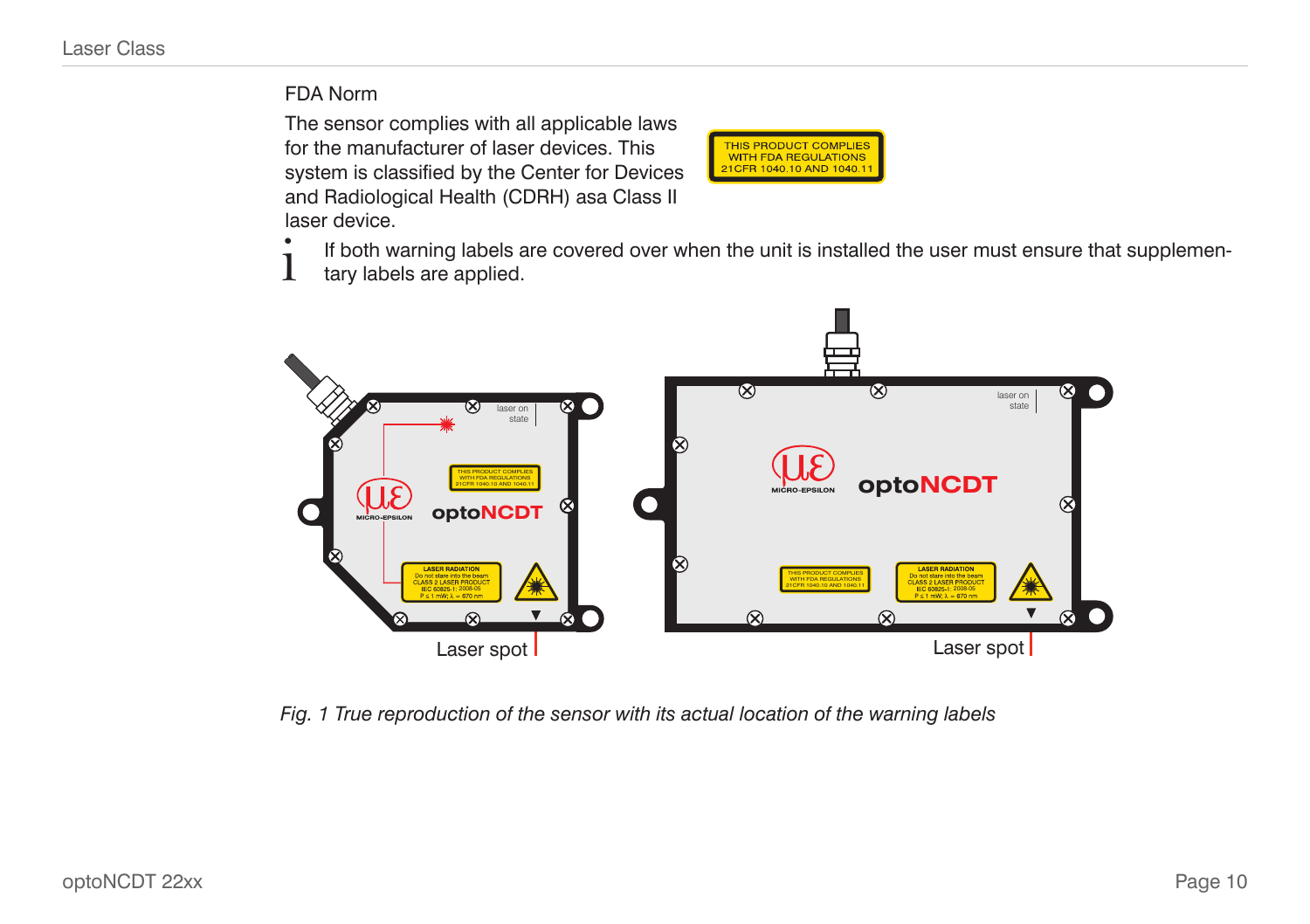# <span id="page-10-0"></span>**3. Functional Principle, Technical Data**

# **3.1 Short Description**

The system consists of an laser-optical sensor and a signal conditioning electronics.

The sensor uses the principle of optical triangulation, that is a visible, modulated point of light is projected onto the target surface.

Sensor and controller are one unit.

Depending on the distance the diffuse fraction of the reflection of this point of light is then focussed on, to a position sensitive element (CCD-array) by the receiving lens, which is arranged at a certain angle with respect to the optical axis of the laser beam.

From the CCD signal the intensity of the diffuse reflection is determined in real time. This enables the sensor to compensate intensity fluctuations still during processing of a measured-value, which it does in a very wide reflection factor range (from almost complete absorption to almost total reflection).



1) Depending on the adjustment of the analog output by error, see Chapt. 6.8.

*Fig. 2 Definition of terms, output signal*

| <b>SMR</b> | $=$ | Start of measuring range |
|------------|-----|--------------------------|
|            |     |                          |

- MMR = Midrange
- $EMR =$  End of measuring range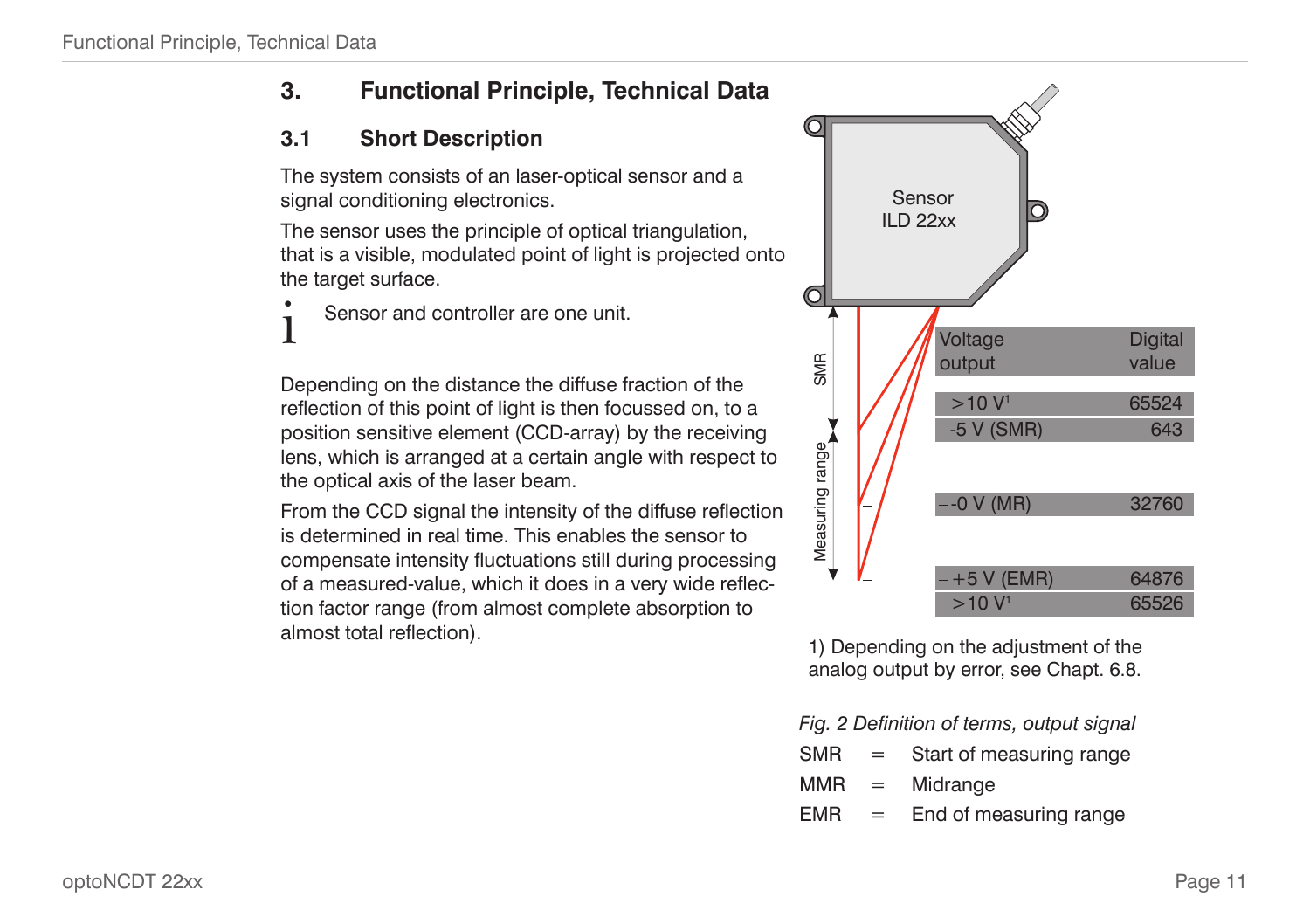<span id="page-11-0"></span>LEDs on the controlle[r, see Chap. 3.4](#page-14-1)[, see Chap. 6.1,](#page-27-1) signal:

- Out of Range (upper and lower range values), poor Target (unfit or no object)
- In range
- Mid range
- Laser ON/OFF
- Power on
- Actual average

# **3.2 Block Diagram**

LEDs on the sensor signal:

- Out of Range (upper and lower range values)
- Poor Target (unfit or no object)
- Mid range
- Laser ON/OFF

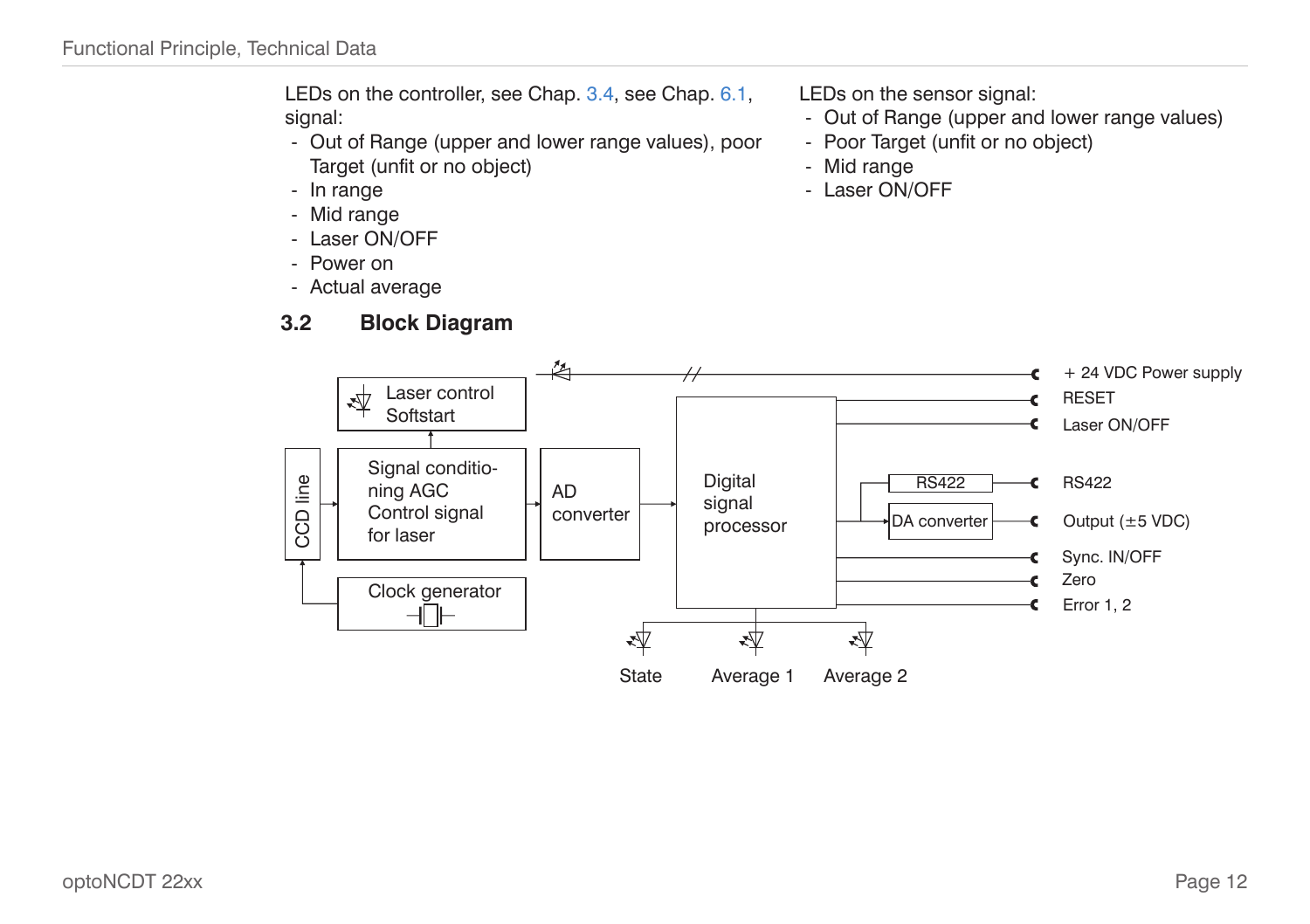# <span id="page-12-1"></span><span id="page-12-0"></span>**3.3 Technical Data**

| <b>Model</b>                | <b>ILD 22xx -</b> | $\overline{2}$                                                                | 10                         | 20     | 40                    | 50     | 100    | 200                                 | 500                | <b>ILD</b><br>2210-10 | <b>ILD</b><br>2210-20 |
|-----------------------------|-------------------|-------------------------------------------------------------------------------|----------------------------|--------|-----------------------|--------|--------|-------------------------------------|--------------------|-----------------------|-----------------------|
| Measuring principle         |                   |                                                                               | Laseroptical triangulation |        |                       |        |        |                                     |                    |                       |                       |
|                             | mm <sup>''</sup>  | 2                                                                             | 10                         | 20     | 40                    | 50     | 100    | 200                                 | 500                | 10                    | 20                    |
| Measuring range             |                   | (0.08)                                                                        | .39)                       | (.79)  | (1.57)                | (1.97) | (3.94) | (7.87)                              | (19.69)            | (0.39)                | (0.79)                |
| Start of measuring          | $mm$ (")          | 24                                                                            | 30                         | 40     | 175                   | 45     | 70     | 130                                 | 200                | 95                    | 90                    |
| range                       |                   | (.94)                                                                         | $(1.18)$ (1.57)            |        | (6.89)                | (1.77) | (2.76) | (5.12)                              | (7.87)             | (3.74)                | (3.54)                |
| Midrange                    | $mm$ (")          | 25                                                                            | 35                         | 50     | 195                   | 70     | 120    | 230                                 | 450                | 100                   | 100                   |
|                             |                   | (.98)                                                                         | (1.38)                     | (1.97) | (7.67)                | (2.76) | (4.72) | (9.06)                              | (17.72)            | (3.94)                | (3.94)                |
| End of measuring            | $mm$ (")          | 26                                                                            | 40                         | 60     | 215                   | 95     | 170    | 330                                 | 700                | 105                   | 110                   |
| range                       |                   | (1.02)                                                                        | (1.57)                     | (2.36) | (8.46)                | (3.74) | (6.69) | (12.9)                              | (27.56)            | (4.13)                | (4.33)                |
| Linearity                   | $\mu$ m           | ±1                                                                            | ±3                         | ±6     | ±12                   | ±15    | ±30    | ±60                                 | ±400               | $\pm 3$               | ±6                    |
|                             |                   | $\leq$ ±0.05 % FSO                                                            |                            |        | $\leq \pm 0.03$ % FSO |        |        |                                     | $\leq$ ±0.08 % FSO | $\leq$ ±0.03 % FSO    |                       |
| Resolution                  | $\mu$ m           | 0.03                                                                          | 0.15                       | 0.3    | 0.6                   | 0.8    | 1.5    | 3                                   | 7.5                | 0.5                   | 1                     |
| (at 10 kHz)                 |                   | 0.0015 % FSO                                                                  |                            |        |                       |        |        |                                     |                    | 0.005 % FSO           |                       |
| Measuring rate <sup>4</sup> |                   | 10 kHz (ILD22xx), 20 kHz (ILD222x)<br>10 kHz                                  |                            |        |                       |        |        |                                     |                    |                       |                       |
| Light source                |                   | 670 nm, red (Wave length), 1 mW (Max. power), 2 (IEC), II (FDA) (Laser class) |                            |        |                       |        |        |                                     |                    |                       |                       |
| (Semiconductor laser)       |                   |                                                                               |                            |        |                       |        |        |                                     |                    |                       |                       |
| Permissible ambient light   |                   | 30,000 lx                                                                     |                            |        |                       |        |        |                                     |                    |                       |                       |
|                             | SMR, $\mu$ m      | 80                                                                            | 110                        | 160    | 230                   | 215    | 350    | 1300                                | 1500               | 130                   | 200                   |
| Spot diameter <sup>3</sup>  | MMR, $\mu$ m      | 35                                                                            | 50                         | 60     | 210                   | 80     | 130    | 1300                                | 1500               | 60                    | 60                    |
|                             | EMR, $\mu$ m      | 80                                                                            | 110                        | 160    | 230                   | 215    | 350    | 1300                                | 1500               | 130                   | 200                   |
| Protection class            | Sensor            | IP 65                                                                         |                            |        |                       |        |        |                                     |                    |                       |                       |
|                             | Controller        | IP 50                                                                         |                            |        |                       |        |        |                                     |                    |                       |                       |
| Temperature stability       |                   | 0.025 % FSO/K<br>0.01 % FSO/K                                                 |                            |        |                       |        |        |                                     |                    |                       |                       |
| Operating temperature       |                   |                                                                               |                            |        |                       |        |        | $0^{\circ}$ C  50 °C (32 to 122 °F) |                    |                       |                       |
| Storage temperature         |                   |                                                                               |                            |        |                       |        |        | -20 °C  70 °C (-4 to 158 °F)        |                    |                       |                       |
|                             | Analog            |                                                                               |                            |        |                       | ±5V    |        |                                     |                    | ±5V                   |                       |
| Output                      |                   |                                                                               |                            |        |                       |        |        |                                     |                    |                       | $(-10 V  + 10 V)$     |
|                             | Digital           |                                                                               |                            |        |                       |        |        |                                     |                    | RS422/                |                       |
|                             |                   |                                                                               | RS422/ 691.2 kBaud         |        |                       |        |        |                                     | 687.5 kBaud        |                       |                       |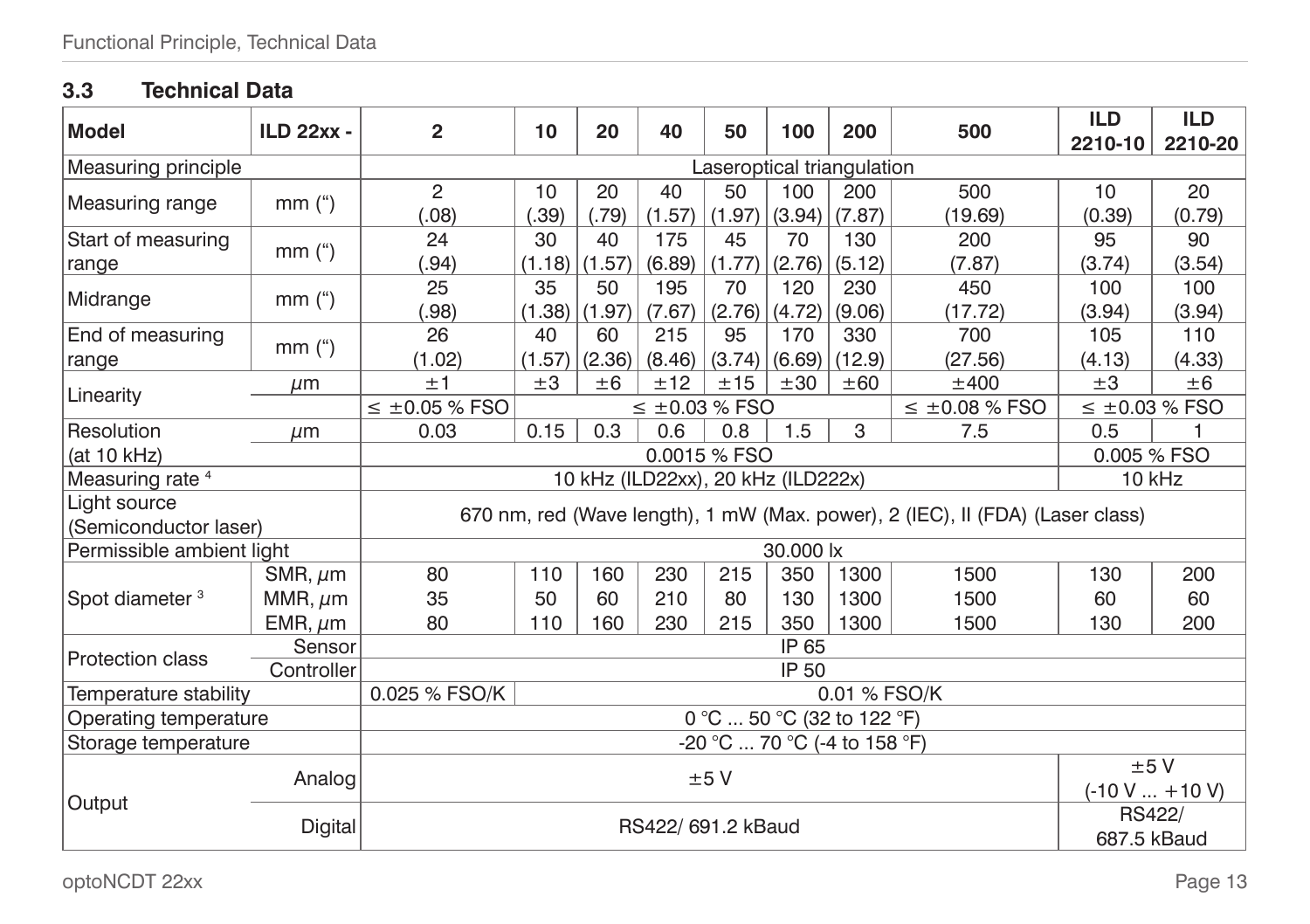| Model                         | ILD22xx                            | $\mathbf{2}$                                                                   | 10                                | 20 | 40 | 50                              | 100          | 200 | 500 | <b>ILD</b><br>2210-10 | <b>ILD</b><br>2210-20 |
|-------------------------------|------------------------------------|--------------------------------------------------------------------------------|-----------------------------------|----|----|---------------------------------|--------------|-----|-----|-----------------------|-----------------------|
| Supply voltage                | 24 VAC $(\pm 15 \%)$ , max. 500 mA |                                                                                |                                   |    |    |                                 |              |     |     |                       |                       |
| Sensor cable                  |                                    |                                                                                |                                   |    |    | Standard: 2 m (6 ft) - integral |              |     |     |                       |                       |
|                               |                                    |                                                                                | Option: 5 m / 10 m (16 / 32 ft) 1 |    |    |                                 |              |     |     |                       |                       |
| Controller                    |                                    | Functions: Zero / Averaging                                                    |                                   |    |    |                                 |              |     |     |                       |                       |
|                               |                                    | Dimensions: 143 x 145 x 52 mm                                                  |                                   |    |    |                                 |              |     |     |                       |                       |
| Elektromagnetic compatibility |                                    | according to EN 61326-1: 2006-10, DIN EN 55011: 2007-11, EN 61000-6-2: 2006-03 |                                   |    |    |                                 |              |     |     |                       |                       |
| (EMC)                         |                                    |                                                                                |                                   |    |    |                                 |              |     |     |                       |                       |
| Vibration <sup>2</sup>        |                                    | 2 q / 20  500 Hz                                                               |                                   |    |    |                                 |              |     |     |                       |                       |
| Shock <sup>2</sup>            |                                    | 15 g / 6 ms/ 3 axis                                                            |                                   |    |    |                                 |              |     |     |                       |                       |
| Sensor                        |                                    |                                                                                |                                   |    |    |                                 | about 0.5 kg |     |     |                       |                       |
| Weight                        | Controller                         |                                                                                | about 1 kg                        |    |    |                                 |              |     |     |                       |                       |

The specified data apply for a diffusely reflecting matt white ceramic target.

| $FSO = Full Scale Output$ | $SMR = Start$ of measuring range |
|---------------------------|----------------------------------|
| $MMR = Midrange$          | $EMR = End of measuring range$   |

1) Sensor and controller are calibrated to the respective cable length.

Operation with this calibrated cable length only.

2) The data for the sensor are based on DIN EN 60028-2-6 (vibration) and DIN EN 60028-2-29 (shock).

3) Spezific values for sensors of ILD22xx-xLL series

4) Max. 5 kHz for sensors of ILD2202 series.

#### **Spot diameter ILD 2200-xLL, ILD 2220-xLL**

|            | ILD22x0-2LL          | $ILD22x0-10LL$ | ILD22x0-20LL            | ILD22x0-50LL          |
|------------|----------------------|----------------|-------------------------|-----------------------|
| <b>SMR</b> | 85 x 240 µm          | 120 x 405 um   | 185 x 485 µm            | 350 x 320 µm          |
| <b>MMR</b> | 24 x 280 µm          | 35 x 585 µm    | 55 x 700 µm             | ∣70 x 960 µm          |
| <b>EMR</b> | 164 x 400 <i>u</i> m | 125 x 835 um   | l 195 x 1200 <i>u</i> m | 300 x 1940 <i>u</i> m |

| <b>Sensors with large SMR</b> |          |                                 |  |  |  |  |
|-------------------------------|----------|---------------------------------|--|--|--|--|
| Model                         |          | Measuring rate Start of measur- |  |  |  |  |
|                               |          | ing range                       |  |  |  |  |
| ILD2210-10                    | $10$ kHz | 95 mm                           |  |  |  |  |
| ILD2210-20                    | $10$ kHz | $90 \text{ mm}$                 |  |  |  |  |
| ILD2212-10                    | 5 kHz    | 95 mm                           |  |  |  |  |
| ILD2212-50                    | 5 kHz    | 550 mm                          |  |  |  |  |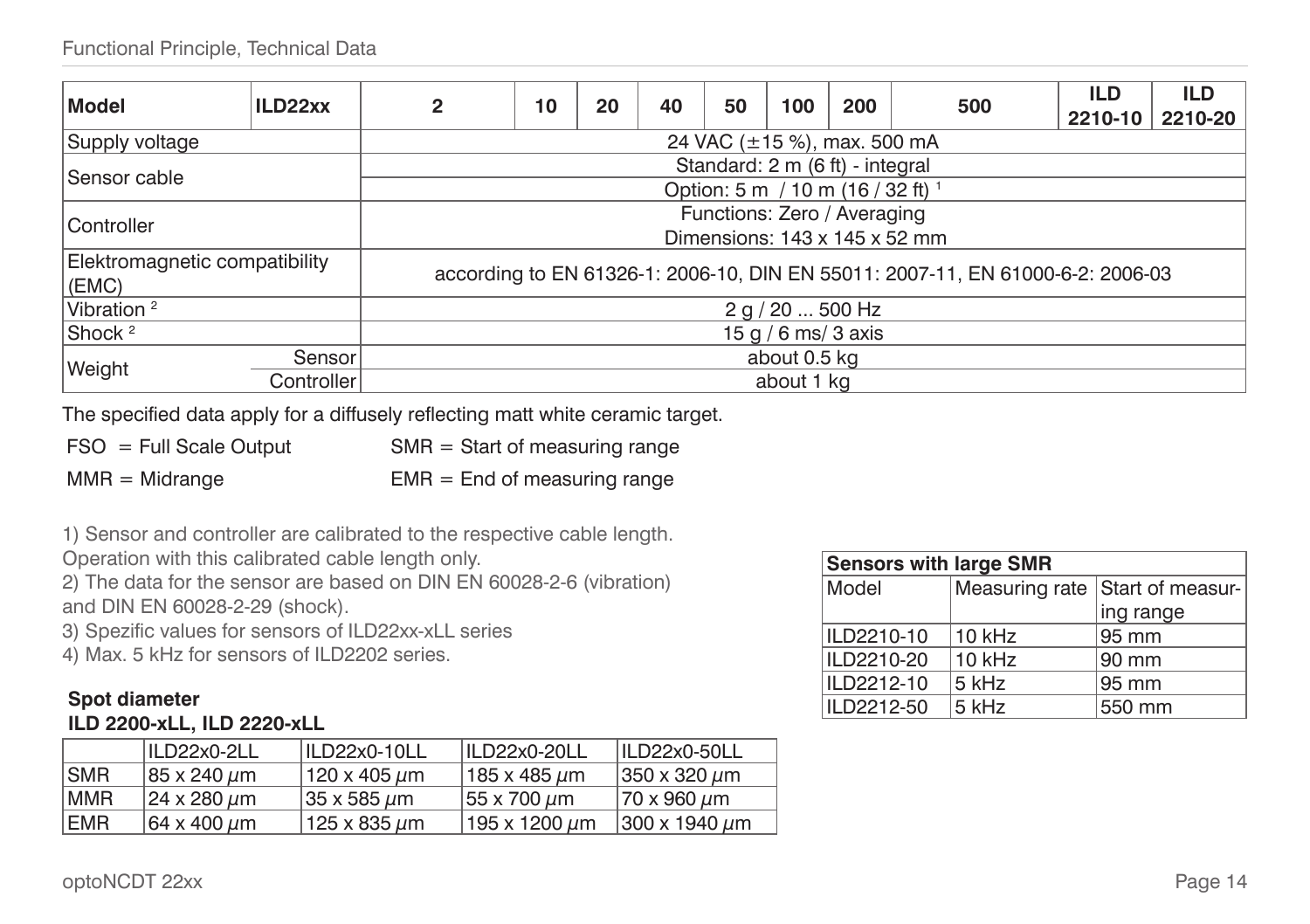| <b>LED State</b>          | Color  | <b>LED Power</b> |
|---------------------------|--------|------------------|
| OK                        | green  |                  |
| Mid range                 | yellow | Power on         |
| Poor target, out of range | red    |                  |
| Laser off, see Chap. 3.5  |        |                  |

<span id="page-14-1"></span><span id="page-14-0"></span>

| 3.4 |  |  |  | <b>Operating State of the Controller</b> |
|-----|--|--|--|------------------------------------------|
|-----|--|--|--|------------------------------------------|

| <b>LED Power</b> |  |
|------------------|--|
| Power on         |  |

# <span id="page-14-2"></span>**3.5 Electrical Diagram of Remote Switch for Laser On/Off**

The laser can be switched of with an external switch between the pins 4 and 17 for service jobs. Switching can be done with a transistor (for example open collector in an optocoupler) or a relay contact.

If pin 4 and pin 17 (D-SUB female connector) are not connected, the laser is off.



*Fig. 3 Electrical wiring for laser on/off*

In switched on mode the current through pin 4 and 17 is at total less than 10 A. The residual voltage should be less 0.1 V at the same time.

Reaction Time for Laser-On: Correct measuring data are sent by the sensor approximately 11 ms after signal for Laser-On[, see Chap. 7.15](#page-55-1).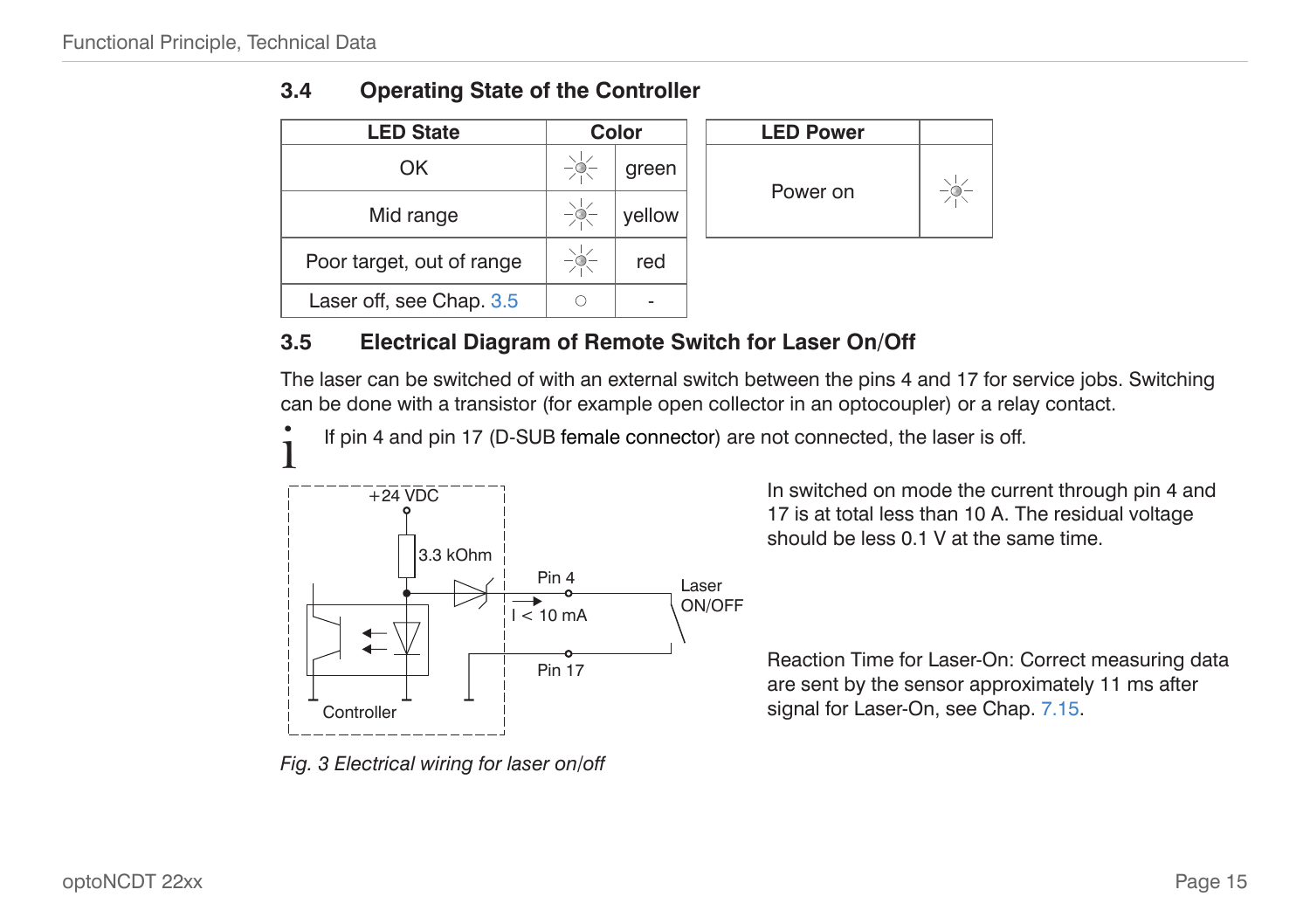# <span id="page-15-0"></span>**4. Delivery**

# **4.1 Unpacking**

- 
- 
- 1 Sensor ILD 22xx 1 Rubber feet kit for controller
- 1 Controller 1 25 pin Sub-D male connector with screened cable clamps
- 1 Instruction manual
- 1 CD with demo program
- Check for completeness and shipping damage immediately after unpacking.

# In case of damage or missing parts, please contact the manufacturer or supplier.

# **4.2 Storage**

| Storage temperature: | -20 to +70 °C (-4 to +158 °F) |
|----------------------|-------------------------------|
| Humidity:            | 15 - 95 % (no condensation)   |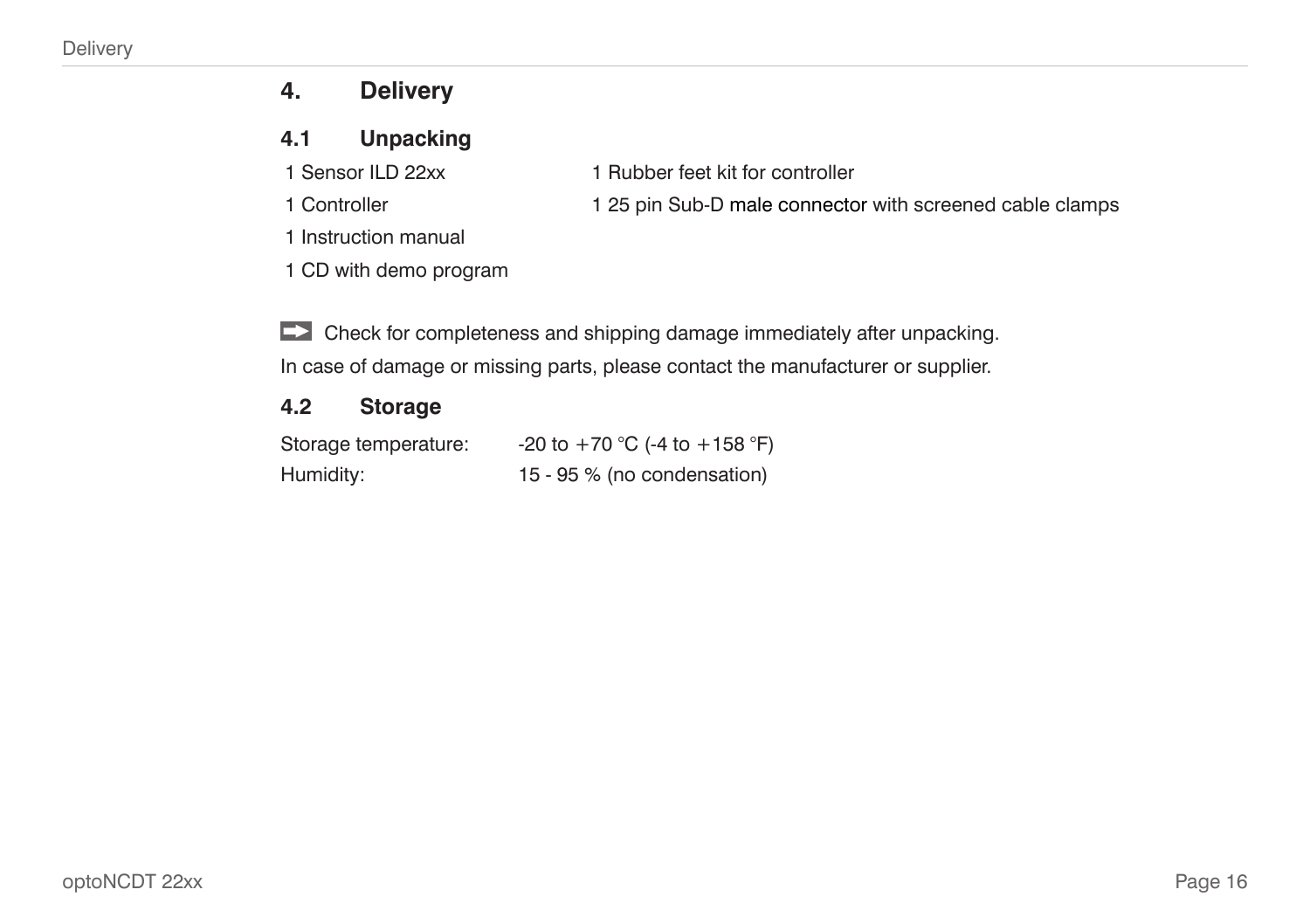# <span id="page-16-1"></span><span id="page-16-0"></span>**5. Installation**

The ILD 22xx is an optical sensor for measurements with micrometer accuracy. Make sure it is handled carefully when installing and operating. MICRO-EPSILON recommends the use of protective housings if the sensor operates in a dirty environment or higher ambient temperatur[e, see Chap. 14.2.](#page-67-1)



*Fig. 4 System with sensor, sensor cable, controller and power supply and output cable*

| Cable      | Continuous high flex cable   Bending radius (min, permanent) |
|------------|--------------------------------------------------------------|
| $CE1800-x$ | 50 mm                                                        |
| PC1800-x   | 60 mm                                                        |

Optional Accessory:

CE1800-x Sensor cable extension

PC1800-x Power supply and output cable

 $x =$  cable length in m

Sensor cables with 5 m length or more must be included into the system calibration.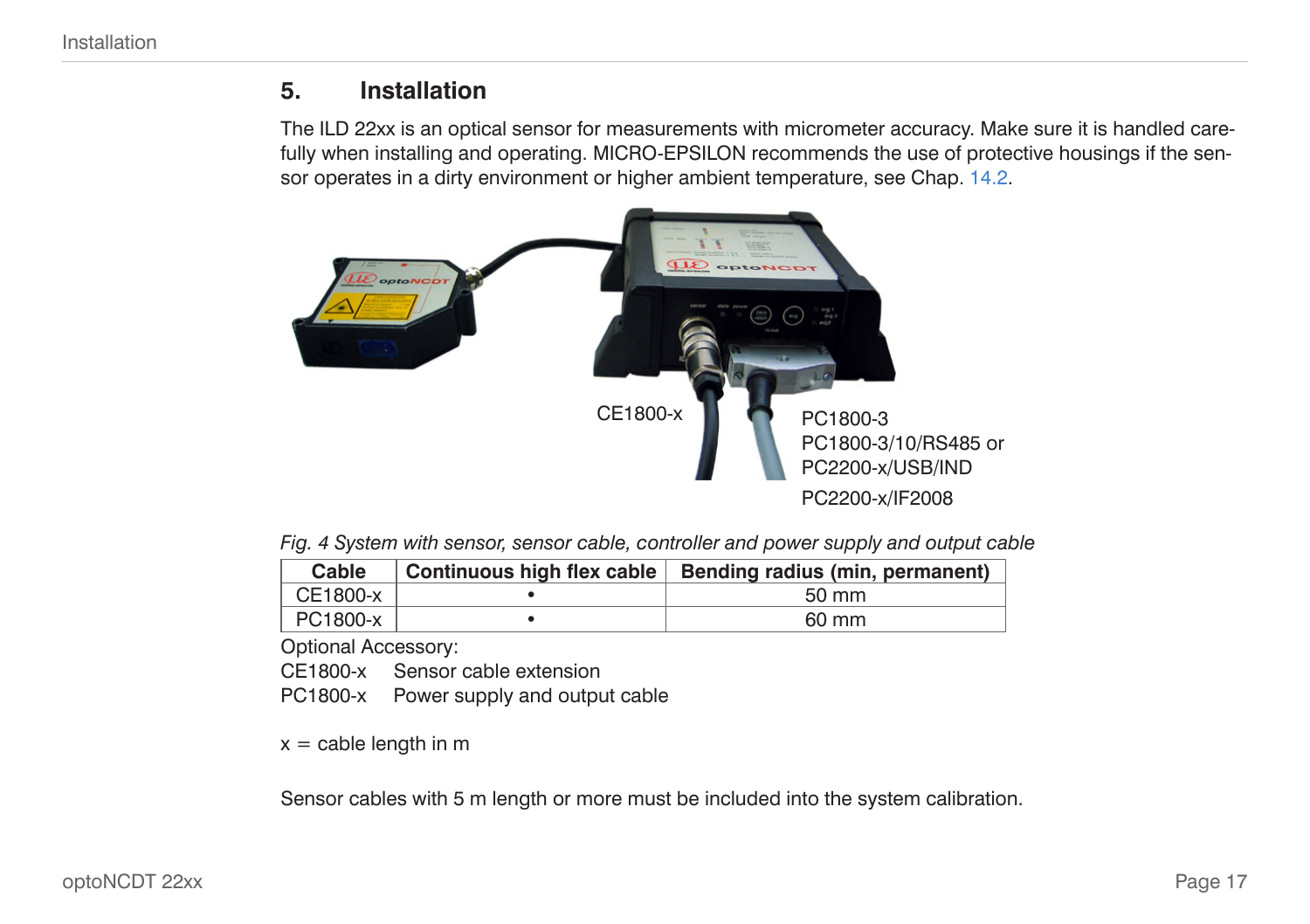#### <span id="page-17-0"></span>**5.1 Mounting and Dimensions of the Sensor**

#### **5.1.1 ILD22xx**

The sensor is mounted by means of 3 screws type M4.

- $\int$  The laser beam must be directed per-<br>pendicular onto the surface of the tarc
- pendicular onto the surface of the target. Misalignment will create measuring errors (indication of bigger distances).

Handle optical sensors with care!



*Fig. 5 Sensor dimensions, measuring ranges: 2/10/20/50/100 mm, dimensions in mm (inches), not to scale*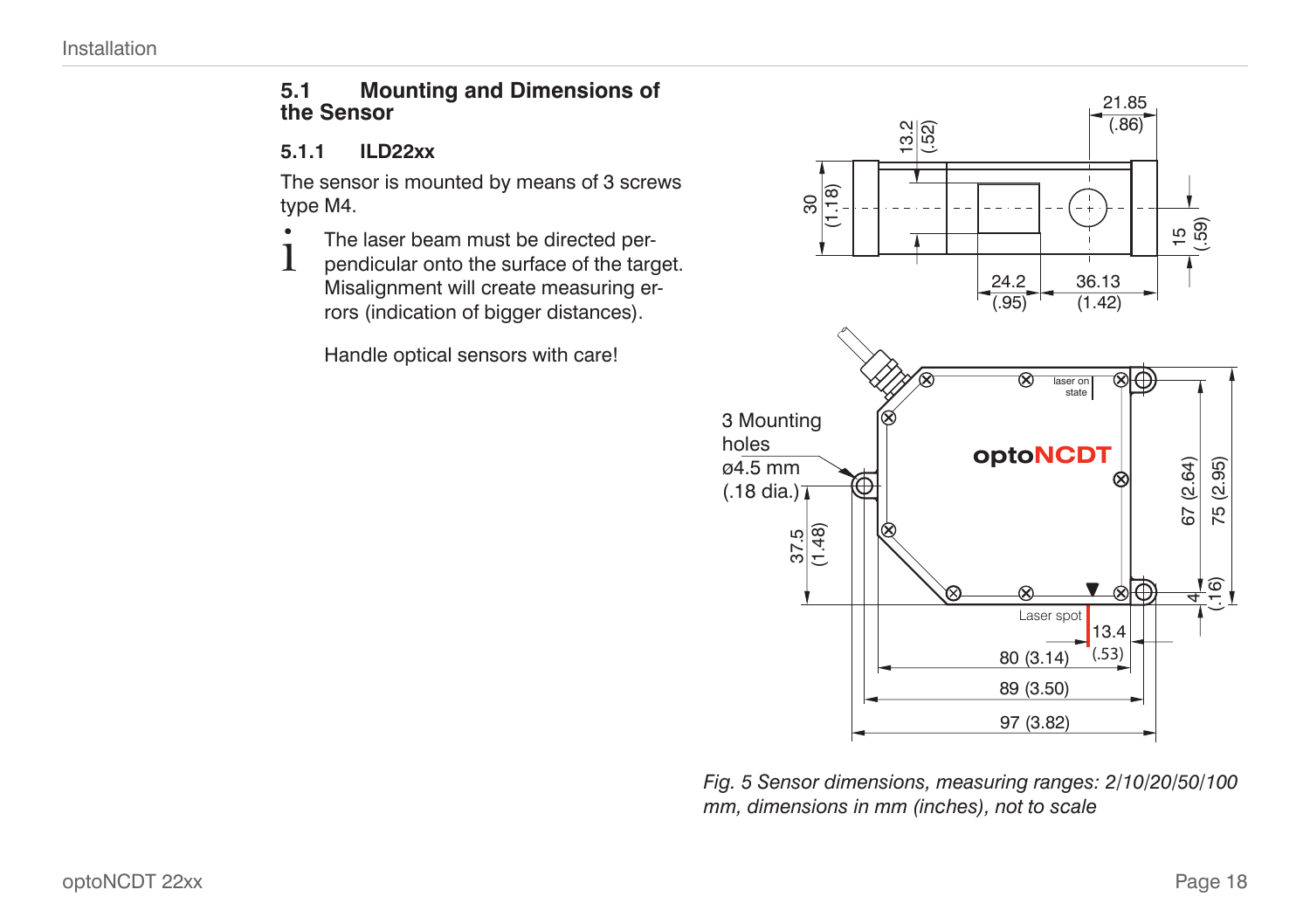

*Fig. 6 Sensor dimensions, measuring ranges: 40/200/500 mm, dimensions in mm (inches), not to scale*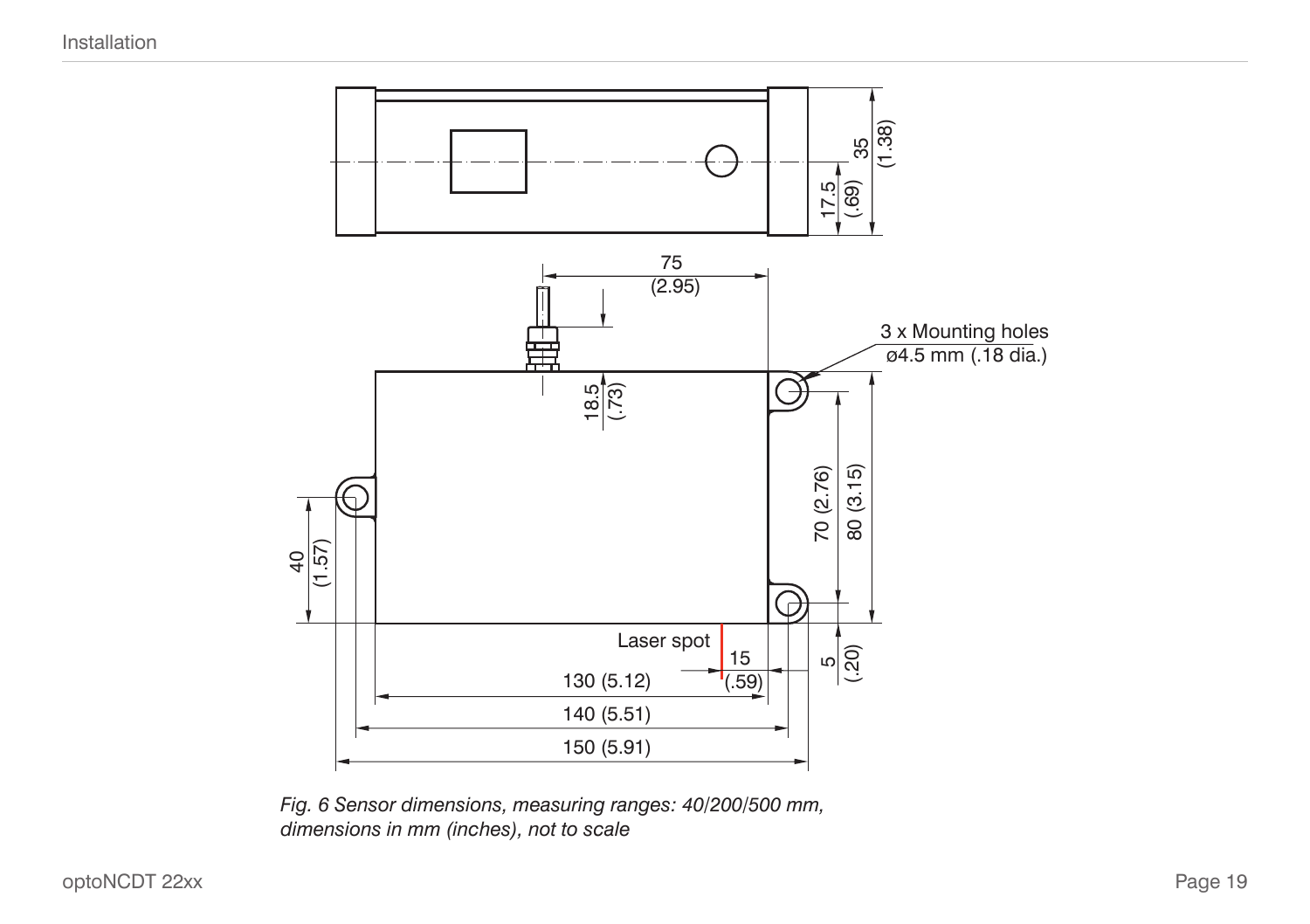**5.1.2 ILD2210**

<span id="page-19-0"></span>

*Fig. 7 Sensor dimensions ILD 2210, measuring ranges: 10/20 mm, dimensions in mm (inches), not to scale*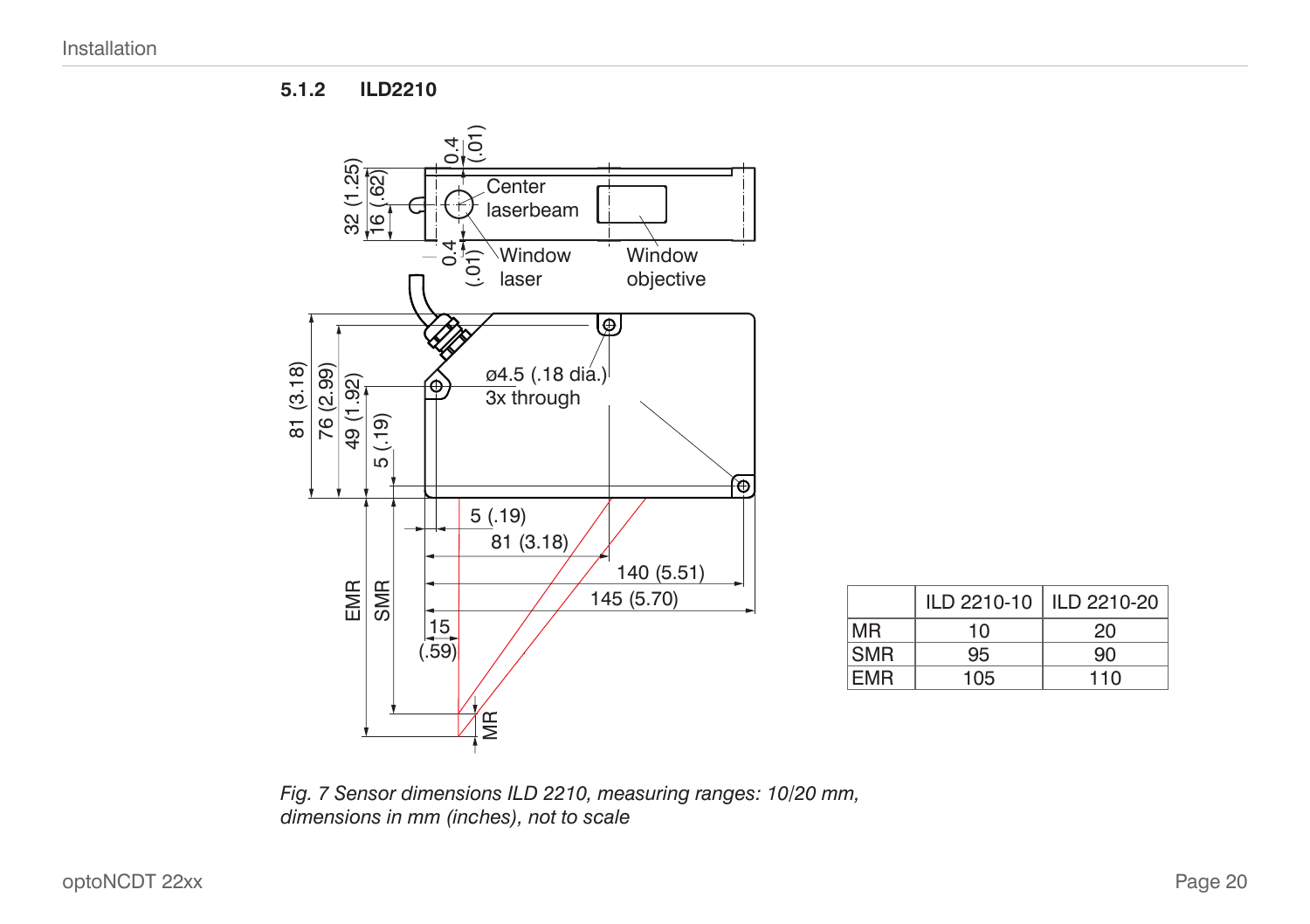<span id="page-20-0"></span>

#### **5.2.1 ILD22xx**



*Fig. 8 Free space for measuring ranges 2/10/20/50/100 mm, dimensions in mm (inches), not to scale*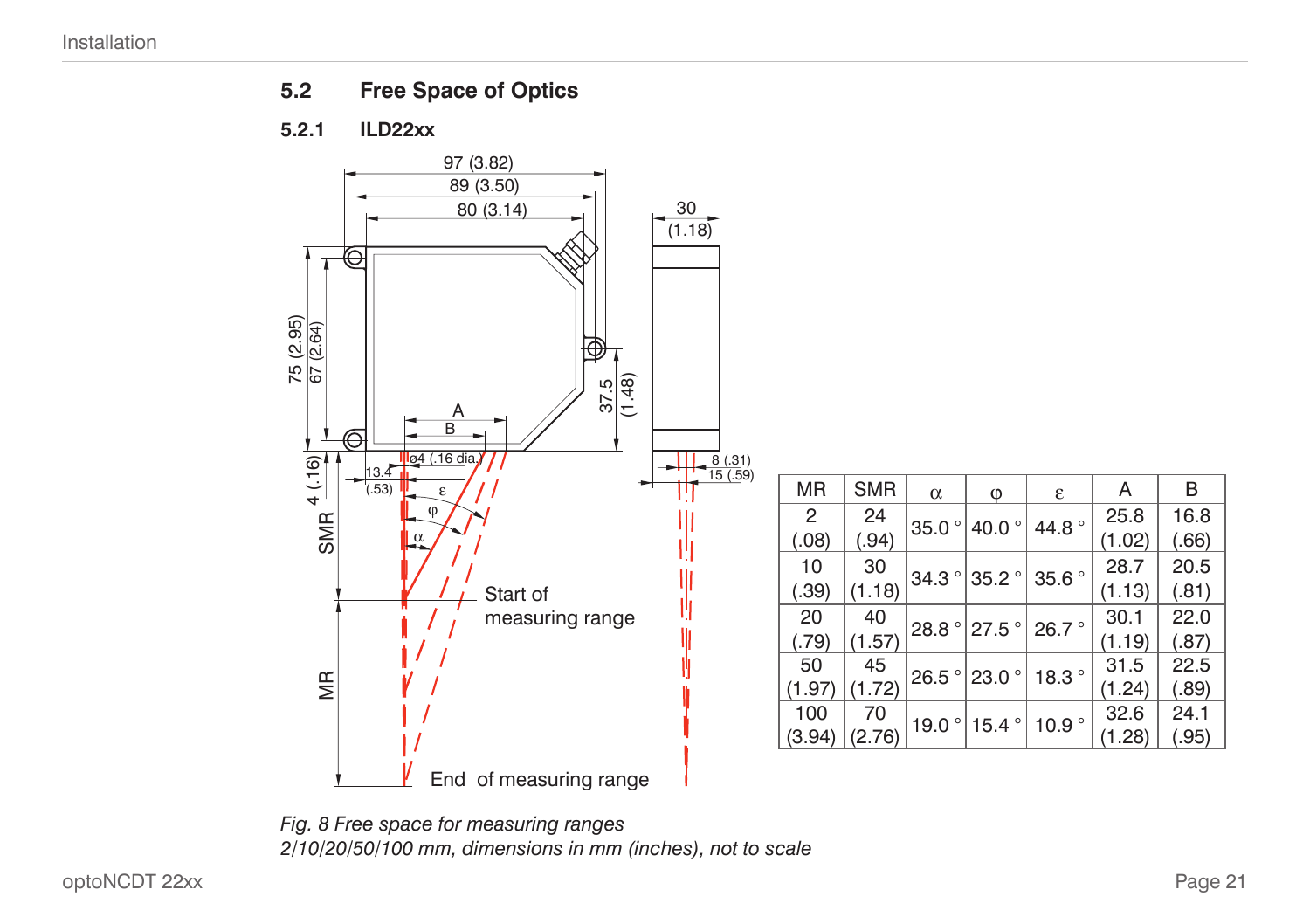

| <b>MR</b> | <b>SMR</b> | $\alpha$        | Φ                                                 | ε    | А      | В      |
|-----------|------------|-----------------|---------------------------------------------------|------|--------|--------|
| 40        | 175        |                 | 22.1 ° 21.9 ° 21.8 °                              |      | 101    | 86     |
| (1.57)    | (6.89)     |                 |                                                   |      | (3.98) | (3.39) |
| 200       | 130        |                 | $25.1$ $^{\circ}$ 16.7 $^{\circ}$ 13.1 $^{\circ}$ |      | 91.6   | 76     |
| (7.87)    | (5.12)     |                 |                                                   |      | (3.61) | (2.99) |
| 500       | 200        |                 |                                                   |      | 101    | 85     |
| (19.96)   | (7.87)     | 19,3 $^{\circ}$ | 9,8°                                              | 7,0° | (3.98) | (3.35) |

*Fig. 9 Free space for measuring ranges 40/200/500 mm, dimensions in mm (inches), not to scale*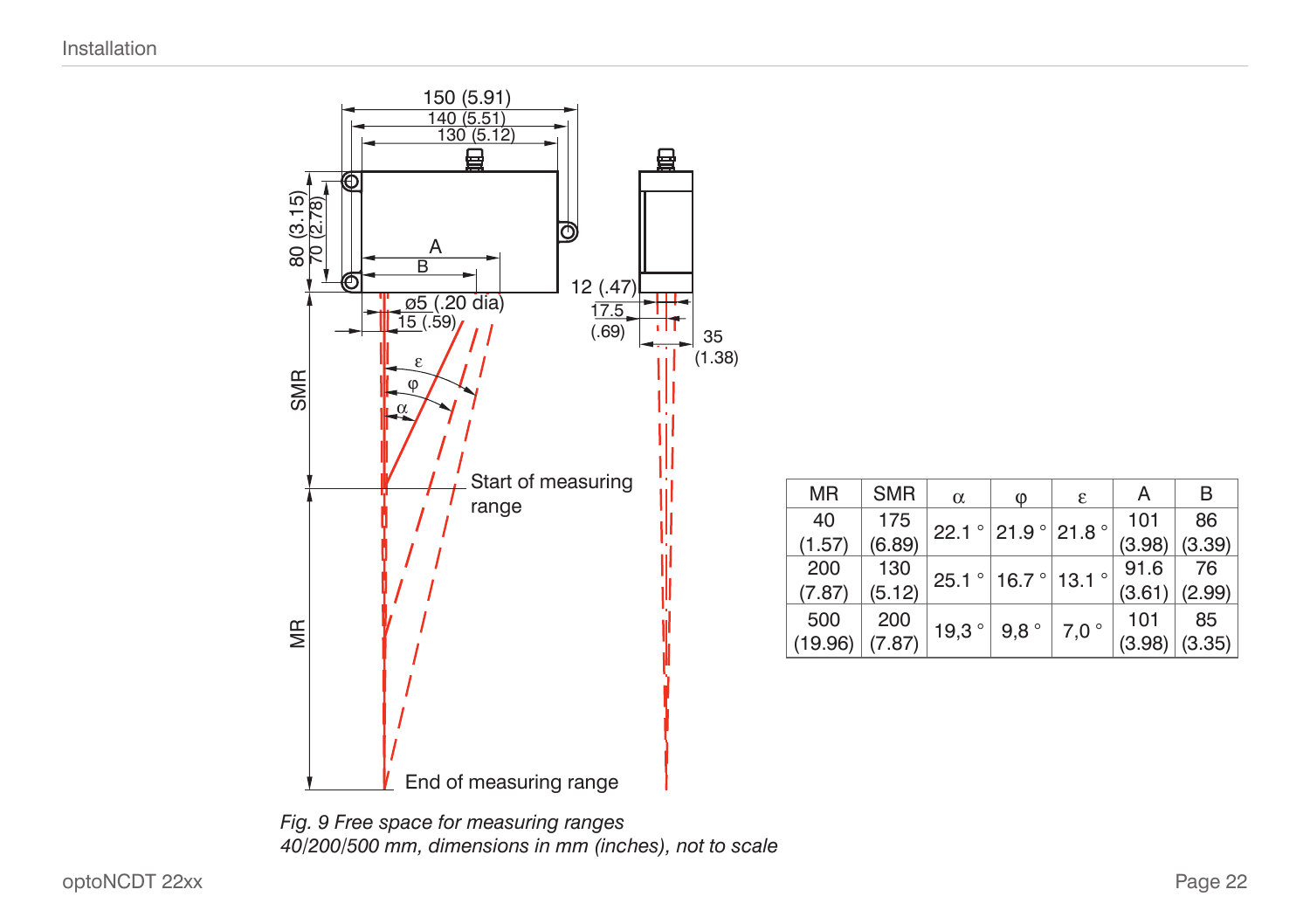<span id="page-22-0"></span>

*Fig. 10 Free Space for the ILD2210, 10 and 20 mm, dimensions in mm (inches), not to scale*

| MR. | MBA | $\omega$ |                                                                                                                                                     |  |
|-----|-----|----------|-----------------------------------------------------------------------------------------------------------------------------------------------------|--|
|     |     |          | 10 (0.39)   95 (6.89)   34.6 °   36.9 °   38.8 °   99.4 (3.91)   80.6 (3.17)                                                                        |  |
|     |     |          | $\mid$ 20 (0.79) $\mid$ 90 (5.12) $\mid$ 36.1 $^{\circ}$ $\mid$ 36.9 $^{\circ}$ $\mid$ 37.5 $^{\circ}$ $\mid$ 99.4 (3.91) $\mid$ 80.6 (3.17) $\mid$ |  |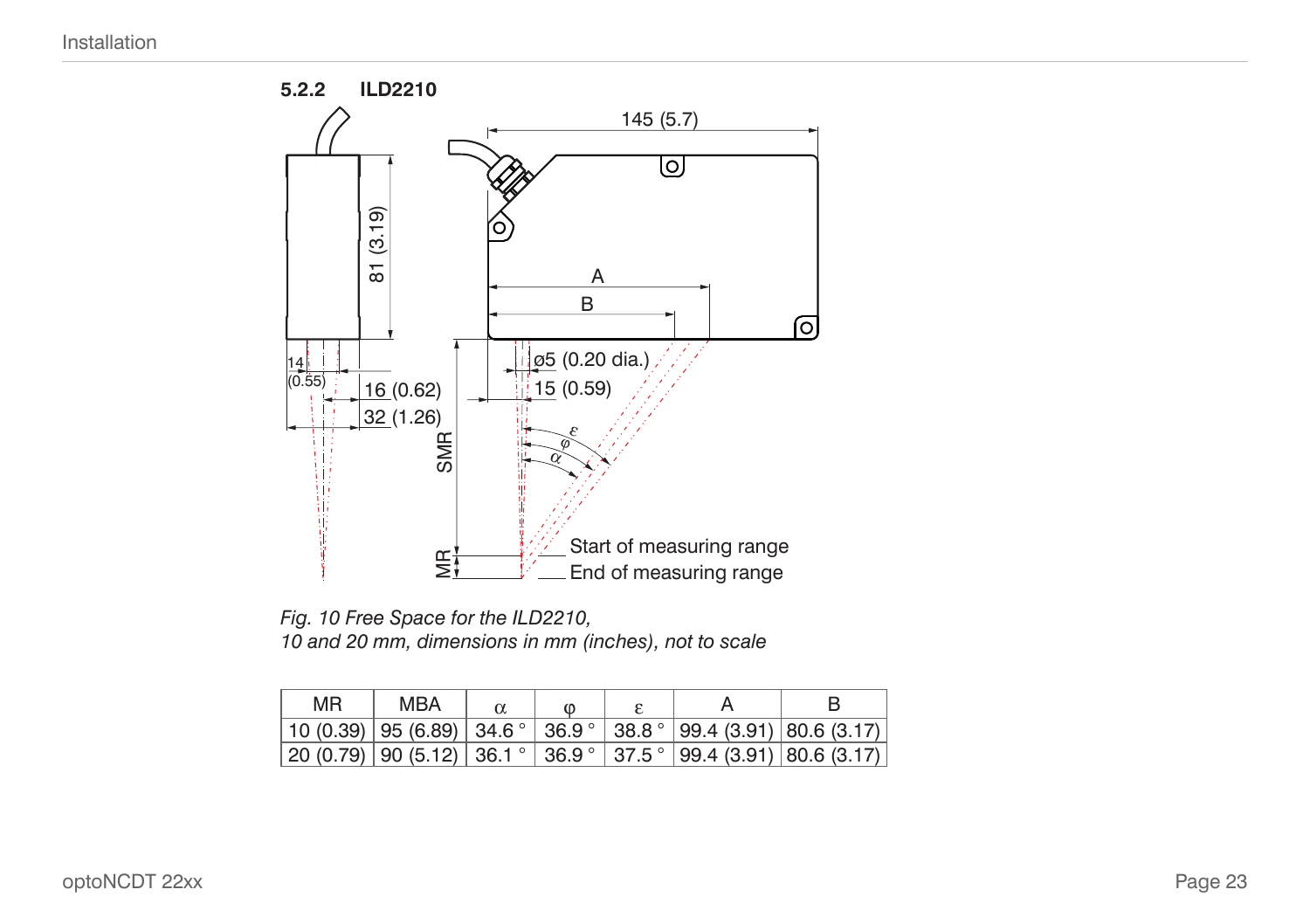#### **5.2.3 ILD22xxLL**

<span id="page-23-0"></span>

*Fig. 11 Free Space for the LL, 2/10/20/50 mm, dimensions in mm (inches), not to scale*

| MВ        | MBA       | $\alpha$ | $\omega$ | ε | A                                                                                                          | в                                                                              |
|-----------|-----------|----------|----------|---|------------------------------------------------------------------------------------------------------------|--------------------------------------------------------------------------------|
| 2(0.08)   | 24(0.94)  |          |          |   |                                                                                                            | $35.0^{\circ}$   40.0 $^{\circ}$   44.8 $^{\circ}$   25.8 (1.02)   16.8 (0.66) |
| 10(0.39)  | 30(1.18)  |          |          |   |                                                                                                            | $34.3^{\circ}$ 35.2 $^{\circ}$ 35.6 $^{\circ}$ 28.7 (1.13) 20.5 (0.81)         |
| 20(0.79)  | 40 (1.57) |          |          |   | $\vert$ 28.8 $\degree$ $\vert$ 27.5 $\degree$ $\vert$ 26.7 $\degree$ $\vert$ 30.1 (1.19) $\vert$ 22 (0.87) |                                                                                |
| 50 (1.97) | 45 (1.77) |          |          |   |                                                                                                            | $ 26.5^{\circ} 23.0^{\circ} 18.3^{\circ} 31.5(1.24) 22.5(0.89) $               |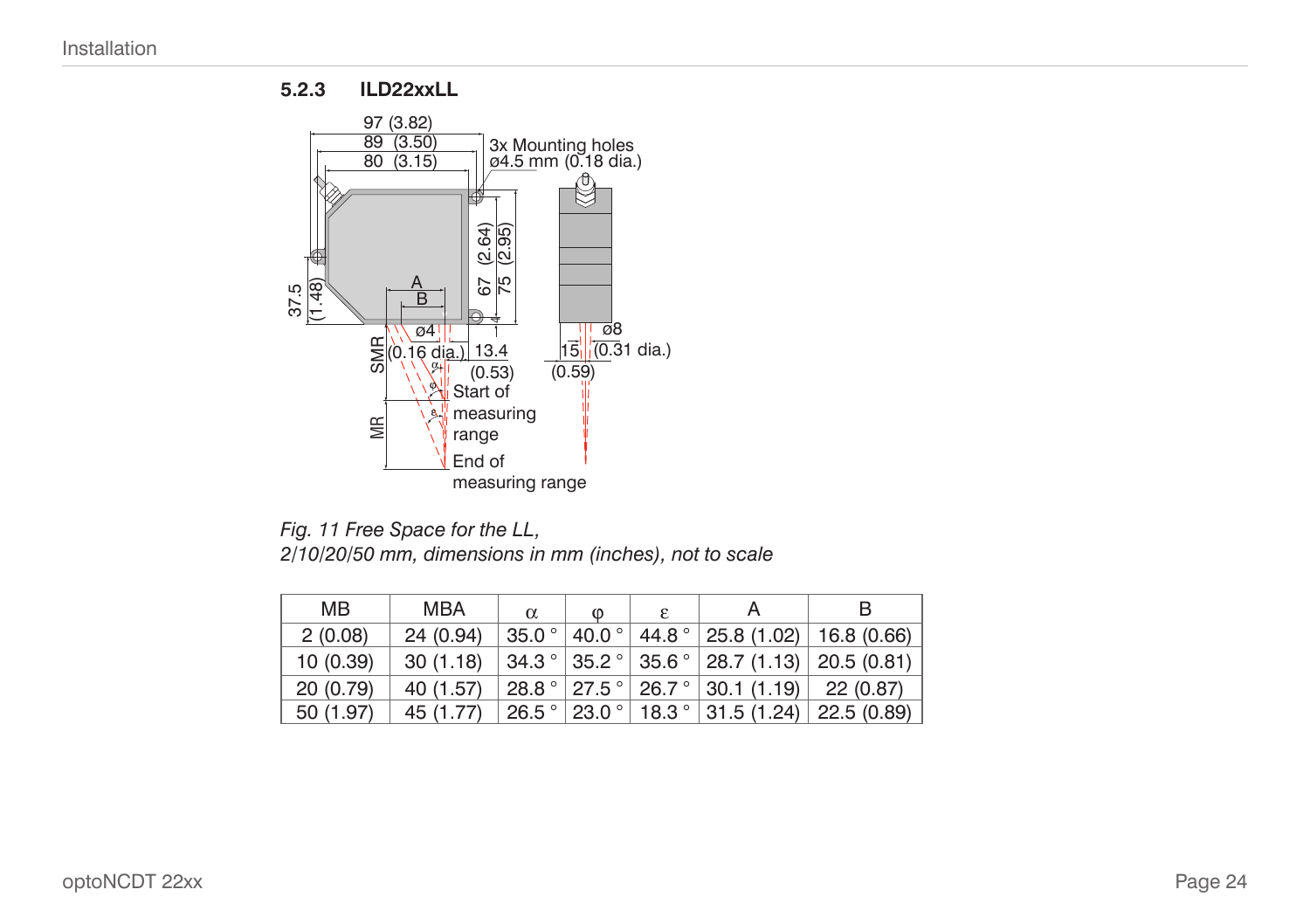# <span id="page-24-0"></span>**5.3 Sensor Cable**

 $\Box$  Never bend the sensor cable by more than the bending radius of 60 mm.

Never lay signal leads next to or together with power cables or pulse-loaded cables (for example for drive units and solenoid valves) in a bundle or in cable ducts. Always use separate ducts.

If you extend the sensor cable subsequently, this requires a re-calibration of the complete measuring system. Ask our sale specialists to clarify the necessary steps.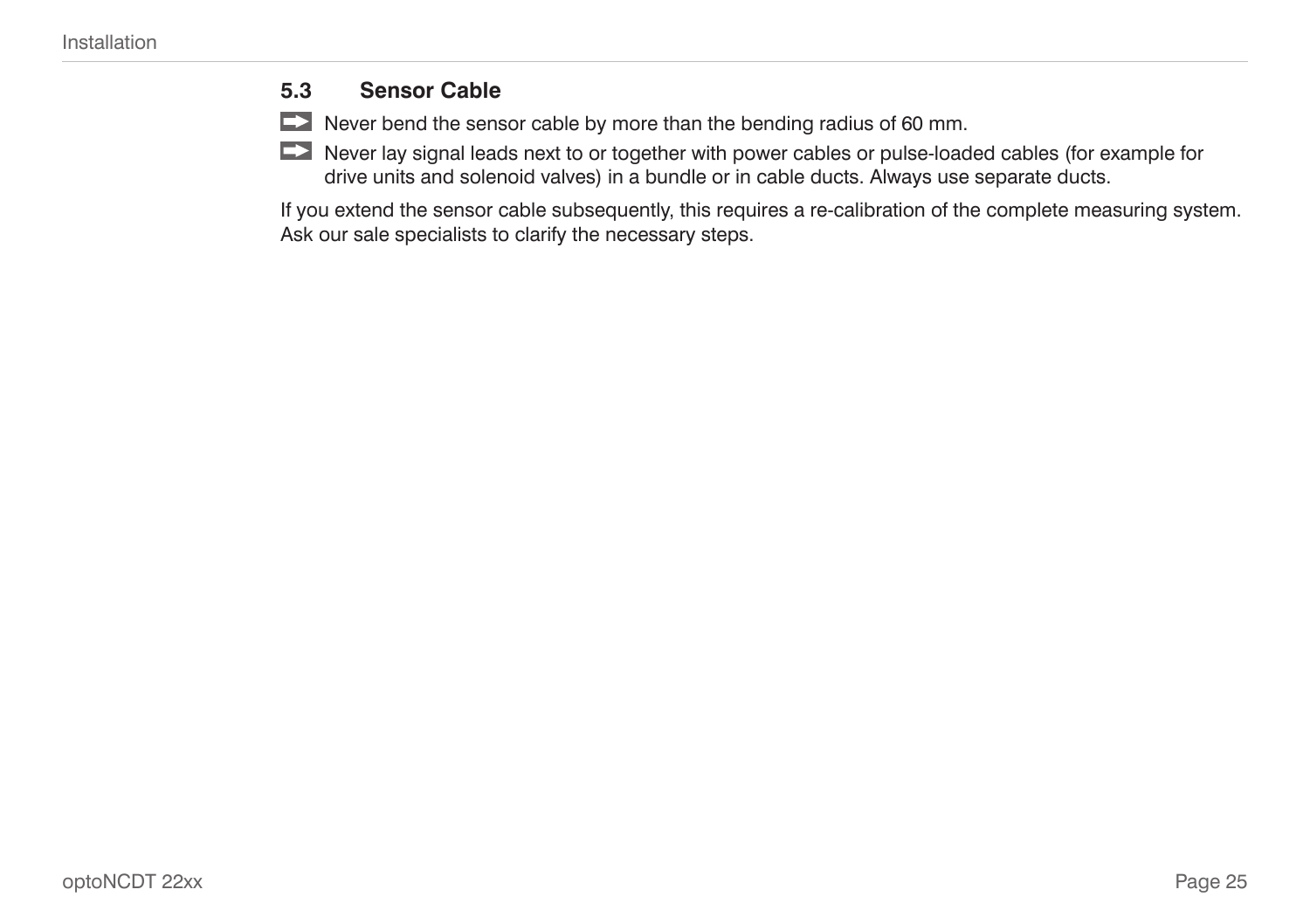

### <span id="page-25-0"></span>**5.4 Mounting and Dimensions of the Controller**

*Fig. 12 Controller dimensions with mounting angle, dimensions in mm (inches), not to scale*

type M4 DIN 84. When mounting the controller keep

However, for safety reasons this has to be fitted by the manufacturer and no one else. If the adapter is used, particular care must be taken with the laying of the cables and with the cable holder because an excessive leverage effect will lead to the adapter becoming damaged beyond repair.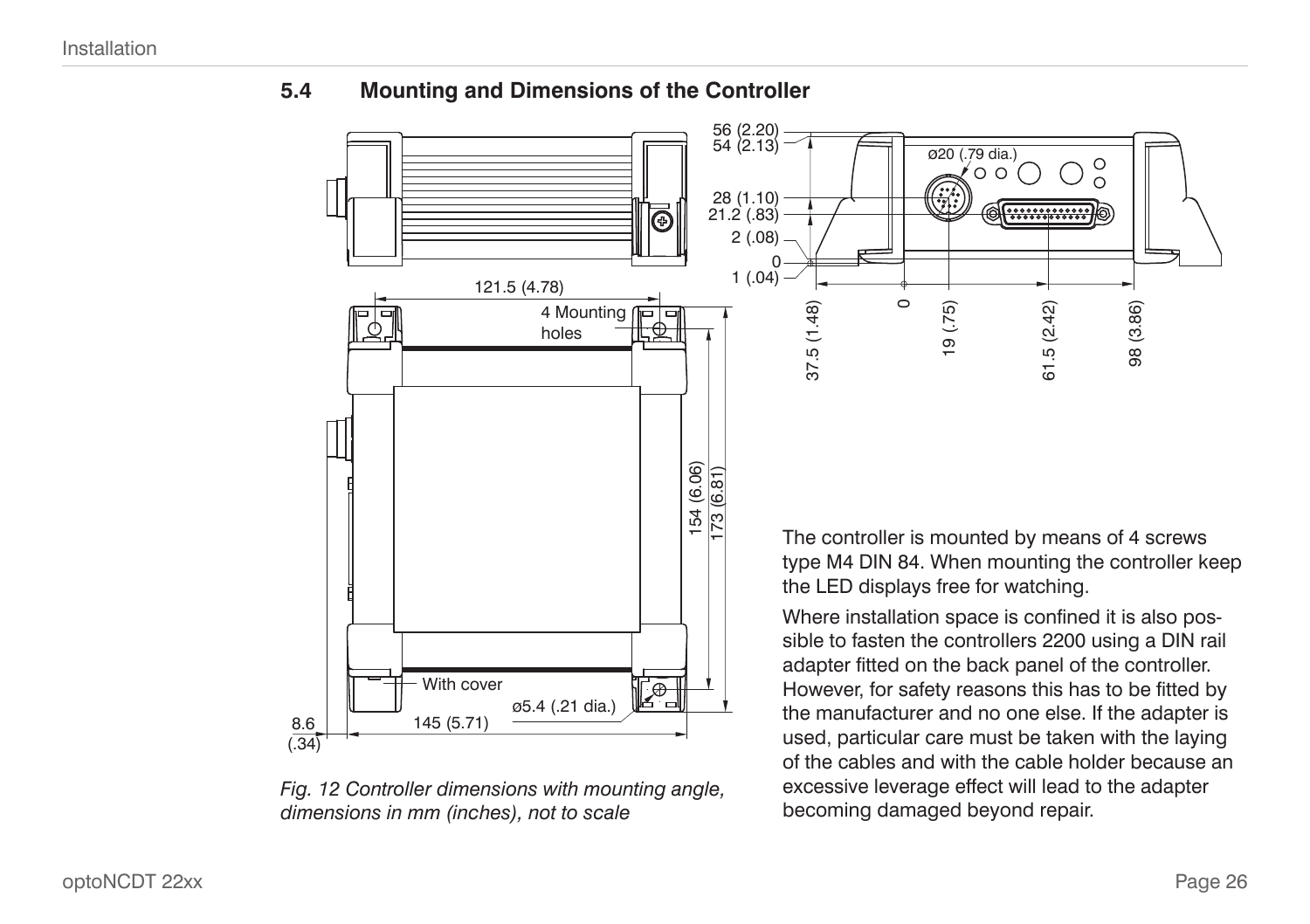#### <span id="page-26-0"></span>**5.5 Cable Requirement**

#### **Power supply:**

#### **Controller 2200:**

- $-$  24 VDC ( $\pm$ 15 %, max. 500 mA)
- screened cable, screen connected with the plugbody
- $\Box$  Connect the screen of the power cable with the safety earth conductor.

#### **Voltage output:**

Max. length 10 m (32 ft), the electromagnetic field may cause measurement uncertainty on the signal if you work with cables longer then 10 m (32 ft). MICRO-EPSILON recommends to terminate the end of the cable with 10 nF to avoid noise voltages.

- Twisted wires
- Screened cable, screen connected with the plug body
- $\Box$  Connect the screen with the safety earth conductor

### **Error output and synchronization:**

- Twisted wires
- Screened cable, screen connected with the plug body
- $\sum_{i=1}^{n}$  When using power supply units, always use devices which are VDE-conform and tested!
- For controller with integrated power supply unit:
	- Only use a power cable with a protective circuit connection (inlet connector for non-heating appliances)!
	- Connection to a socket outlet with an earthing contact required!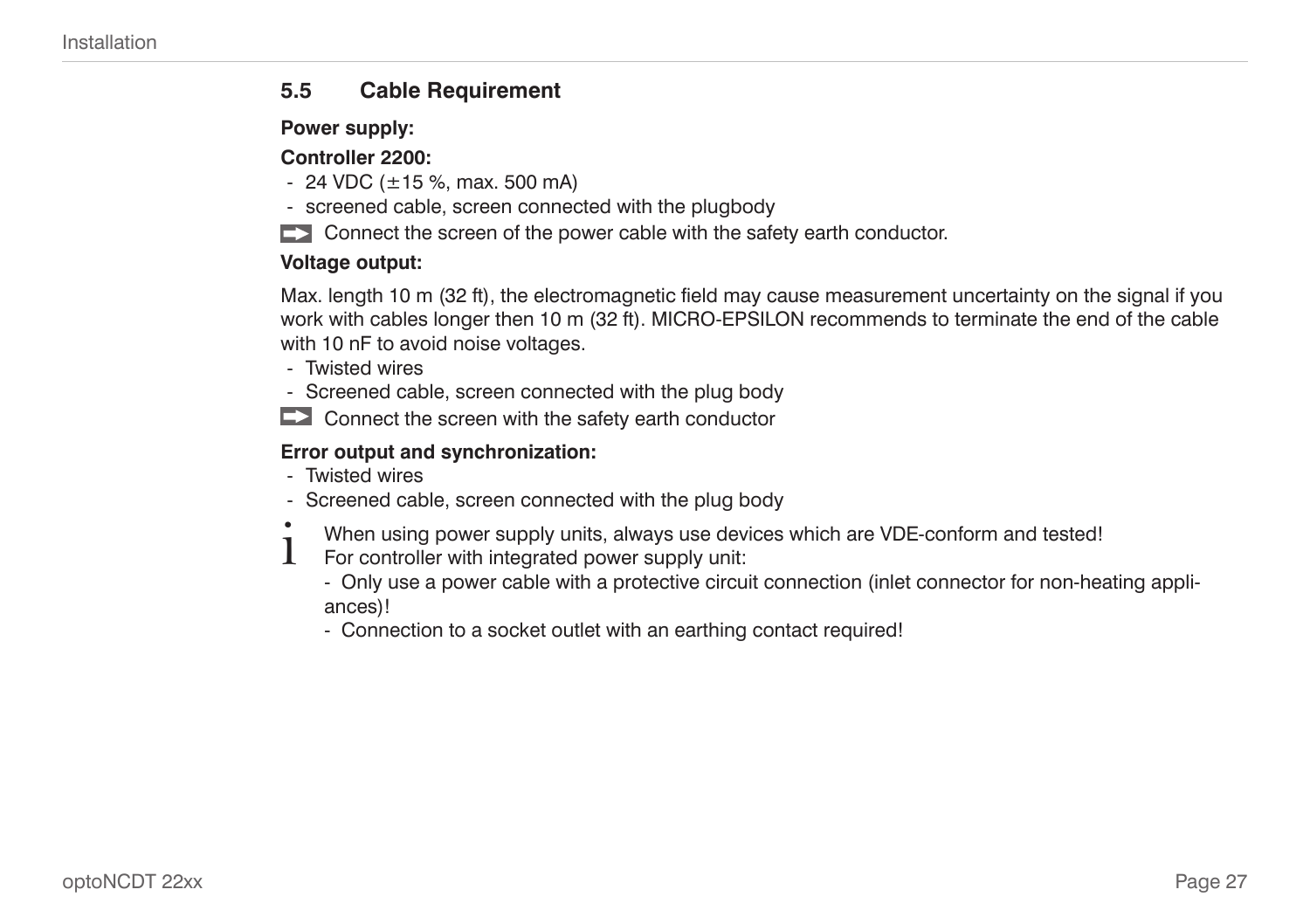# <span id="page-27-0"></span>**6. Measuring Setup and Commissioning**

# <span id="page-27-1"></span>**6.1 Getting Ready for Operation, Power Supply**

 $\blacktriangleright$  Install sensor ILD 2200 and controller according to the mounting options[, see Chap. 5.](#page-16-1)

- $\Box$  Interconnect the sensor and the controller with the sensor cable.
- $\Box$  Interconnect the controller output with display or signal processing electronics.
- $\Box$  Connect the power cable to the controller.

| Cable                          | Color | <b>Assignment</b> | ∣ Pin. 25-pin Sub-D |
|--------------------------------|-------|-------------------|---------------------|
| PC1800-x and PC1800-3/10/RS485 | red   | $+24$ V           |                     |
| PC2200-3/10/RS485 and PC2200-x | blue  |                   |                     |

*Fig. 13 Conductor color for power supply, controller 22xx*

- When commissioning please observe the notes on the laser clas[s, see Chap. 2.](#page-8-1) Operate sensor and
- controller only with the same serial number. A change of components among each other is not possible.

The laser is off if pin 4 and 17 are not connected on the D-Sub connector.

 $\Box$  Switch on the power supply voltage.

Use the power supply unit for measurement instruments only, and not for drive units or similar sources of pulse interference at the same time.

If a well reflecting target, for example a white paper, is positioned within the measuring range the following displays appear: LED "state" is active (green or yellow color) and LED "power" is active. Warm-up time for reliable measurements is 20 minutes.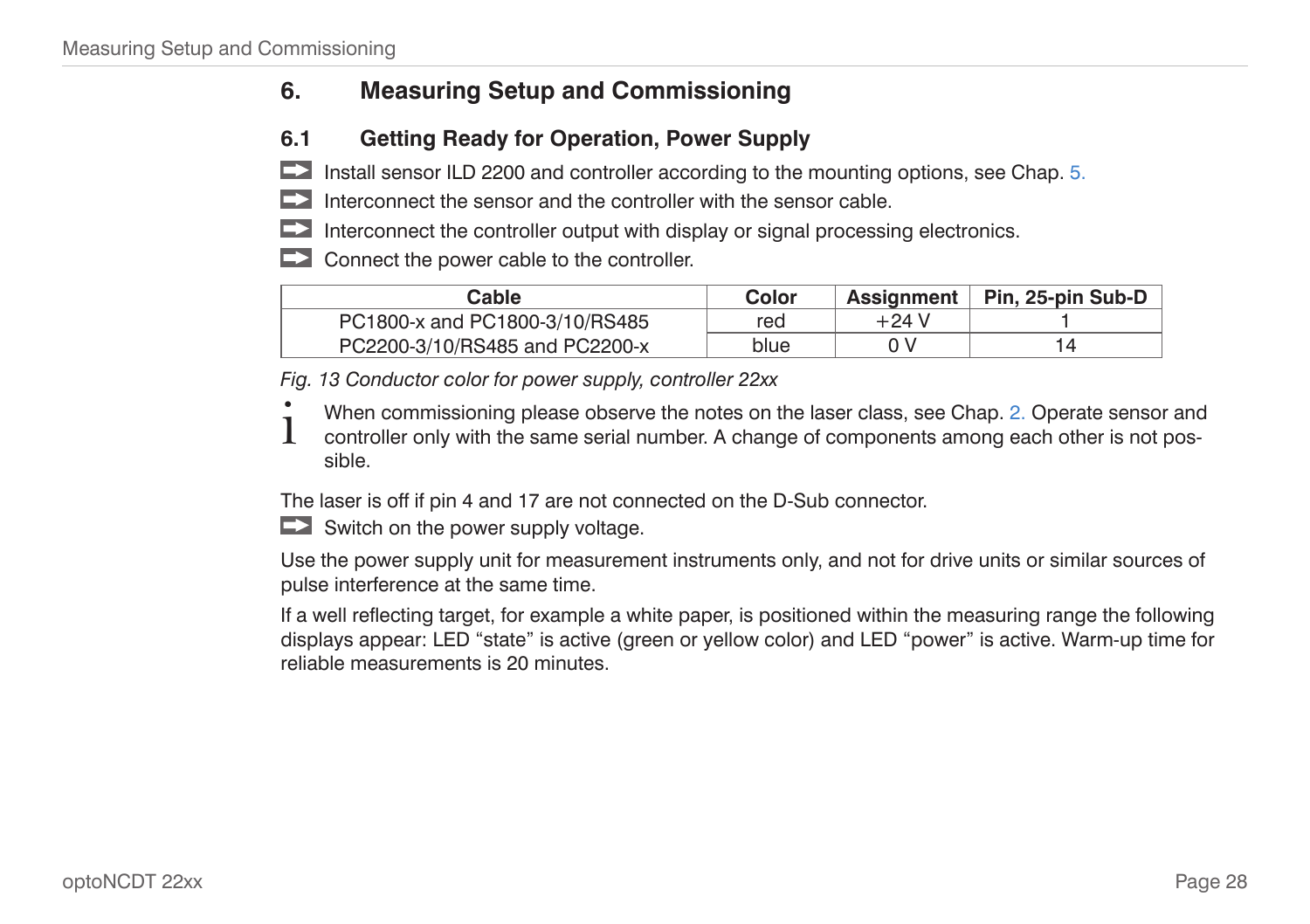<span id="page-28-0"></span>



After switching-on of the supply voltage the sensor runs through an initialization sequence. This is indicated by the momentary activation of all the LEDs and the two switching outputs. If initialization has been finished, the sensor transmits the info string once in ASCII format via the serial interface. The initialization and the info string transmission takes up to 5 seconds. Within this period, the sensor neither executes nor replies commands.

# <span id="page-28-1"></span>**6.2 Control and Display Elements on the Controller**

The front panel of the controller contains the "zero/reset" and "avg" keys as well as the LEDs "state", .bower", "avg1" and .avg2"[, see Fig. 14.](#page-28-1)

The "avg" key is used to change the averaging numbers in the controller. The LED's "avg1" and "avg2" display the selected number of averaging[, see Chap. 6.3.](#page-29-1)

The key "zero/reset" sets the analog output to 0 V. Press the "zero/reset" key longer than 5 sec. to return to the initial valu[e, see Chap. 6.4](#page-36-1).

If a well reflecting target, for example a white paper,

is positioned within the measuring range the LED "state" is active (green, yellow or red):

- green > Measurement is okay
- yellow > Target in midrange
- red > Target out of range, unfit or no object

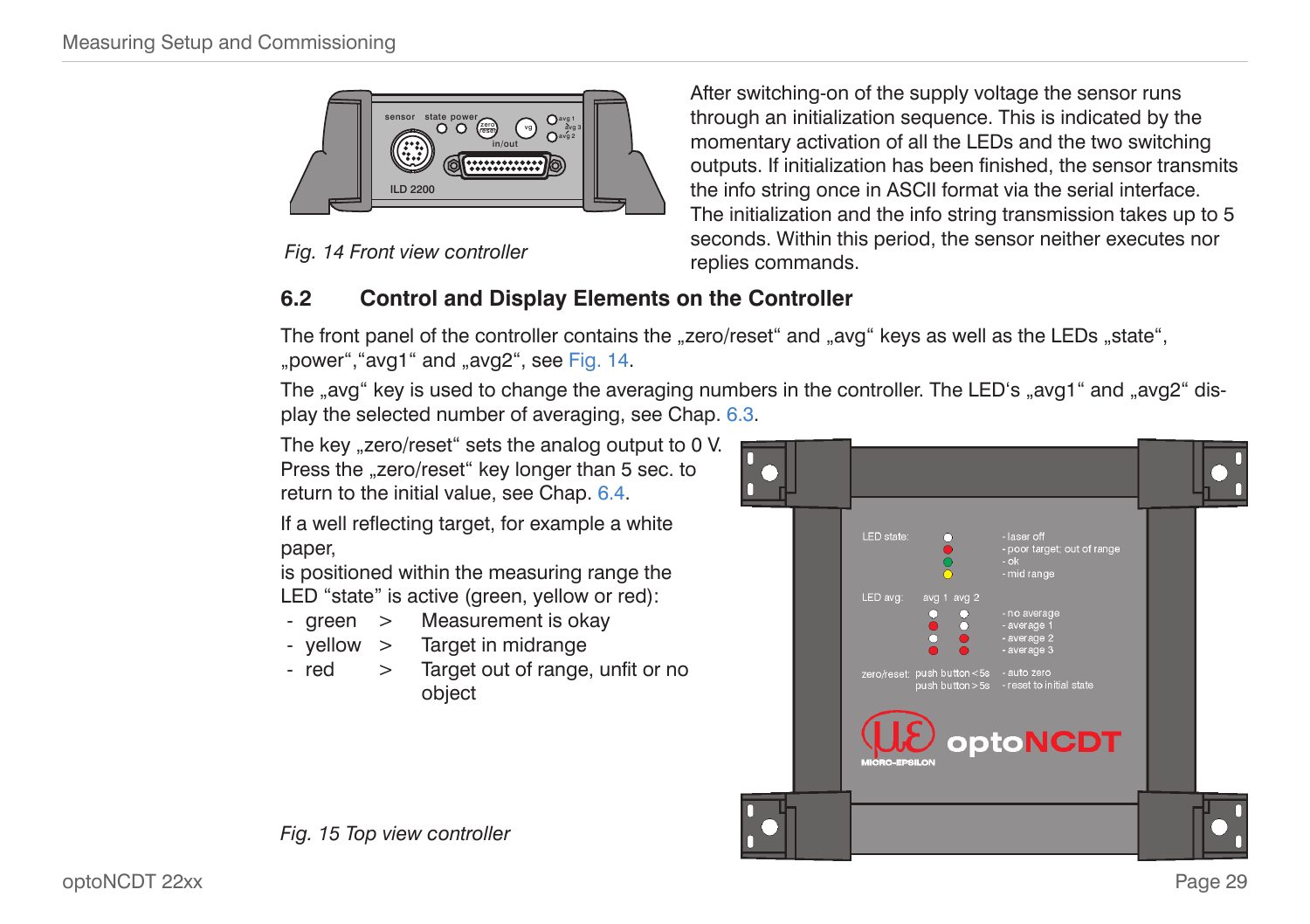# <span id="page-29-1"></span><span id="page-29-0"></span>**6.3 Average Setting**

The controller is supplied ex factory with the default setting "moving averaging, number of averaging  $N = 1<sup>th</sup>$ (no averaging activated). Averaging has no effect on linearity.

The controller is capable of the following different averaging methods:

- Moving average
- Recursive average
- Median

The purpose of averaging is to:

- Improve the resolution
- Eliminate signal spikes or
- "Smooth out" the signal.

| Controller | Change averaging               | Change number of averaging 1                                            |
|------------|--------------------------------|-------------------------------------------------------------------------|
| Booting    | AVG key, see Chap. 6.3.6.      | No                                                                      |
| Operation  | Serial interface, see Chap. 7. | $ $ AVG key, see Chap. 6.3.6.                                           |
|            |                                | Press and hold <b>Zero/Reset</b> $(> 5 s)$ , to set the number of aver- |
|            |                                | aging $N = 1$ (for the median $N = 3$ ).                                |

The preset average type and the number of averaging are saved after switching off.

#### **6.3.1 Averaging Number N**

The number of averaging N indicates the number of successive measurement values for which averages are to be generated before the measured values are to be output. You select the averaging count by pressing the **AVG** key 1 .

The selected number of averaging is indicated by the

- LEDs "AVG1" and "AVG2".
- Once selected the averaging count remains saved after switching off.
- 1) When the number of averaging is changed, an error will continue to be sent until the required number of measurement values for the selected averaging count have been reached (logged). For a number of averaging of 128, the maximum time required is 13 ms ( $128 \times 0.1$  ms = 12.8 ms).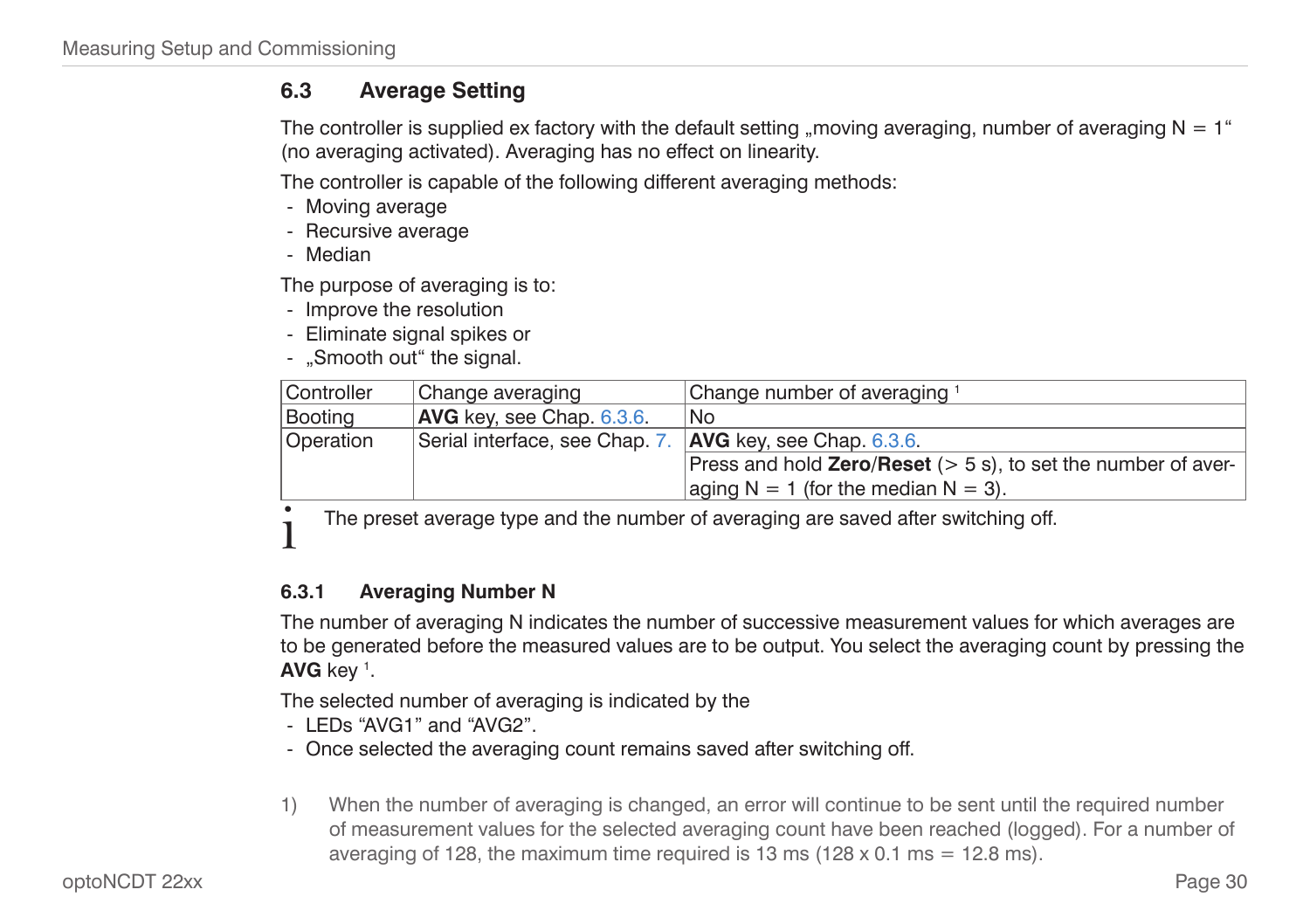<span id="page-30-0"></span>After completion of the measuring cycle (every 0.1 ms for a measuring frequency of 10 kHz) the internal average is calculated again and outputted. For digital outputs, averaging has no effect on the measuring frequency/data frequency. Further numbers of averaging can be programmed using the digital interfac[e, see](#page-43-1)  [Chap. 7.](#page-43-1) Pressing and holding (> 5 secs) the **Zero/Reset** key will set the number of averaging to N = 1 (for the median  $N = 3$ ).

| Averaging mode | Number of averaging | LED              |            | <b>Status</b> |
|----------------|---------------------|------------------|------------|---------------|
| Moving         | 1 (no averaging)    | AVG <sub>1</sub> | <b>OFF</b> | $\bigcirc$    |
| Recursive      | 1 (no averaging)    |                  |            |               |
| Median         | 3                   | AVG <sub>2</sub> | <b>OFF</b> | $\bigcirc$    |
| Moving         | 4                   | AVG <sub>1</sub> | ON         |               |
| Recursive      | 4                   |                  |            |               |
| Median         | 5                   | AVG <sub>2</sub> | <b>OFF</b> | $\circ$       |
| Moving         | 32                  | AVG <sub>1</sub> | OFF        | $\bigcap$     |
| Recursive      | 32                  |                  |            |               |
| Median         |                     | AVG $2$ ON       |            |               |
| Moving         | 128                 | AVG <sub>1</sub> | ON         |               |
| Recursive      | 128                 |                  |            |               |
| Median         | 9                   | AVG <sub>2</sub> | ON         |               |

*Fig. 16 Setting the averaging number*

### **6.3.2 Moving Average (Default Setting)**

The selected number N of successive measurement values (window width) is used to generate the arithmetic average value  $M_{pl}$  on the basis of the following formula:

$$
M_{gl} = \frac{\sum_{k=1}^{N} MV(k)}{N} \qquad \begin{array}{rcl} MV & = & Measuring value\\ N & = & Number of averaging\\ k & = & Running index\\ N & & M_{gl} & = & Average value or output value \end{array}
$$

Each new measurement value is added and the first (oldest) measurement value from the averaging process (from the window) taken out again. This results in short transient recovery times for jumps in measurement values.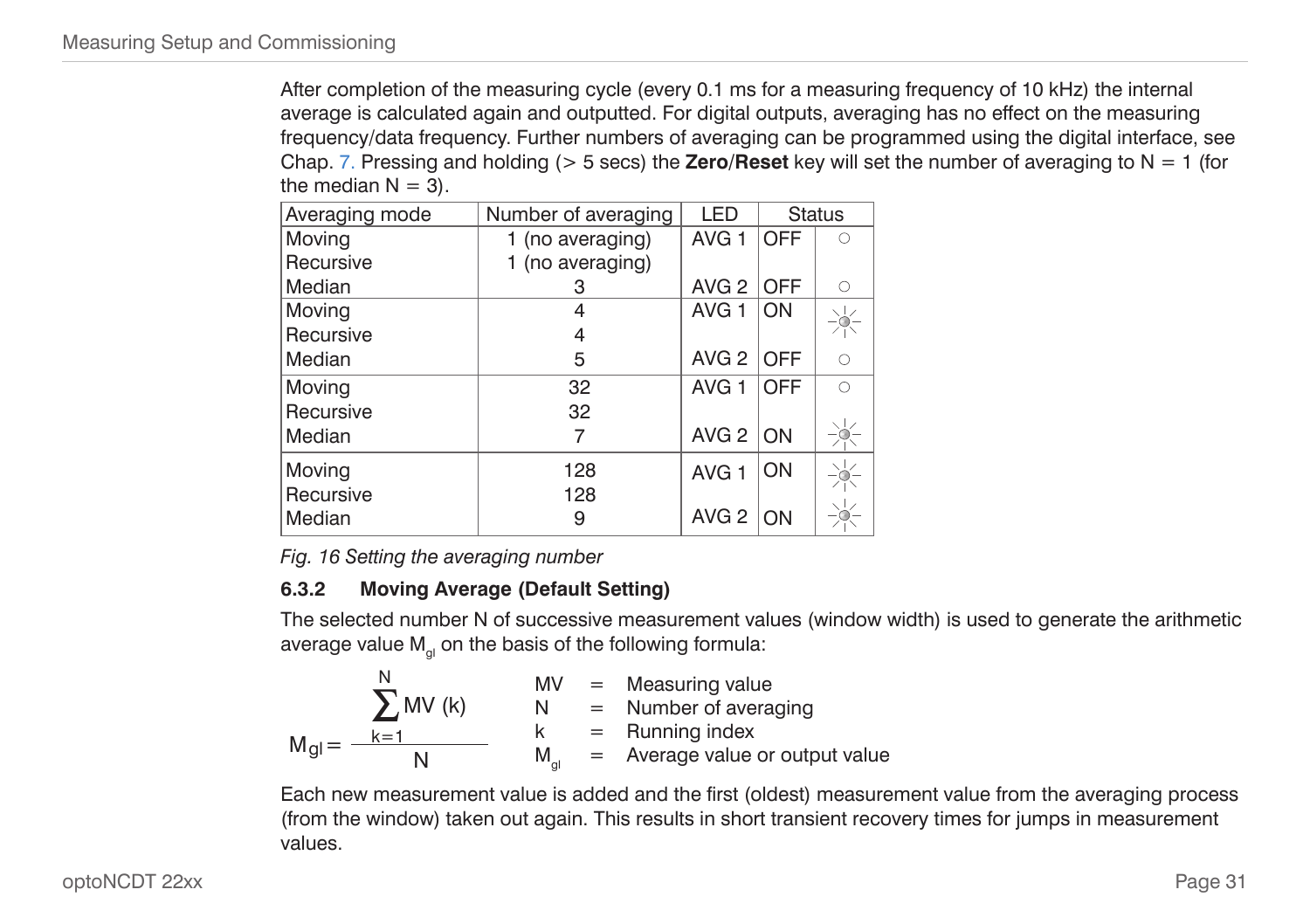<span id="page-31-0"></span>

The first average value is output when N measurement values have been reached. The output frequency stays constant at 10 kHz. Standard values for N: 1, 4, 32, 128 (window width).

#### **6.3.3 Recursive Average**

Each new measurement value MV(n) is added, as a weighted value, to the sum of the previous measurement values  $M_{\text{rel}}$  (n-1).

$$
M_{rek (n)} = \frac{MV (n) + (N-1) \times M_{rek (n-1)}}{N} \times \begin{array}{l} MV \\ = \text{ Measurement value} \\ N \\ = \text{Number of averaging} \\ M_{rek} = \text{Average value or output value} \end{array}
$$

The recursive average permits a high degree of smoothing of the measurement values. However, it requires extremely long transient recovery times for steps in measurement values. The recursive average shows lowpass behaviour. The output frequency stays constant at 10 kHz. Standard values for N: 1, 4, 32, 128 (window width).

#### **6.3.4 Median**

The median is generated from a preset number of measurement values. Here the inputted measurement values (3, 5, 7,or 9 measurement values) are resorted after each measurement. The average value is then outputted as the median. When the median is generated in the controller only 3, 5, 7 or 9 measurement values are taken into account, that is a 0 median is not possible. This means that individual interference pulses can be suppressed. The measurement value curve is not smoothed to a great extent.

| Example:<br>Average from five measure- | 0 1 $24513$ $\longrightarrow$ Sorted measurements: 1 2 3 4 5 Median, = 3  |  |
|----------------------------------------|---------------------------------------------------------------------------|--|
| ment values                            | 0 2 4 5 1 3 5 $\longrightarrow$ Sorted measurements: 1 3 4 5 5 Median = 4 |  |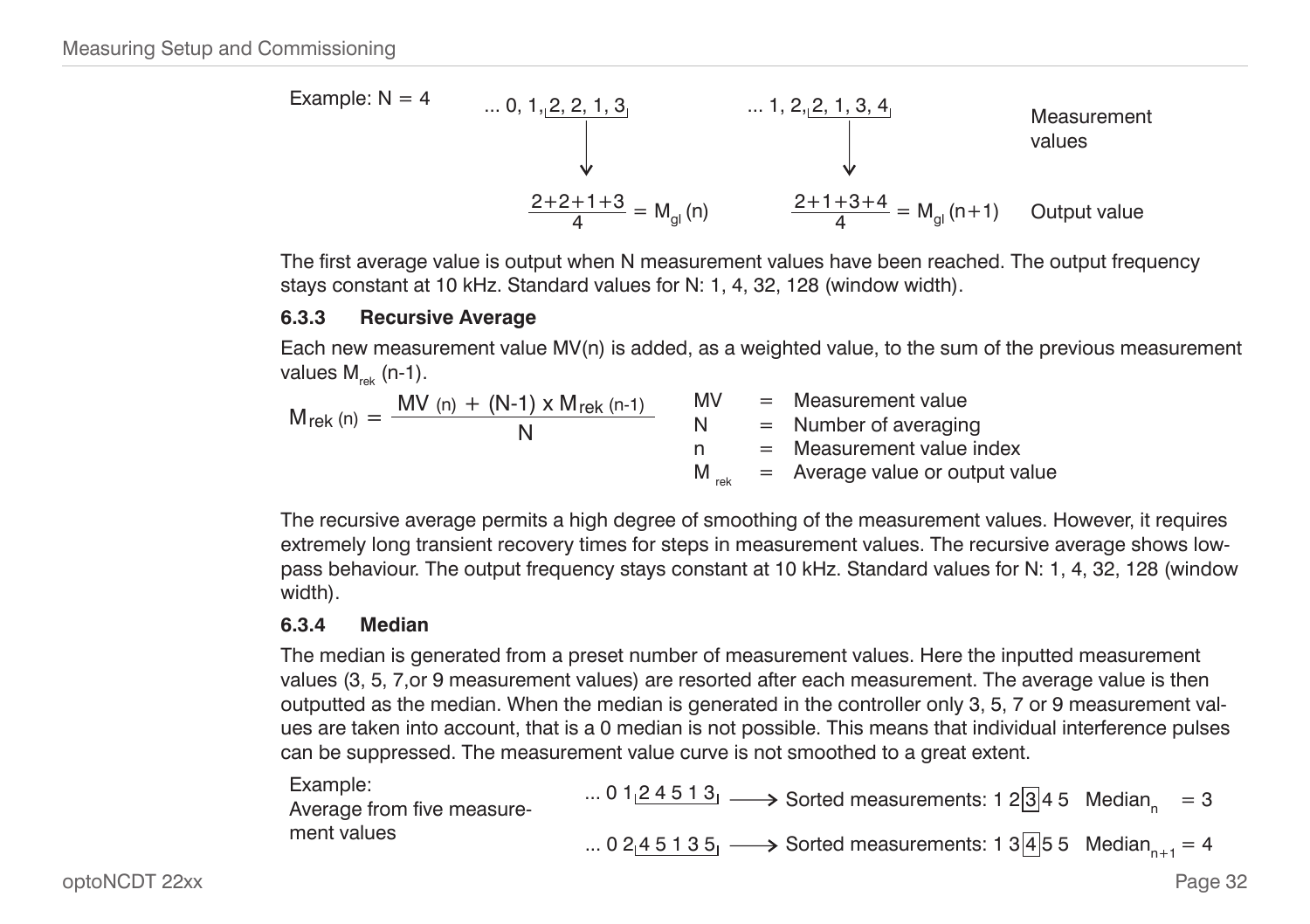### <span id="page-32-0"></span>**6.3.5 Comparison and Impact of Averaging**

The effect of internal averaging in the controller is to provide an improvement in the output signal for:

- Measurement objects with much less backscattering than the reference material
- Measurement objects with structured surfaces, that is sheet metal or scratched surfaces

Although this does not offer any influence on linearity, it does improve the resolution and stability of the measurements on the aforementioned surfaces. The following diagrams illustrate the impact of the different internal averaging methods:



**Example 1**: Toothed belt disc, rotating measurement object, fixed sensor

### **Recursive averaging**

**Impact:** Smoothing of surface noise, deformation of the tooth structure

**Applications:** Measurements on non-profiled belttype materials



### **Moving averaging**

**Impact:** Smoothing of surface noise, maintaining of the tooth structure

**Applications:** Measurements on metal profiles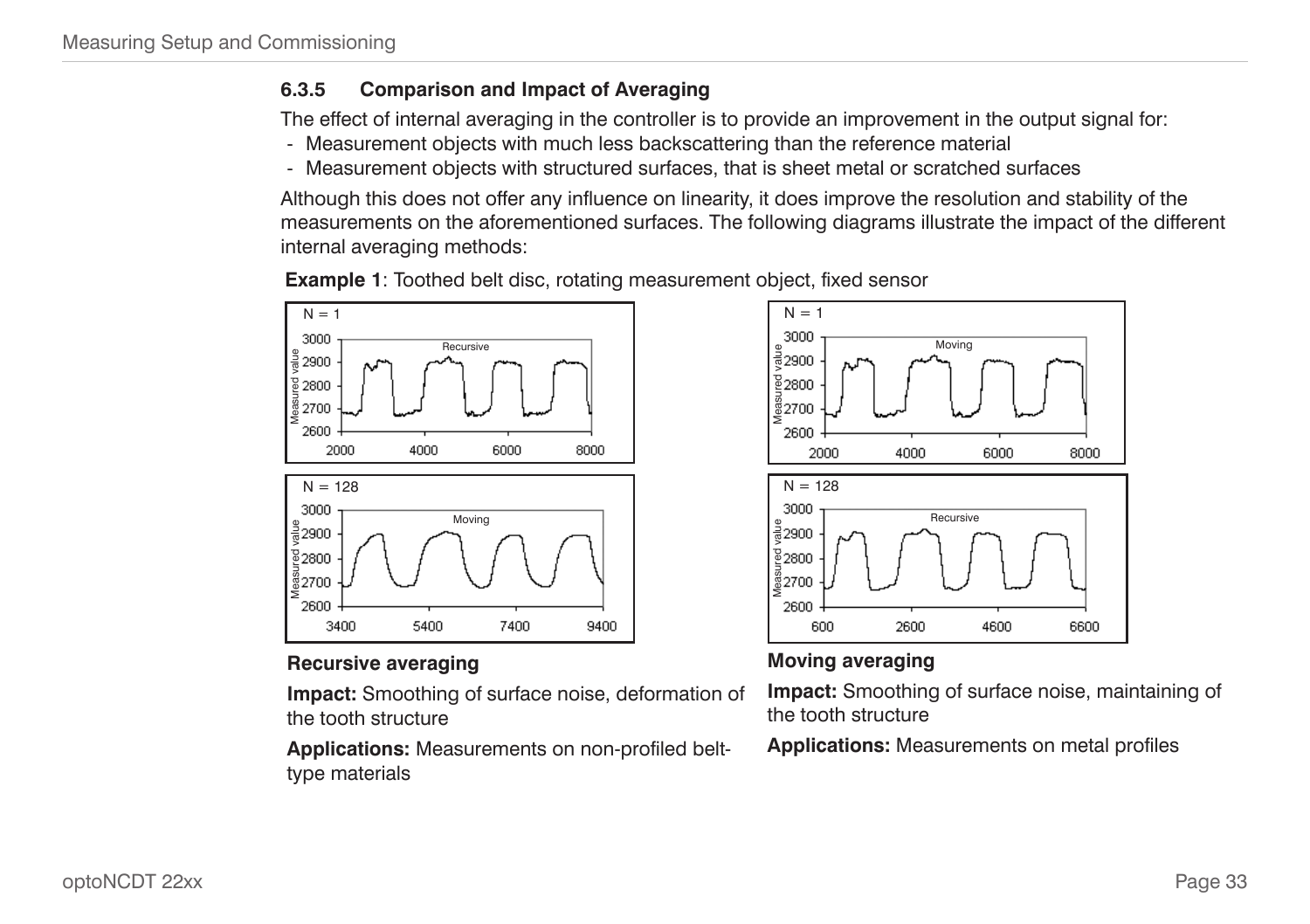

### **Recursive averaging**

**Impact:** Reduction in surface noise and vibration amplitude

**Applications:** Measurements on non-profiled belttype materials

$$
N = 1
$$







#### **Moving averaging**

**Impact:** Reduction in surface noise but retention of the vibration amplitude

**Applications:** Measurements on metal profiles, vibration measurements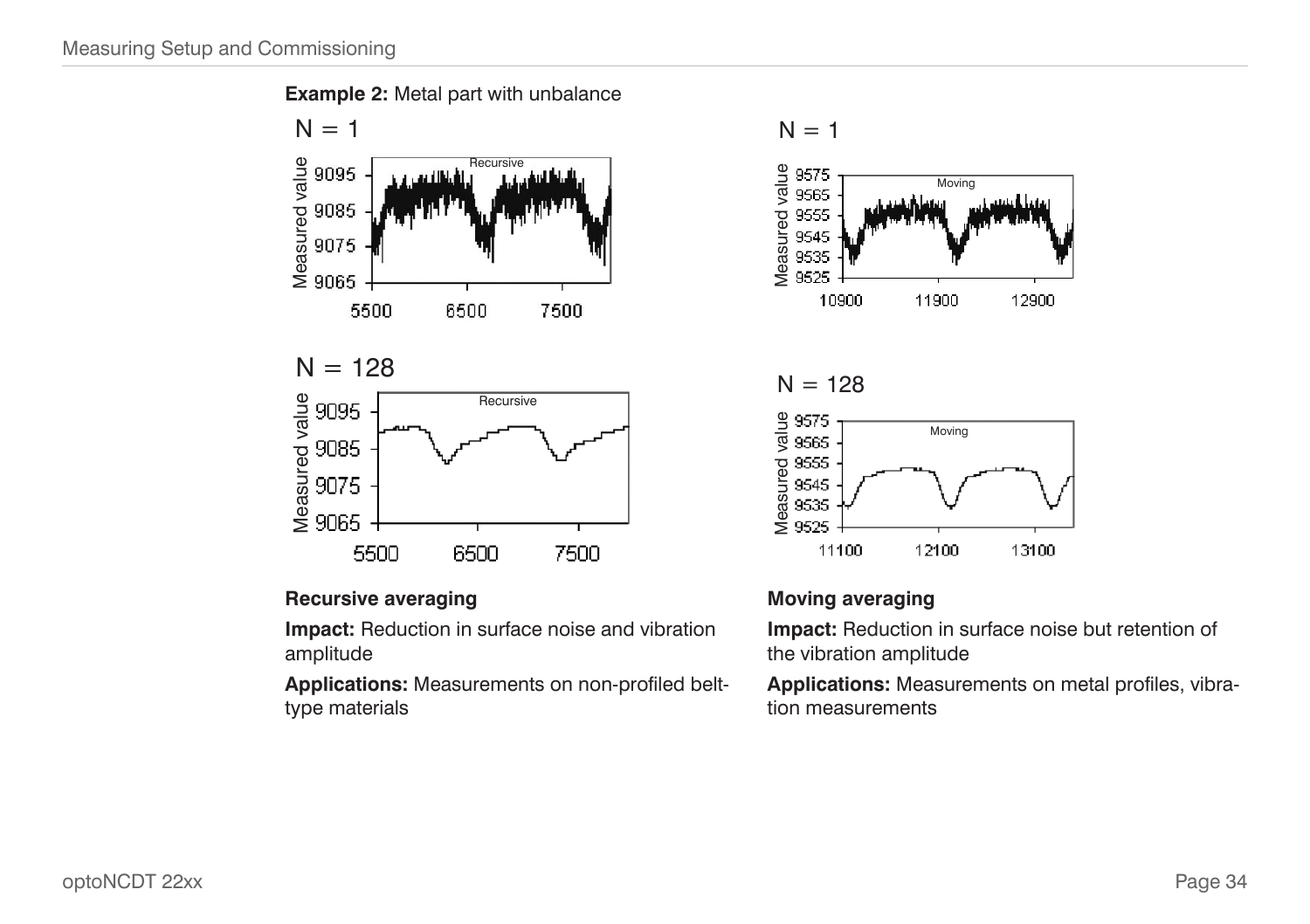#### **Example 3:** Averaging with median Measurement object: Rotating metal part with low unbalance and slight scratching







Non-averaged output signal: In the adjacent diagram both the background noise (speckles) and individual spikes (scratches) are identifiable in the measurement curve.

Averaging:

 $N = 3$  (Number of averaging)

The measurement curve is

Averaging:

 $N = 9$  (Number of averaging Individual interference from

smoothed without any reduction in scratches is suppressed. the vibration amplitude.

# **Applications (Examples)**

- Measurement of profiled metal parts where the profile structure is of importance
- Vibration measurements
- Unbalance measurements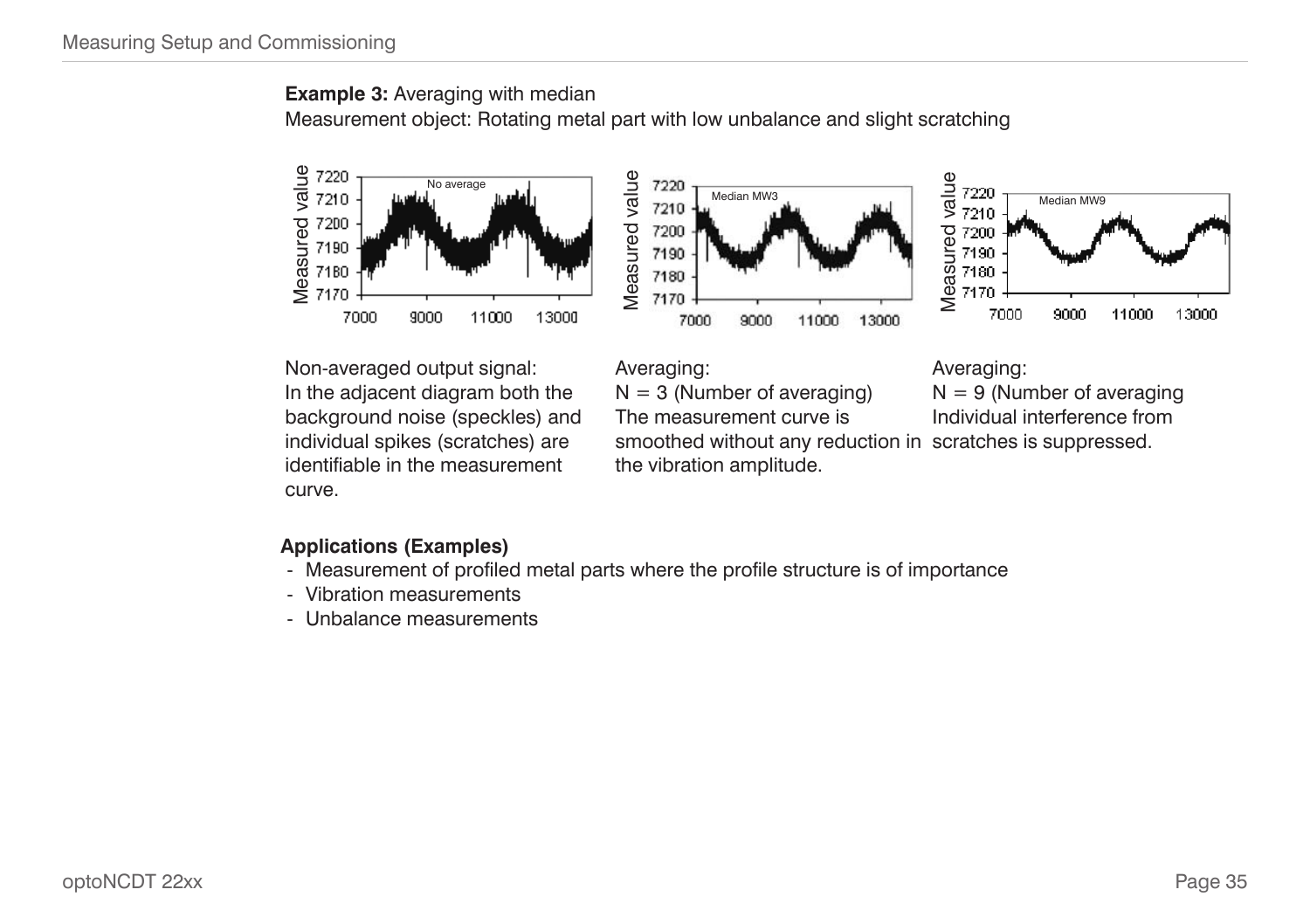#### <span id="page-35-1"></span><span id="page-35-0"></span>**6.3.6 Setting the Average Mode**

**Press and hold the AVG** key on the controller.

Switch on the controller.

| Averaging mode | LED              | <b>Status</b> |  |
|----------------|------------------|---------------|--|
| Moving         | AVG <sub>1</sub> | ON            |  |
|                | AVG <sub>2</sub> | <b>OFF</b>    |  |
|                | AVG <sub>1</sub> | ON            |  |
| Recursive      |                  |               |  |
|                | AVG <sub>2</sub> | <b>OFF</b>    |  |
| Median         | AVG <sub>1</sub> | ON            |  |
|                | AVG <sub>2</sub> | ΟN            |  |



Front view of the controller

*Fig. 17 Selection of the averaging method*

After switching on, the various averaging modes will be enabled internally in cycle and each one indicated via the LEDS avg1 and avg2 for 1 second each:

**Release the AVG** key when the required averaging method is indicated.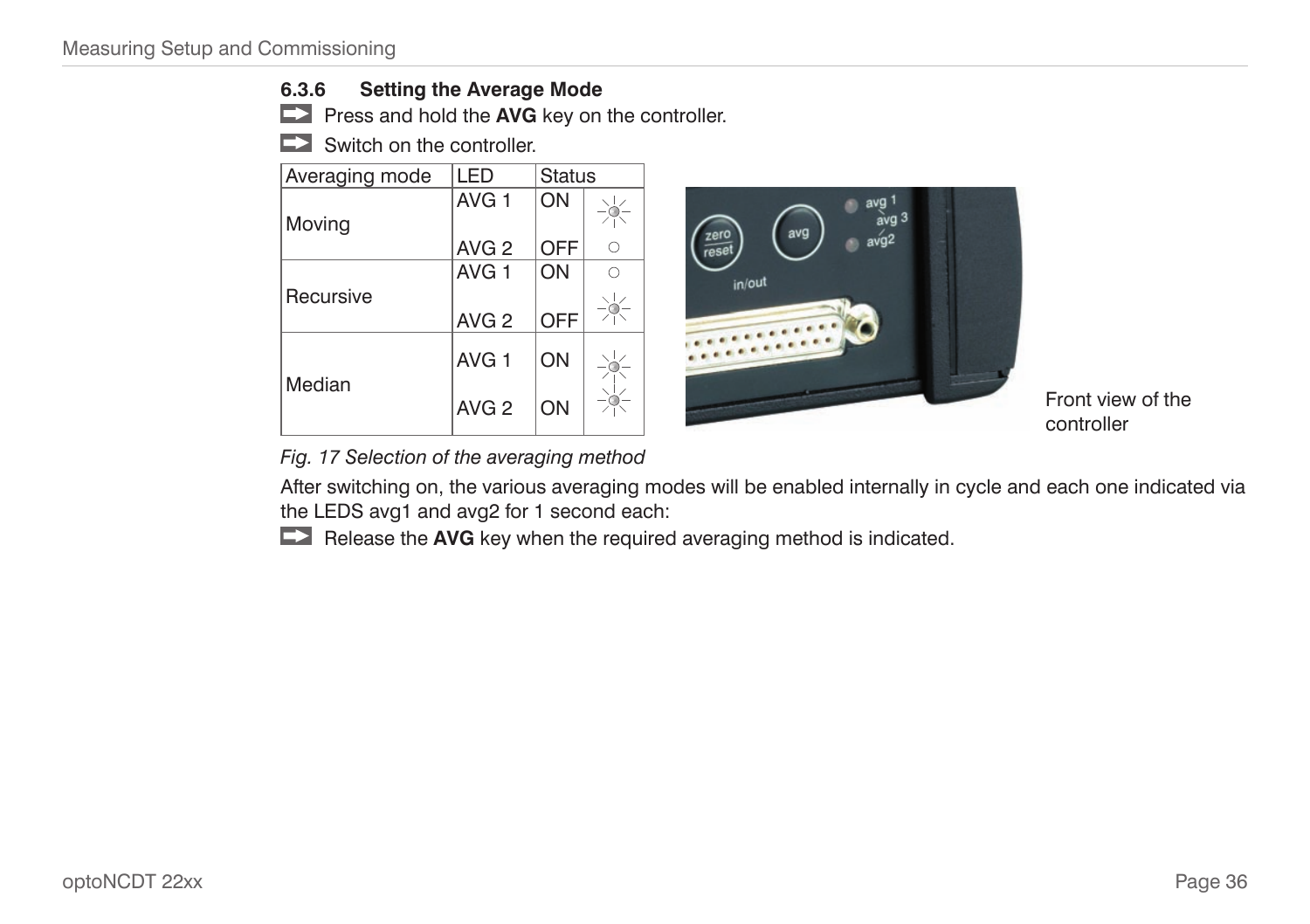The averaging mode is then saved. For verification purposes the selected combination (avg1/avg2) will flash again for a moment. Following this the controller will start up (boot) as normal, indicated by the momentary illumination of the other LEDs. The controller is then ready in measuring mode with the selected averaging method.

When the controller is switched on again the next time, the last selected averaging method will be indicated during booting by the momentary illumination of the LEDs avg1/avg2:

|                  |   | LED sequence | Averaging method |            |           |  |
|------------------|---|--------------|------------------|------------|-----------|--|
| AVG <sub>1</sub> |   |              | AVG <sub>1</sub> | $\circ$    |           |  |
| AVG <sub>2</sub> | ∩ | then         | AVG <sub>2</sub> |            | Moving    |  |
| AVG <sub>1</sub> | ∩ |              | AVG <sub>1</sub> |            | Recursive |  |
| AVG <sub>2</sub> |   | then         | AVG <sub>2</sub> | $\bigcirc$ |           |  |
| AVG <sub>1</sub> |   |              |                  |            | Median    |  |
| AVG <sub>2</sub> |   |              |                  |            |           |  |

*Fig. 18 Averaging mode during booting*

## <span id="page-36-0"></span>**6.4 Adjustment of Zero-Point**

When delivered the zero point of the analog signal is adjusted to zero. Adjustment range of zero:  $\pm$ 5 V. To set an actual analog output value to zero (0 V) press the **zero/reset**-key less then 5 sec. Re-adjustment of delivery situation is made by pressing the **zero/reset**-key more then 5 sec.

The zero-point setting will be saved if you power-down your system. Zero setting will be done only if a<br>measuring object is inside the measuring range of the sensor. measuring object is inside the measuring range of the sensor.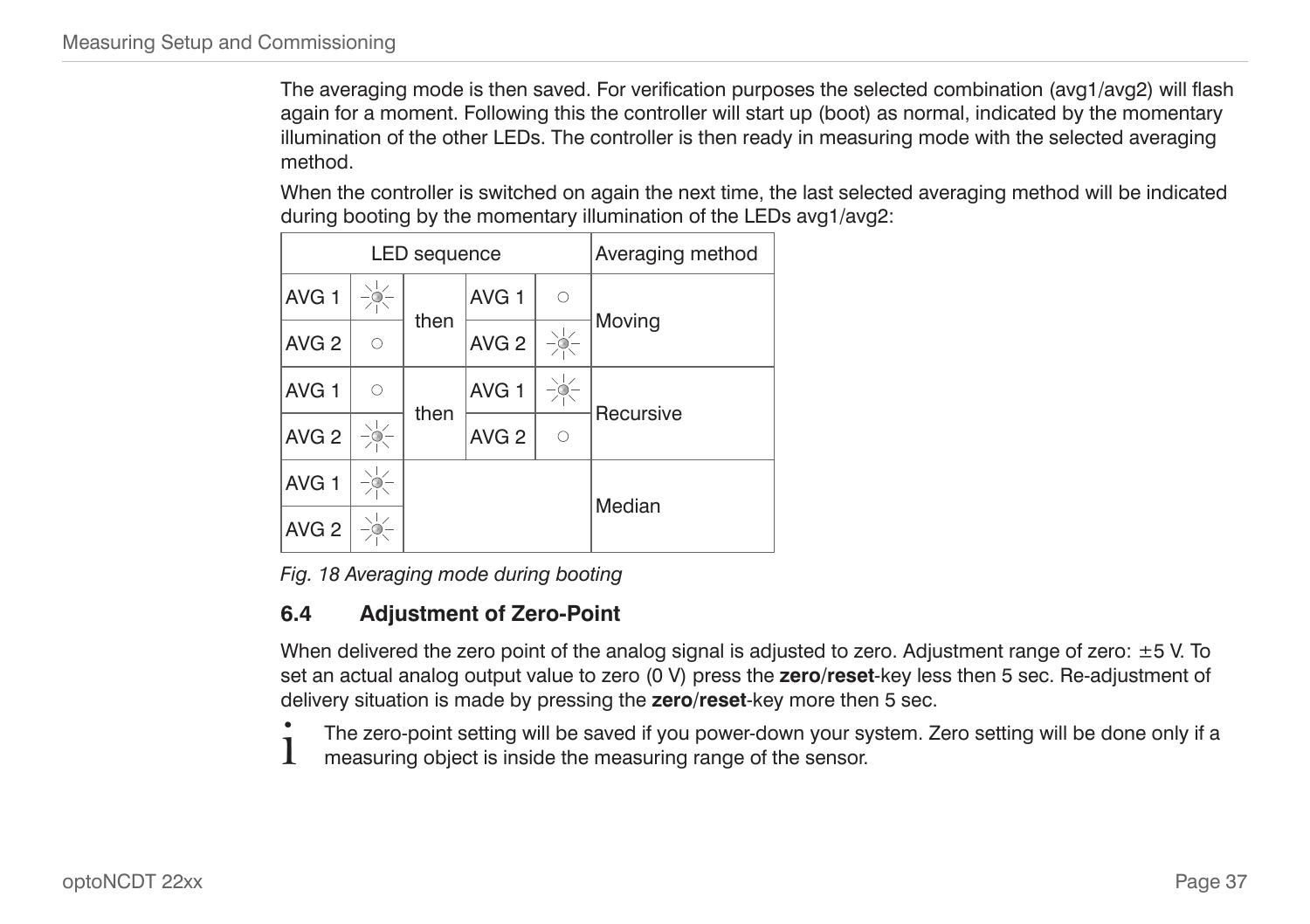| 6.5 | Pin Assignment 25-pin. Sub-D Connector |
|-----|----------------------------------------|
|-----|----------------------------------------|

| Pin            | <b>Assignment</b>   | <b>Comment</b>                                                                                      | <b>Color</b> |              |                       |  |
|----------------|---------------------|-----------------------------------------------------------------------------------------------------|--------------|--------------|-----------------------|--|
|                |                     |                                                                                                     | PC2200-x     | PC1800-3     | PC1800-<br>3/10/RS485 |  |
| 1              | $+24$ VDC           | Supply voltage is galvanically insu-                                                                |              | red          |                       |  |
| 14             | Supply ground       | lated from the system                                                                               |              | blue         |                       |  |
| $\overline{c}$ | <b>GND</b>          | Ground                                                                                              |              |              |                       |  |
| 15             | <b>GND</b>          |                                                                                                     |              | ---          |                       |  |
| 3              | Analog signal       | $R_i$ appr. 100 Ohm, $R_i$ 1 MOhm,                                                                  |              | green        |                       |  |
| 16             | Signal ground       | $C_i \leq 47 \text{ nF}$                                                                            |              | inner screen |                       |  |
| 4              | Laser OFF $(+)$     | Optocoupler input                                                                                   |              | violet       |                       |  |
| 17             | Laser OFF (-)       | both pins are connected: laser on<br>pins open: laser off                                           |              | black        |                       |  |
| 5              | Zero $(+)$          | Optocoupler input                                                                                   | pink         |              |                       |  |
| 18             | Zero $(-)$          | both pins are connected $(< 5 sec)$ :<br>Zero<br>both pins are connected $($ > 5 sec $)$ :<br>Reset | grey         |              |                       |  |
| 6              | <b>GND</b>          | Ground                                                                                              |              | ---          |                       |  |
| 19             | Sync Out            | 3.3 VDC CMOS-output                                                                                 |              | ---          |                       |  |
| 20             | Sync In $(+)$       | Optocoupler input                                                                                   |              |              |                       |  |
| $\overline{7}$ | Sync $\ln$ $(-)$    |                                                                                                     |              |              |                       |  |
| 21             | Error $1 (+)$       | Optocoupler output                                                                                  | white        |              |                       |  |
| 8              | Error $1$ (-)       | 30 V / 100 mA                                                                                       |              | brown        |                       |  |
| 22             | Error $2 (+)$       | Optocoupler output                                                                                  |              | grey/pink    |                       |  |
| 9              | Error $2$ (-)       | 30 V / 100 mA                                                                                       |              | blue/red     |                       |  |
| 10             | <b>RS422 S</b>      | RS422 output -                                                                                      | white        |              | 3                     |  |
| 23             | $RS422\overline{S}$ | RS422 output +                                                                                      | brown        |              | 4                     |  |
| 11             | RS422R              | RS422 input $+$                                                                                     | vellow       | ---          | $\overline{2}$        |  |
| 24             | <b>RS422 R</b>      | RS422 input -                                                                                       | green        | $---$        | 1                     |  |
| 25             | <b>GND</b>          | Ground                                                                                              | grey         | ---          | $---$                 |  |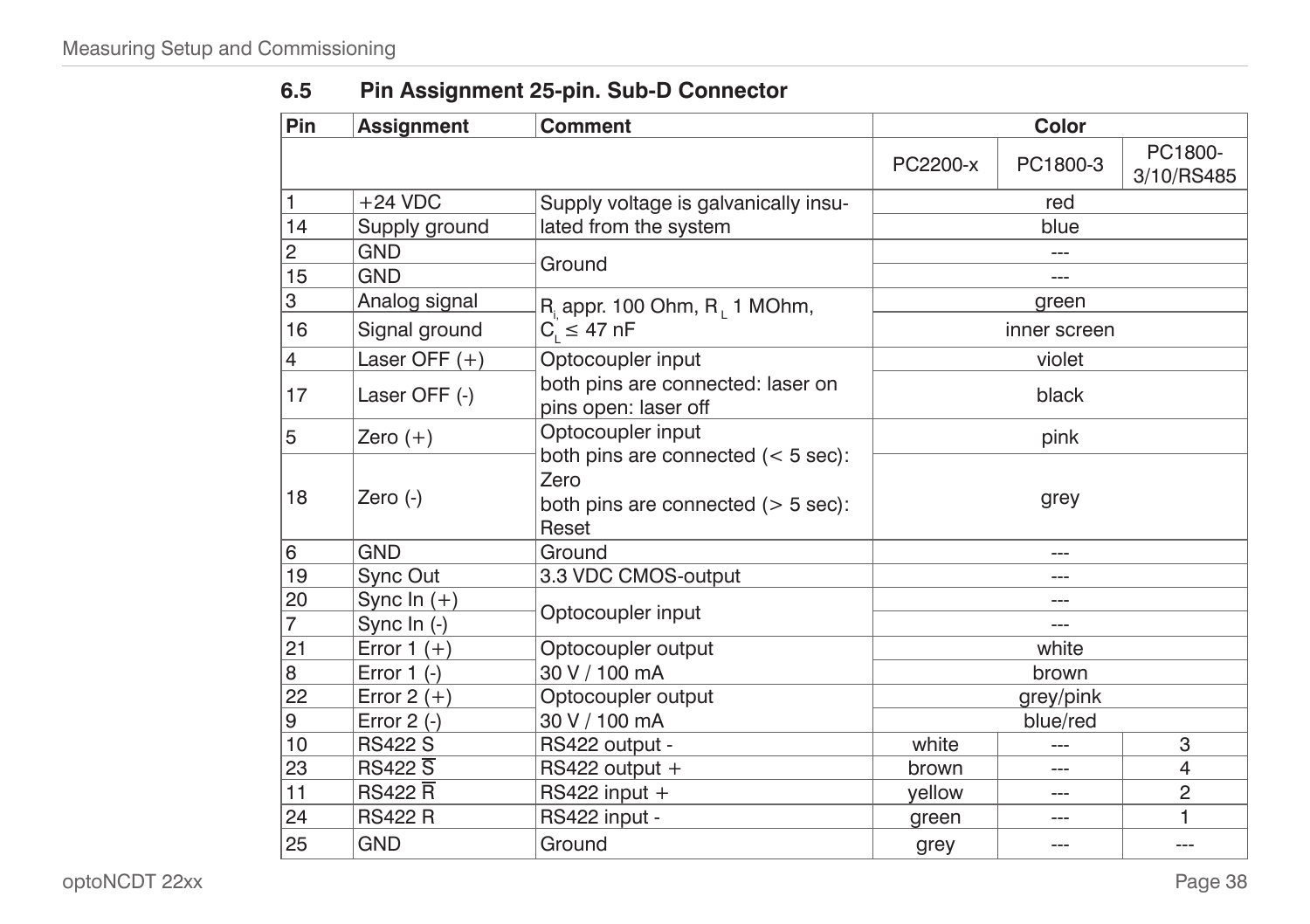## **6.6 Error Output Circuit**

The error messages Error 1 and Error 2 are sent for example if there is low reflection or high penetration depth of the laser light into the target.

It applies the following allocation:



*Fig. 19 Error output, wiring with pull-up resistor*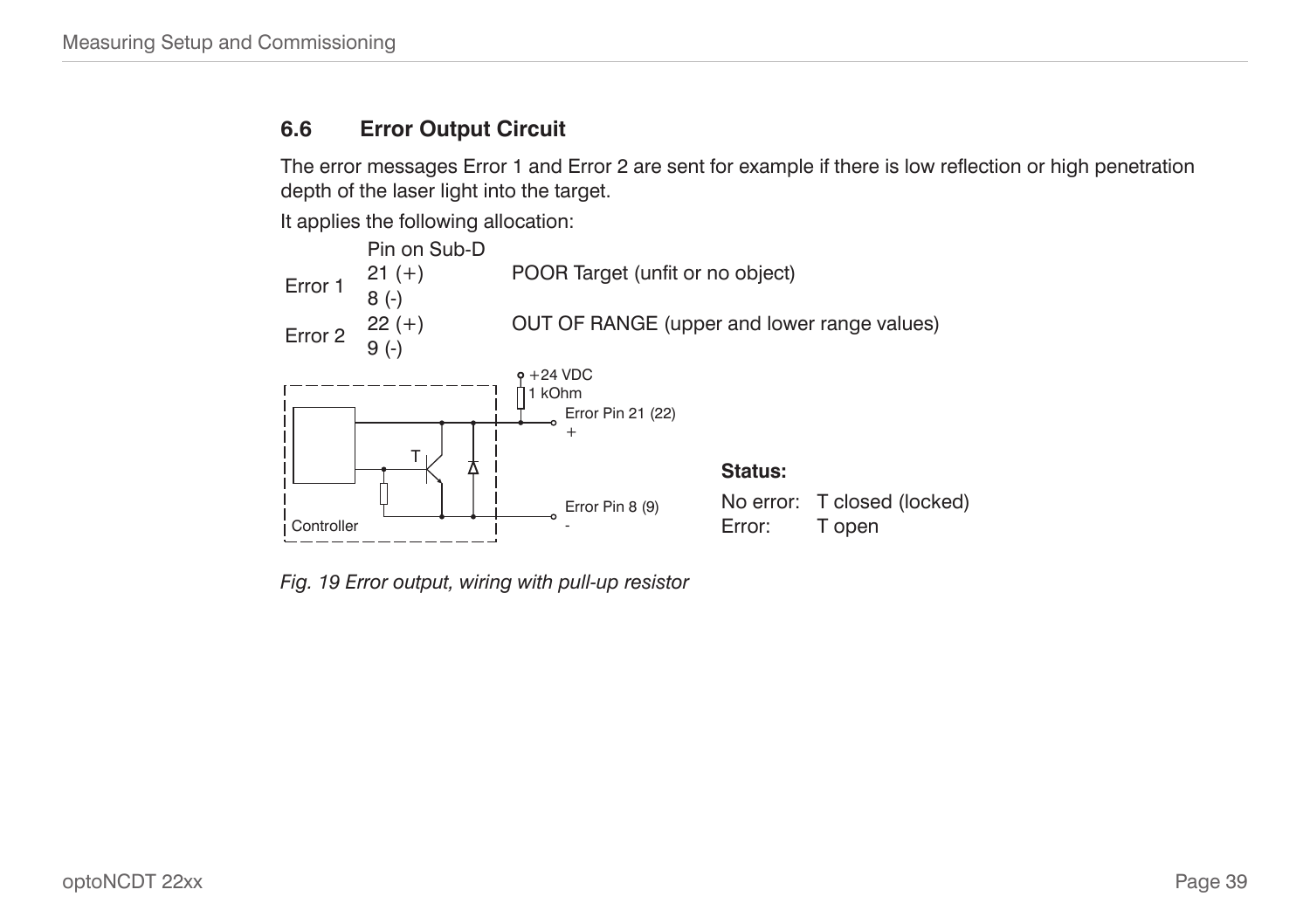## **6.7 Synchronization**

For thickness measurement with two sensors it is essential that the two sensors measure at the same time. A time delay during the recording of the measurement corresponds to a displacement of the measurement object, that means the sensors measure at different positions. The validity of the thickness measurement object is then questionable.

If two or more optoNCDT 22xx measure against the same target, the controller can be synchronized.

Connect the output **Sync out** of controller 1 with the input **Sync in** of controller 2.

The controller 1 (master) synchronizes the controller 2. Other systems can be added by cascading them.

All synchronization inputs are DC decoupled with optocouplers.

Use screened cables for synchronization.



*Fig. 20 Synchronization of optoNCDT's*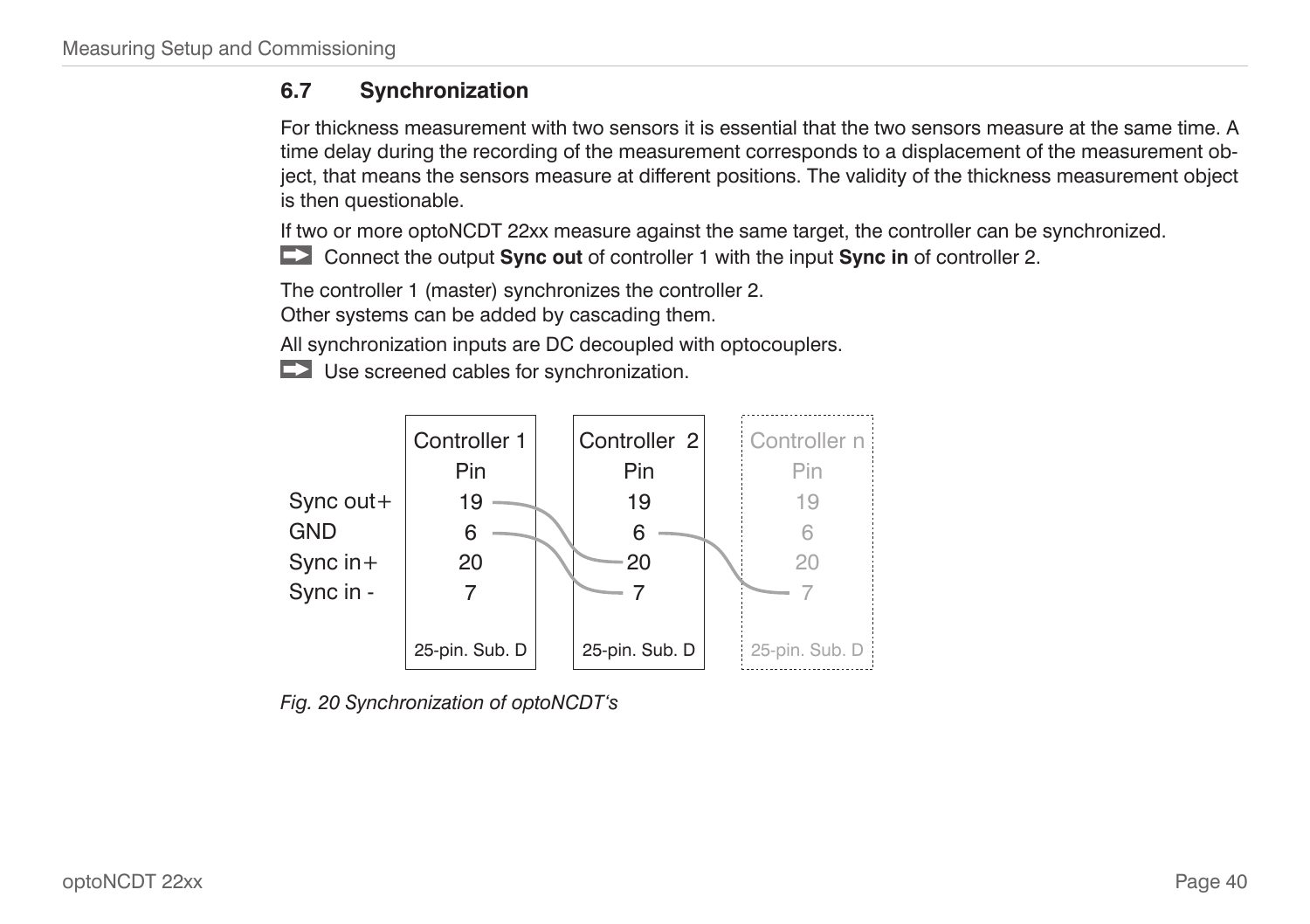| Controller 1          | Controller 2          | Controller 3          | Controller n          |
|-----------------------|-----------------------|-----------------------|-----------------------|
| PC1800-3/10/RS485(05) | PC1800-3/10/RS485(06) |                       |                       |
| PC1800-3(05)          | PC1800-3(06)          |                       |                       |
| PC1800-3/10/RS485(05) | PC1800-3/10/RS485(07) | PC1800-3/10/RS485(06) |                       |
| PC1800-3(05)          | PC1800-3(10)          | PC1800-3(06)          |                       |
| PC1800-3/10/RS485(05) | PC1800-3/10/RS485(07) | PC1800-3/10/RS485(07) | PC1800-3/10/RS485(06) |
| PC1800-3(05)          | PC1800-3(10)          | PC1800-3(10)          | PC1800-3(06)          |
| PC2200-x              | PC2200-x              | PC2200-x              | PC2200-x              |
| Master                | Slave                 | Slave                 | Slave                 |

*Fig. 21 Required cables to synchronize two, three or more controllers.*

Alternatively, a synchronization with the interface card IF2008 and PC2200-x/IF2008 is possible.

## <span id="page-40-1"></span>**6.8 Responses of the Analog Output to Errors**

Responses of the analog output to errors:

- Save the last valid measurement value (standard) or
- Analog voltage greater than 10 VDC
- You can change the responses of the analog output to errors as follows:
- **Press and hold the Zero/Reset** key on the controller
- Switch the controller on.

After switching on, the output response alternatives will be enabled internally in cycle and each one indicated via the LEDS avg1 and avg2 for 1 second each[, see Fig. 22:](#page-40-0)

| Output response                          | LED.         | <b>Status</b> |  |
|------------------------------------------|--------------|---------------|--|
| Output voltage greater than 10 VDC AVG 1 |              | <b>ON</b>     |  |
| Save last valid reading                  | $AVG 2$ $ON$ |               |  |

<span id="page-40-0"></span>*Fig. 22 Selection output behavior*



Front view of the controller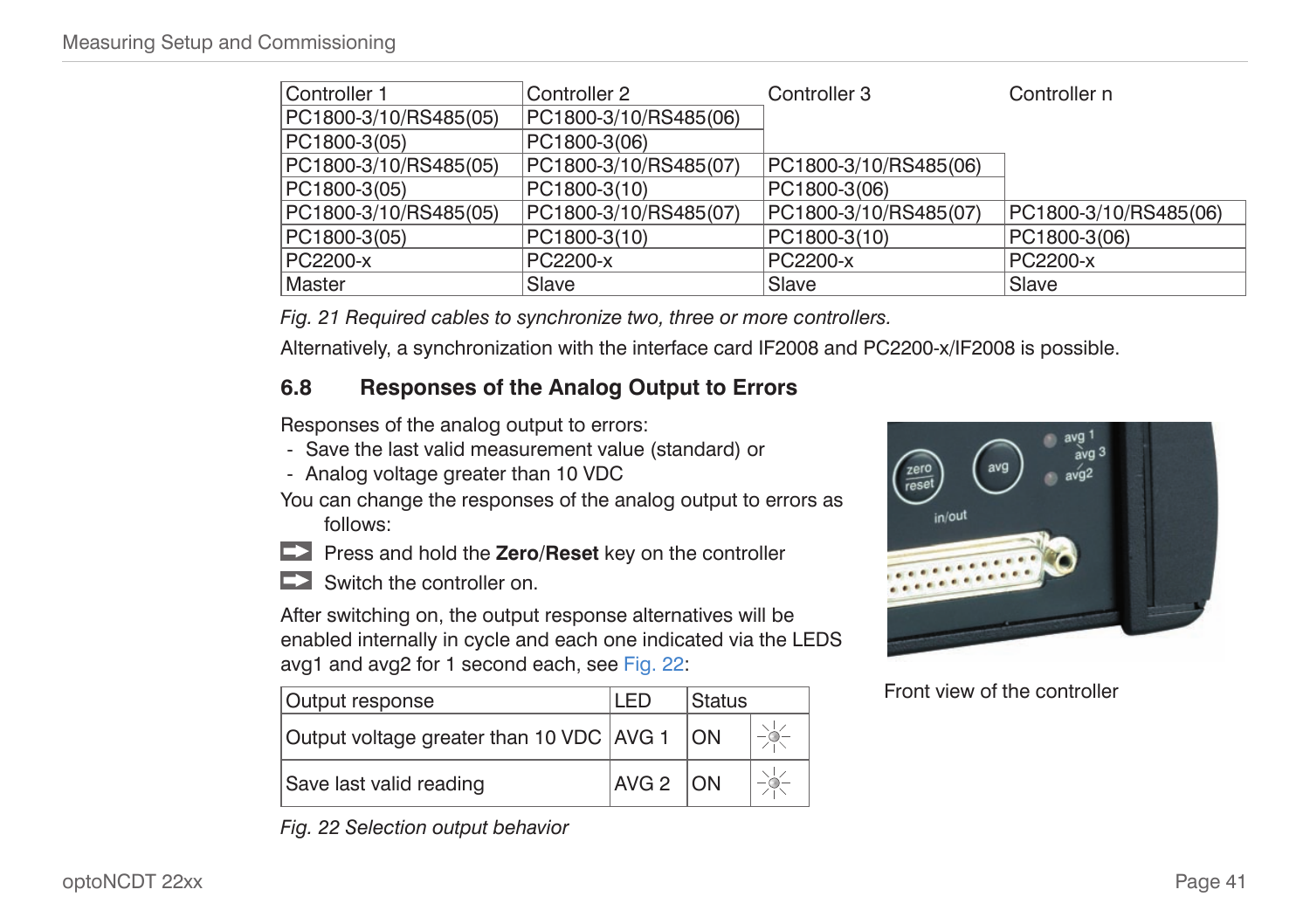Release the Zero/Reset key when the required output response is shown.

The output response is then saved. For verification purposes the selected combination (avg1/avg2) will flash again for a moment. Following this the controller will start up (boot) as normal, indicated by the momentary illumination of the other LEDs. The controller is then ready in measuring mode with the selected output response.

The selected output response also remains saved after switching off but is not shown again when the controller is switched on again. If both keys (**Zero/Reset** and **AVG**) are inadvertently pressed simultaneously when the controller is switched on, the **Zero/Reset** key will override the other key, that means the output option will be selected again.

Functions of the **Zero/Reset** key in measuring mode:

- **Press the Zero/Reset** key shortly to set the analog output momentarily to 0 [V, see Chap. 6.4](#page-36-0).
- **Press and hold the Zero/Reset** key for longer ( $>$  5 secs) to cancel the zero shift (offset) and to set the number of averaging to  $N = 1$  (for the median  $N = 3$ ).

## **6.9 Timing**

The controller operates internally with real time cycles in a pipeline mode:

- 1. **Exposure**: Charging the image detector in the receiver (measurement).
- 2. **Reading**: Reading out of the imaging device and converting into digital data.
- 3. **Computation**: Measurement computation and calibration in the DSP (digital signal processor).

The output through the analog and digital interface starts with the beginning of every new cycle. The analog value is updated immediately and the digital output starts with the start bit.

Each cycle takes 100  $\mu$ s (= 1 / measuring rate) with a measuring rate of 10 kHz respectively 50  $\mu$ s with a measuring rate of 20 kHz. The measured value N is available after each cycle with a constant lag of three cycles in respect to the real time event. The delay between the exposure and the signal output is therefore 300 µs. The processing of the cycles occurs sequentially in time and parallel in space[, see Fig. 23.](#page-42-0) This guarantees a constant real time data stream.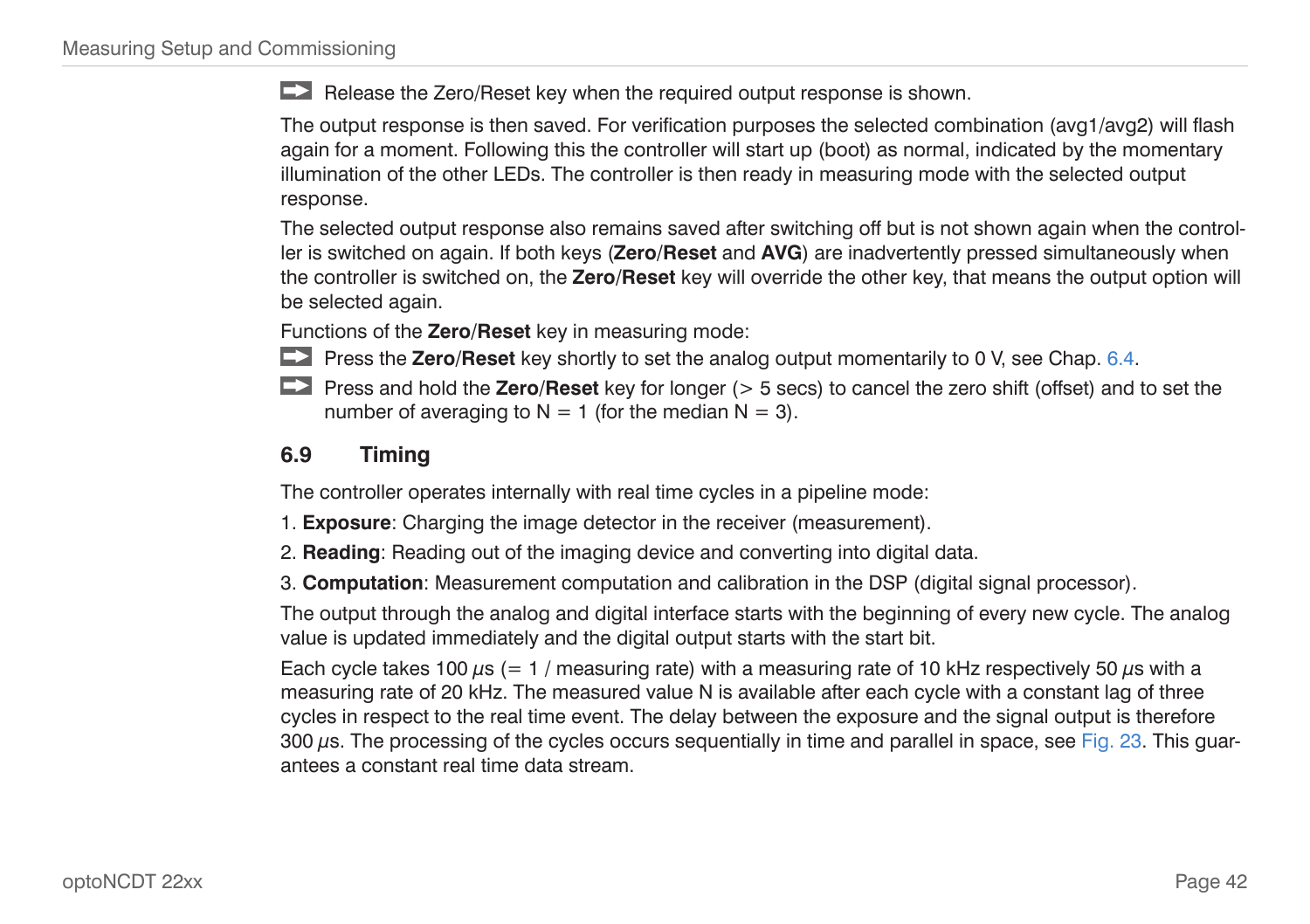| Cycle    |                            | 2.                             | З.                             | 4.                              |
|----------|----------------------------|--------------------------------|--------------------------------|---------------------------------|
| Time     | 100 $\mu$ s (50 $\mu$ s)   | 200 $\mu$ s (100 $\mu$ s)      | 300 $\mu$ s (150 $\mu$ s)      | $400 \mu s$ (200 $\mu s$ )      |
| 1. Layer | Exposure N<br>(Output N-3) | Reading N                      | Computing N                    | Output N<br>(Exposure $N + 3$ ) |
| 2. Layer | Computing N-2              | Exposure $N+1$<br>(Output N-2) | Reading $N+1$                  | Computing N+1                   |
| 3. Layer | Reading N-1                | Computing N-1                  | Exposure $N+2$<br>(Output N-1) | Reading N+2                     |

<span id="page-42-0"></span>*Fig. 23 Controller timing, data in brackets apply to the ILD222x*

#### **6.10 Pin Assignment for RS422 Connection**

Cross the lines for connections between sensor and PC.

- $\int$  Disconnect or connect the D-sub connection between RS422 and USB converter when the sensor is<br>disconnected from power supply only.
- disconnected from power supply only.

|                                   |                           | <b>Controller 25-pin Sub-D Connector</b> | <b>Terminal (USB converter)</b><br>9-pin Sub-D |  |  |  |  |
|-----------------------------------|---------------------------|------------------------------------------|------------------------------------------------|--|--|--|--|
| <b>Pin</b>                        | <b>Assignment Comment</b> |                                          | Pin                                            |  |  |  |  |
| 10                                | <b>RS422 S</b>            | RS422 output -                           | 4                                              |  |  |  |  |
| 23                                | <b>RS422 S</b>            | RS422 output $+$                         | 3                                              |  |  |  |  |
| 11                                | <b>RS422 R</b>            | $RS422$ input +                          | 2                                              |  |  |  |  |
| 24                                | <b>RS422 R</b>            | RS422 input -                            |                                                |  |  |  |  |
| Pin Assignment PC2200-x/x/USB/IND |                           |                                          |                                                |  |  |  |  |

For cable lengths over 20 m, we recommend an additional ground connection.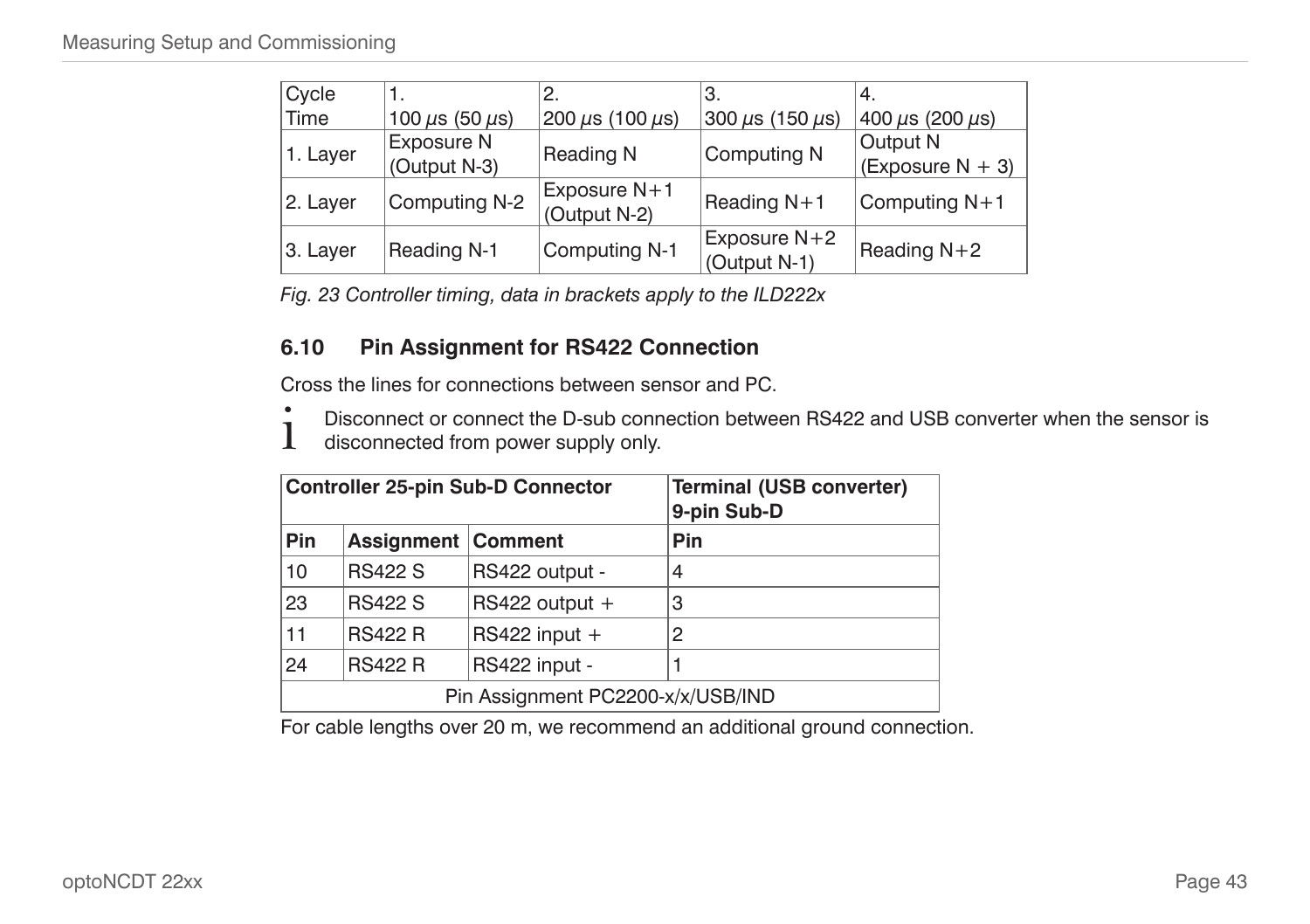## **7. Serial Interface RS422**

<span id="page-43-0"></span>

The controller has a digital interface (RS485). The system can be operated with a PC through the interface unit IF2008 (available as an option).

#### *Fig. 24 System structure to operate the interface card IF2008*

|              | Pin                  | Signal                              | Signal               | Pin |                               |
|--------------|----------------------|-------------------------------------|----------------------|-----|-------------------------------|
|              | 24<br>$Rx - (Input)$ |                                     | Sensor 1/3 TxD -     | 1   |                               |
|              | 11                   | $Rx + (Input)$                      | Sensor 1/3 TxD +     | 2   |                               |
| Controller 1 | 10                   | Tx - (Output)                       | Sensor 1/3 RxD -     | 3   |                               |
| 25-pin.      | 23                   | $Tx + (Output)$                     | Sensor $1/3$ RxD $+$ | 4   |                               |
| Sub-D        | 1                    | $+U_{R}$                            | $+24$ V supply       | 10  |                               |
|              | 14                   | 0 V                                 | 0 V supply           | 5   |                               |
|              | 20<br>Sync $\ln +$   |                                     | Sync $ln +$          | 6   |                               |
|              | $\overline{7}$       | Sync In -                           | <b>GND</b>           | 15  | IF2008,<br>X <sub>1</sub> and |
|              |                      | Use the cable IF2008-Y (available   | <b>NC</b>            | 7   | X2.                           |
|              |                      | as an option) if you operate 3 sen- | <b>NC</b>            | 8   | 15-pin.                       |
| sors.        |                      |                                     | <b>NC</b>            | 9   | Sub-D                         |
|              | 1                    | $+U_{B}$                            | $+24$ V supply       | 10  |                               |
|              | 14                   | 0 V                                 | +0 V supply          | 5   |                               |
| Controller 2 | 24                   | $Rx -$                              | Sensor 2/4 TxD -     | 11  |                               |
| 25-pin.      | 11                   | $Rx +$                              | Sensor $2/4$ TxD $+$ | 12  |                               |
| Sub-D        | 10                   | $Tx -$                              | Sensor 2/4 RxD -     | 13  |                               |
|              | 23                   | $Tx +$                              | Sensor 2/4 RxD +     | 14  |                               |
|              | 20                   | Sync $\ln +$                        | Sync $ln +$          | 6   |                               |
|              | 7                    | Sync In -                           | <b>GND</b>           | 15  |                               |

#### **Required cables and program routines**

- IF2008 RS422 interface card, for 1 to 4 laser-optic sensors from the ILD2200 series and 2 encoders, including MEDAQlib programming interface.
- PC2200-x/IF2008 Power supply and interface cable

Alternatively, data can be transferred with the demo software (ILD2200 Tool) and a RS422 converter to USB[, see Chap. 10.](#page-62-0)

*Fig. 25 Pin assignment*  PC2200-x/IF2008 *and IF2008*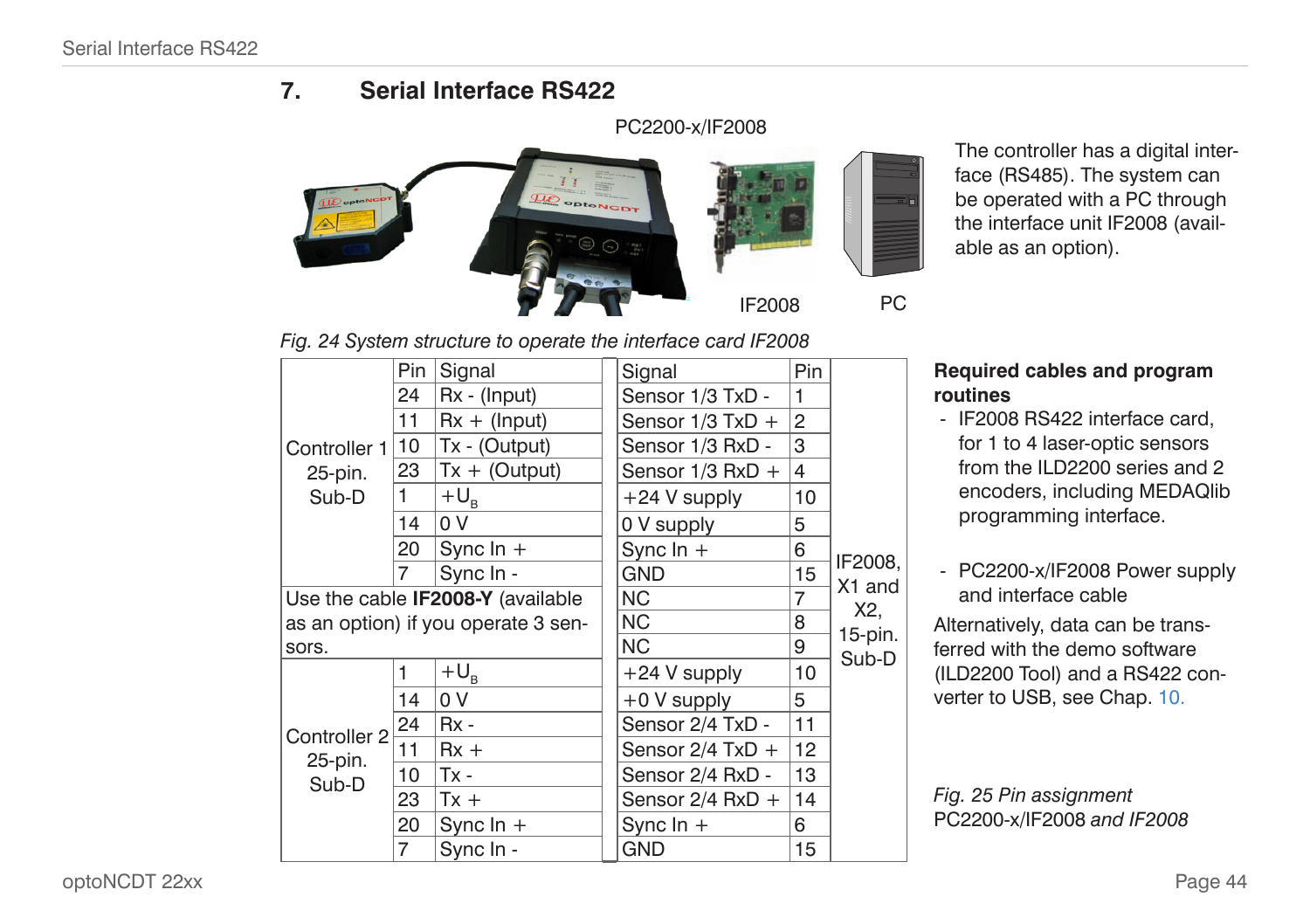#### **7.1 Data Format**

The RS422 module uses the RS422 standard for serial communication.

Data rate: 20.000 measurement data/s

Bit rate: 691.2 kBaud

Data format: 8 Data bits, no parity, one start/stop bit

A data word consists of three bytes (L-Byte/M-Byte/H-Byte), which are sent directly one after the other with the identifier bit.

| Start                          | 0 | 0 | 6 Bit Stop |                                          | Start | 10 | 6 Bit Stop |   | Start |                 |                 | 6 Bit Stop      |                 |                 |                 |
|--------------------------------|---|---|------------|------------------------------------------|-------|----|------------|---|-------|-----------------|-----------------|-----------------|-----------------|-----------------|-----------------|
| Conversion of the binary data: |   |   |            | 16 bits are used for the measuring data. |       |    | L-Byte     | 0 | 10    | D <sub>5</sub>  | D <sub>4</sub>  | D <sub>3</sub>  | D <sub>2</sub>  | D1              | D <sub>0</sub>  |
| Reception                      |   |   |            |                                          |       |    | M-Bvte     |   |       | D <sub>11</sub> | D <sub>10</sub> | D <sub>9</sub>  | D <sub>8</sub>  | D7              | D <sub>6</sub>  |
|                                |   |   |            |                                          |       |    | H-Byte     |   | ٥     |                 |                 | D <sub>15</sub> | D <sub>14</sub> | D <sub>13</sub> | D <sub>12</sub> |
| Result of the conversion:      |   |   |            |                                          |       |    |            |   |       |                 |                 |                 |                 |                 |                 |

For the data transfer with a PC the MICRO-EPSILON IF2008 PCI BUS interface card is suitable. This can be connected to the controller via the PC2200-x/IF2008 interface cable, which is also available as an option. The IF2008 combines the three bytes for the data word and saves them in the FIFO. The 16 bits are used for measurement values and error values.

As standard, the IF2008 interface card is suitable for connecting two or (via a Y intermediate cable available as an option) up to four controllers plus two additional incremental encoders. For further information, please refer to the descriptions of the IF2008 interface card and associated MEDAQlib driver program.

You will find the latest program routine at: www.micro-epsilon.com/link/software/medaqlib.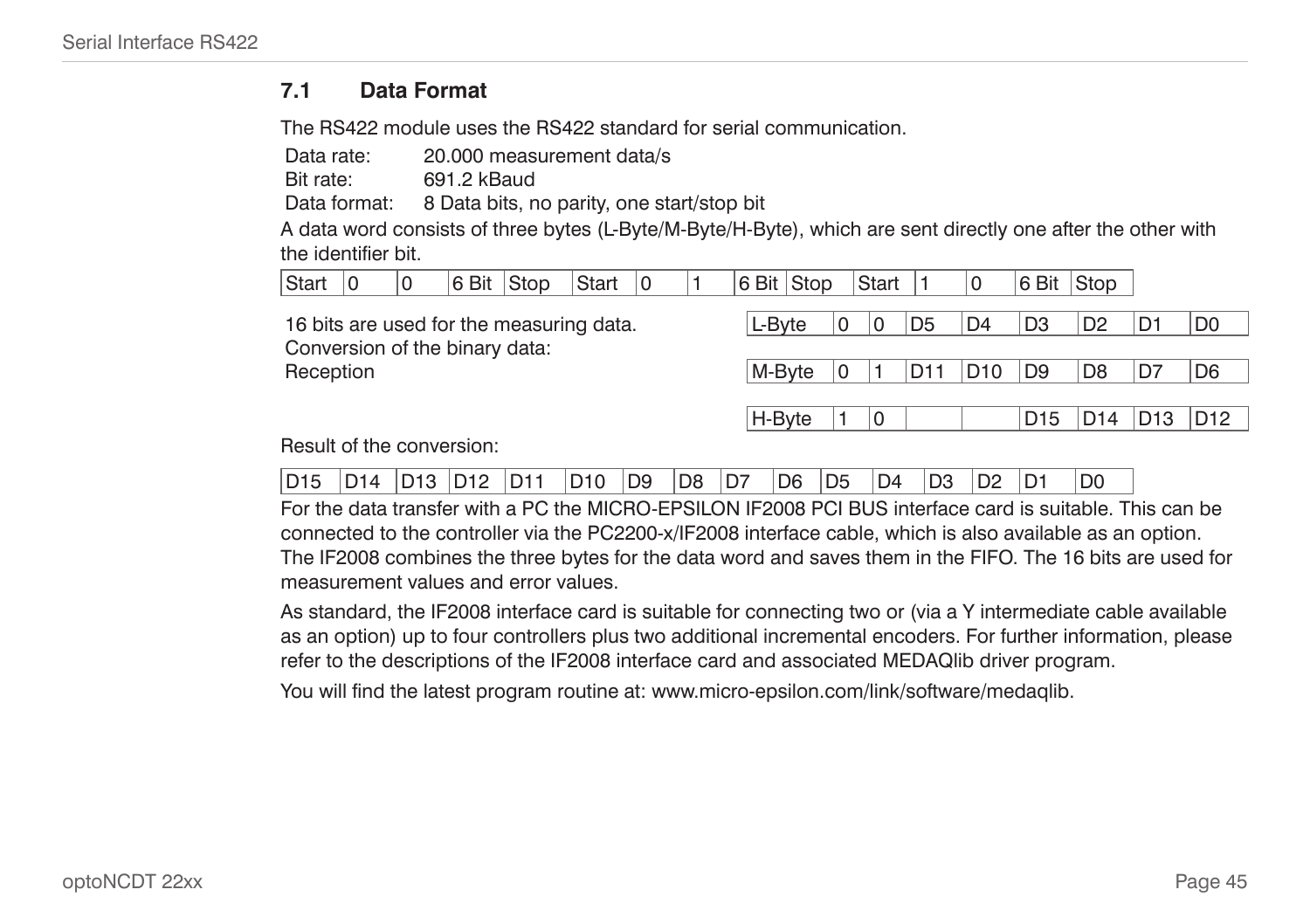#### **7.2 Setup of the Commands**

The commands for the sensor are transmitted in full duplex mode. Each commando packet is made of integer multiple 32 bit words. 4 consecutive bytes are combined to a 32 bit word as most of the serial interfaces use a data format of 8 bits.

Each instruction has a head (32 bit words), the command and data if required.

| 31      |  | 24 23 |  | 16 15    | 8 |  |              |                    | Contents                     |
|---------|--|-------|--|----------|---|--|--------------|--------------------|------------------------------|
|         |  |       |  | Head     |   |  |              | Start word         |                              |
|         |  |       |  | ID       |   |  |              | Sensor identifier  | Comm                         |
|         |  |       |  |          |   |  |              | for example "ILD1" |                              |
| Command |  |       |  |          |   |  | Command code | Data               |                              |
|         |  |       |  | Data 1   |   |  |              |                    | 1 <sup>st</sup> Data word (4 |
|         |  |       |  |          |   |  |              |                    | $\cdots$                     |
|         |  |       |  | Data (n) |   |  |              |                    | n <sup>nd</sup> Data word (4 |

| 16 15<br>8 7<br>0 | Contents                                |                            |  |  |  |  |
|-------------------|-----------------------------------------|----------------------------|--|--|--|--|
| Head              | Start word                              |                            |  |  |  |  |
| ID                | Sensor identifier<br>for example "ILD1" | Command header (2 words)   |  |  |  |  |
| Command           | Command code                            | Data word quantity $n + 2$ |  |  |  |  |
| Data 1            | 1 <sup>st</sup> Data word (4 Bytes)     |                            |  |  |  |  |
|                   | $\cdots$                                |                            |  |  |  |  |
| Data (n)          | n <sup>nd</sup> Data word (4 Bytes)     |                            |  |  |  |  |
|                   |                                         |                            |  |  |  |  |

#### *Fig. 26 Setup of a command*

The first word contains the head to identify a connection towards the sensor. The ID word indentifies the transmitter. The third word contains the command whereby bit 31 and bit 30 have a logical "0".

The sensor returns a command with set MSB (bit 31), if the sensor receives a command. Bit 30 is set if the sensor detects an error during instruction processing. The sensor transmits no head if he returns a command.

#### **Example**:

Command **AVGn**. Sets the averaging number N for the moving and recursive average.

Command: 0x2075 Averaging number: N = 1024, therewith X =  $log<sub>2</sub>$  1024 = 10 (= 0xA) Data word:  $n = 1$ Package length: 3 You will find further informations on this comman[d, see Chap. 7.6.](#page-50-0)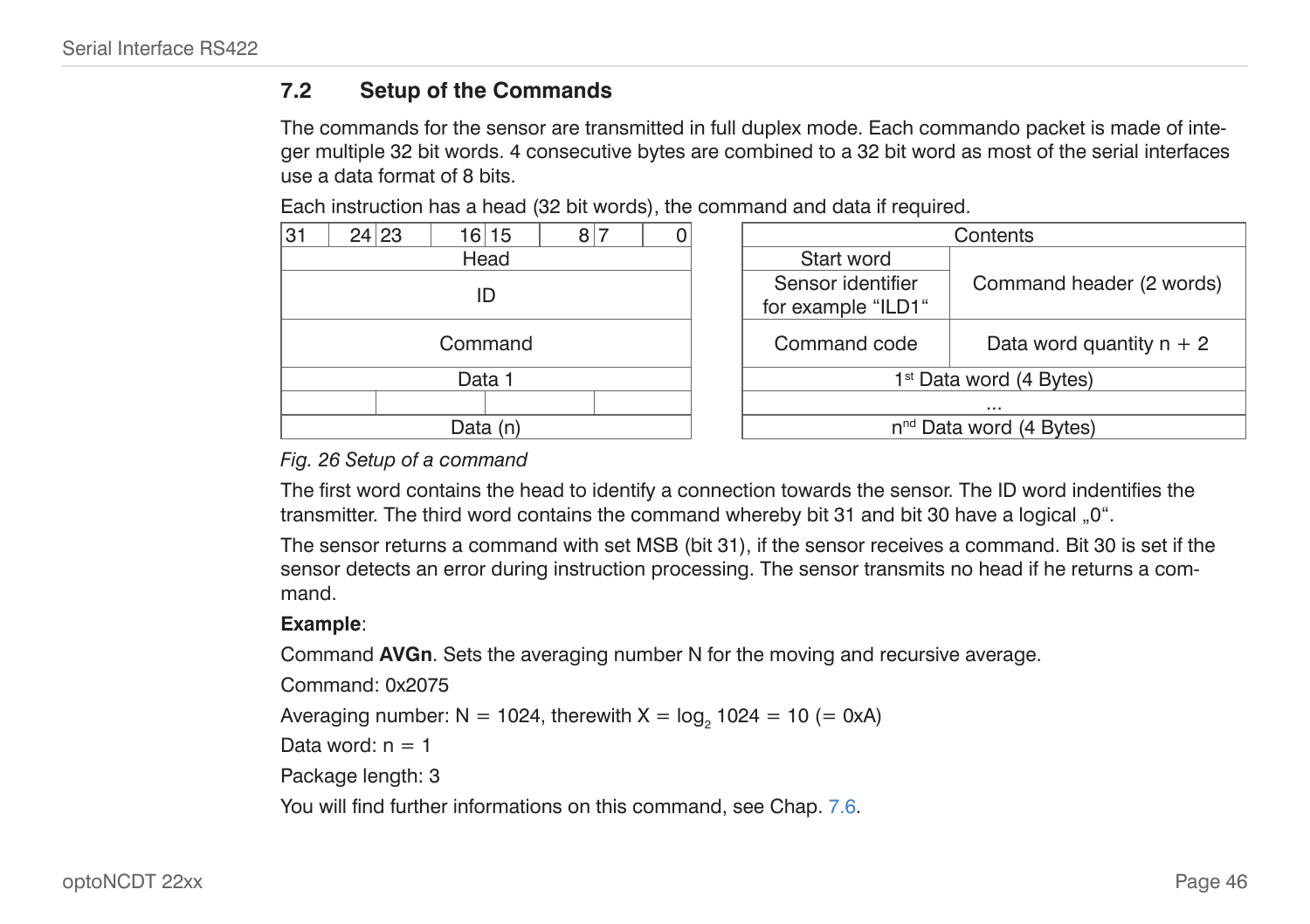## **Format, Example:**

| 31                                                                |                                                       | 24 23 |                     | 16 15            |  | 8 7 | $\Omega$    | hex                    | Contents                              |                         |  |  |  |  |  |
|-------------------------------------------------------------------|-------------------------------------------------------|-------|---------------------|------------------|--|-----|-------------|------------------------|---------------------------------------|-------------------------|--|--|--|--|--|
|                                                                   | $`` + "$                                              |       | $`` + "$            | $`` + "$         |  |     | 0x0d ("CR") | 0x2B2B2B0D             |                                       | Start word              |  |  |  |  |  |
|                                                                   | $\alpha$ la                                           |       | $\alpha$ l $\alpha$ | "D"              |  |     | ``1"        | 0x494C4431             |                                       | Identifier ID ("ILD1")  |  |  |  |  |  |
|                                                                   | 0x20                                                  |       | 0x75                | 0x00             |  |     | 0x03        | 0x20750003             | Command (0x2075)<br>2 top bits $= 0$  | Package length $=$ 3    |  |  |  |  |  |
|                                                                   | 0x00                                                  |       | 0x00                | 0x00             |  |     | 0x0A        | 0x0000000A             |                                       | Data word $1 (X = 0xA)$ |  |  |  |  |  |
|                                                                   |                                                       |       |                     |                  |  |     |             | Information command    |                                       |                         |  |  |  |  |  |
|                                                                   | 0x20490002                                            |       | <b>INFO</b>         |                  |  |     |             |                        | Shows sensor data                     |                         |  |  |  |  |  |
|                                                                   |                                                       |       |                     |                  |  |     |             | Zero command           |                                       |                         |  |  |  |  |  |
|                                                                   | 0x20660002                                            |       | <b>ZERO</b>         |                  |  |     |             |                        | Sets offset like the "Zero/Reset"-key |                         |  |  |  |  |  |
|                                                                   |                                                       |       |                     |                  |  |     | Avg command |                        |                                       |                         |  |  |  |  |  |
|                                                                   | 0x20700002                                            |       | AVG <sub>0</sub>    |                  |  |     |             |                        | Sets Average $0 = 0$                  |                         |  |  |  |  |  |
|                                                                   | 0x20710002                                            |       | AVG <sub>1</sub>    |                  |  |     |             |                        | Sets Average $1 = 0$                  |                         |  |  |  |  |  |
|                                                                   | 0x20720002                                            |       | AVG <sub>2</sub>    |                  |  |     |             |                        | Sets Average $2 = 32$                 |                         |  |  |  |  |  |
|                                                                   | 0x20730002                                            |       | AVG <sub>3</sub>    |                  |  |     |             |                        | Sets Average $3 = 128$                |                         |  |  |  |  |  |
|                                                                   | 0x20750003                                            |       | AVG <sub>n</sub>    |                  |  |     |             |                        | Average $n = log_a(N)$                |                         |  |  |  |  |  |
|                                                                   |                                                       |       |                     |                  |  |     | AVG method  |                        |                                       |                         |  |  |  |  |  |
|                                                                   | 0x207D0003                                            |       |                     | <b>AVGTYP</b>    |  |     |             |                        | Changes averaging method              |                         |  |  |  |  |  |
|                                                                   |                                                       |       |                     |                  |  |     |             | Reset and boot command |                                       |                         |  |  |  |  |  |
|                                                                   | 0x20F00002                                            |       | <b>RESET</b>        |                  |  |     |             |                        | Reset and boot again                  |                         |  |  |  |  |  |
|                                                                   |                                                       |       |                     |                  |  |     |             | Start command          |                                       |                         |  |  |  |  |  |
|                                                                   | 0x20770002                                            |       | <b>START</b>        |                  |  |     |             | Stop command           | Output of data is on                  |                         |  |  |  |  |  |
|                                                                   | 0x20760002                                            |       | <b>STOP</b>         |                  |  |     |             |                        | Output of data is stopped             |                         |  |  |  |  |  |
|                                                                   | Read sensor settings                                  |       |                     |                  |  |     |             |                        |                                       |                         |  |  |  |  |  |
|                                                                   | Get Setings<br>Supplies sensor settings<br>0x204A0002 |       |                     |                  |  |     |             |                        |                                       |                         |  |  |  |  |  |
|                                                                   |                                                       |       |                     |                  |  |     | Laser OFF   |                        |                                       |                         |  |  |  |  |  |
|                                                                   | 0x20860002                                            |       |                     | <b>LASER OFF</b> |  |     |             |                        | Switches the laser of                 |                         |  |  |  |  |  |
|                                                                   |                                                       |       |                     |                  |  |     | Laser ON    |                        |                                       | Fig. 27 Instruc-        |  |  |  |  |  |
|                                                                   | 0x20870002                                            |       |                     | LASER ON         |  |     |             |                        | Switches the laser on                 | tion set of the         |  |  |  |  |  |
|                                                                   |                                                       |       |                     |                  |  |     | Lock keys   |                        |                                       | controller              |  |  |  |  |  |
| SET TASTENSPERRE<br>0x2060003<br>Locks the keys at the controller |                                                       |       |                     |                  |  |     |             | Page 4                 |                                       |                         |  |  |  |  |  |

optoNCDT 22xx

Page 47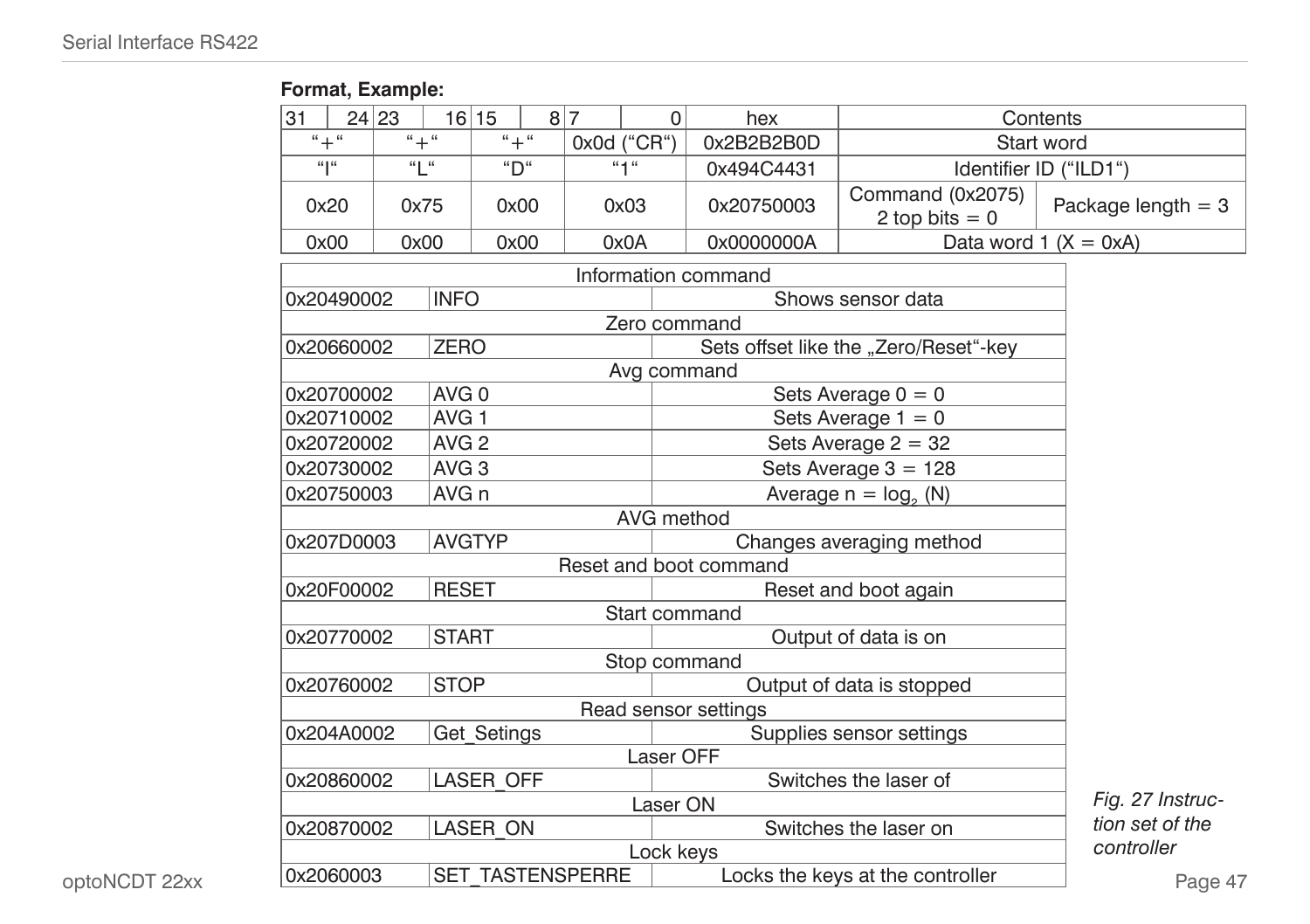#### **7.2.1 Command Reply, Communication without Error**

No start word is transmitted, if the sensor replies to a command. The 1st word then is the sensor identifier. The second word is the command with set MSB (Bit  $31 = 1$ , corresponding an OR operation of the command with 0x8000) and the new package length, if there was no error during communication. With longer answers (for example GET\_INFO) the package length is larger according to the quantity of data words to be transmitted. A firm 32 bitword 0x20200D0A forms the conclusion of the answer. The conclusion word is not a data word.

| <sup>31</sup> |       | 24 23 |       | 16 15 | 8 <sup>1</sup> |           | 0 | hex        | Contents                        |                       |  |  |  |  |
|---------------|-------|-------|-------|-------|----------------|-----------|---|------------|---------------------------------|-----------------------|--|--|--|--|
|               | 66166 |       | 66166 | "П"   |                | $66 - 46$ |   | 0x494C4431 | Identifier ID ("ILD1")          |                       |  |  |  |  |
|               | 0xA0  |       | 0x75  | 0x00  |                | 0x02      |   | 0xA0750002 | 0x2075 OR 0x8000<br>$(MSB = 1)$ | Package<br>length (2) |  |  |  |  |
|               | 0x20  |       | 0x20  | 0x0D  |                | 0x0A      |   | 0x20200D0A | Conclusion word                 |                       |  |  |  |  |

**Example:** Sensor reply (without error) to the AVGn command.

#### **7.2.2 Command Reply, Communication with Error**

If the sensor detects an error during the execution of a command, the second highest bit (bit 30) of the command is also set (the command is OR operated with 0xC000). Additionally a command error code is transferred as data word, see Fig. 29. The resulting package length amounts to now 3 data words. The reply is finished with a 32 bit word 0x20200D0A (2 blank characters  $+$  CR  $+$  LF).

| <b>Error Code X   Description</b> |                                                              |
|-----------------------------------|--------------------------------------------------------------|
|                                   | Command unknown                                              |
|                                   | Incorrrect parameter value                                   |
| З                                 | Invalid parameter                                            |
|                                   | Time out                                                     |
| 5                                 | Command failed                                               |
|                                   | Warning for averaging type and averaging number <sup>1</sup> |

*Fig. 28 Command error codes*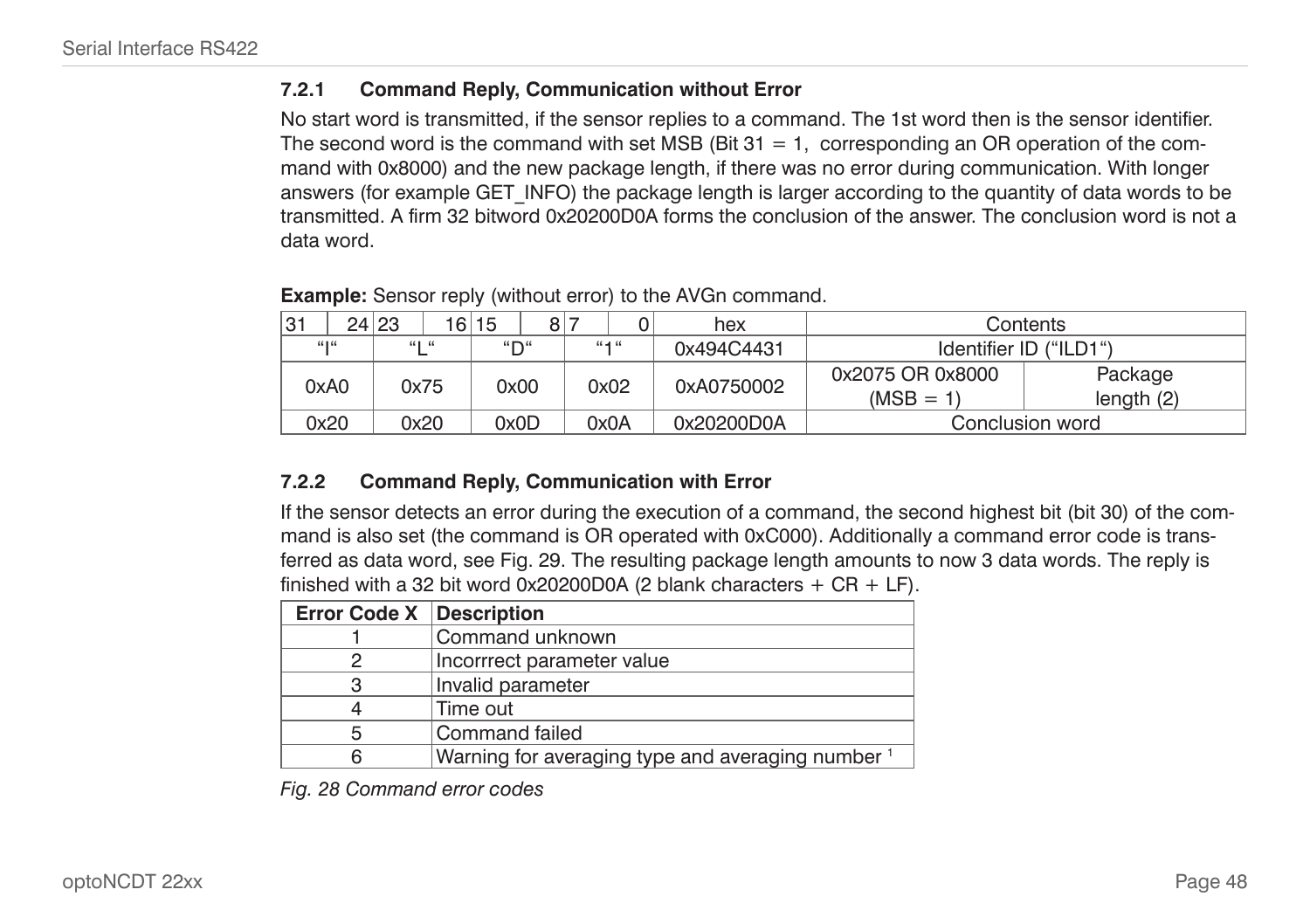**Example:** Sensor operates in the average mode "Median". The command AVGn is not possible in this operation mode and leads to the following answer.

| 31          | 24 23 | 16 15<br>8 | 0         | hex        | Contents                                  |                      |  |  |  |  |  |
|-------------|-------|------------|-----------|------------|-------------------------------------------|----------------------|--|--|--|--|--|
| $66$ ] $66$ | 616   | "D"        | $66 - 66$ | 0x494C4431 | Identifier ID ("ILD1")                    |                      |  |  |  |  |  |
| 0xE0        | 0x73  | 0x00       | 0x03      | 0xE0730003 | 0x2075 OR 0xC000<br>$(2 top bits = 1)$    | Package length $= 3$ |  |  |  |  |  |
| 0x00        | 0x00  | 0x00       | 0x05      | 0x00000005 | Command error code 5:<br>"Command failed" |                      |  |  |  |  |  |
| 0x20        | 0x20  | 0x0D       | 0x0A      | 0x20200D0A | Conclusion word                           |                      |  |  |  |  |  |

The sensor continues to deliver measurement values to the analog output even while communicating with the sensor. The measurement value output on the digital interface is momentarily interrupted.

#### **7.3 Information Command**

| ne |  |  |  |
|----|--|--|--|
|    |  |  |  |

Name INFO

Description: Sensor data are sent in ASCII format when the command is returned.

Format: **Response:** Response:

| 31    | 24 | 23 | 16        | 15           | 8    |      |           | hex        | 31    | 24 23 | 16   | 15                                  | Զ |           | hex     |
|-------|----|----|-----------|--------------|------|------|-----------|------------|-------|-------|------|-------------------------------------|---|-----------|---------|
| hex   |    |    | $66 + 66$ | $66 - 66$    |      | 0x0D |           | 0x2B2B2B0D | 66166 | 66 H  | - 66 | $\mathbf{u} \rightarrow \mathbf{u}$ |   | $66 - 46$ | 0x494C  |
| 66166 |    |    | 660.66    | $``\Gamma``$ |      |      | $66 - 46$ | 0x494C4431 | 0xA0  | 0x49  |      | 0x00                                |   | 0x20      | 0xA049  |
| 0x20  |    |    | 0x49      |              | 0x00 |      | 2x02      | 0x20490002 | 0x20  | 0x20  |      | 0x0D                                |   | 0x0A      | 0x20200 |

|       | 24 23 | 161       | 15              | $\circ$ |           | hex        | ⊣31   | 24 23 |        | 161  | 15                            | 8 |           | 0    | hex        |
|-------|-------|-----------|-----------------|---------|-----------|------------|-------|-------|--------|------|-------------------------------|---|-----------|------|------------|
| hex   |       | $66 + 66$ | $66 - 66$       |         | 0x0D      | 0x2B2B2B0D | 66166 |       | 661.66 |      | $\mathfrak{g}$ $\mathfrak{m}$ |   | $66 - 66$ |      | 0x494C4431 |
| 66166 |       | 661.66    | $``\mathsf{D}"$ |         | $66 - 66$ | 0x494C4431 | 0xA0  |       |        | 2x49 | 0x00                          |   | 2x20      |      | 0xA0490020 |
| 0x20  |       | 0x49      | 0x00            |         | 0x02      | 0x20490002 | 0x20  |       |        | 0x20 | 0x0D                          |   |           | OxOA | 0x20200D0A |

ILD22xx: STD +/-5 V 10.0 Average: 0001 Range: 10 Modul RS422: detect Option: 003 Modul voltage: det. SerialN: 01299123

## **7.4 Zero Command**

| Name         | ZERO                                                                         |
|--------------|------------------------------------------------------------------------------|
| Description: | Sets the analog output on 0.0 V. Function like the "Zero/Reset"- key format: |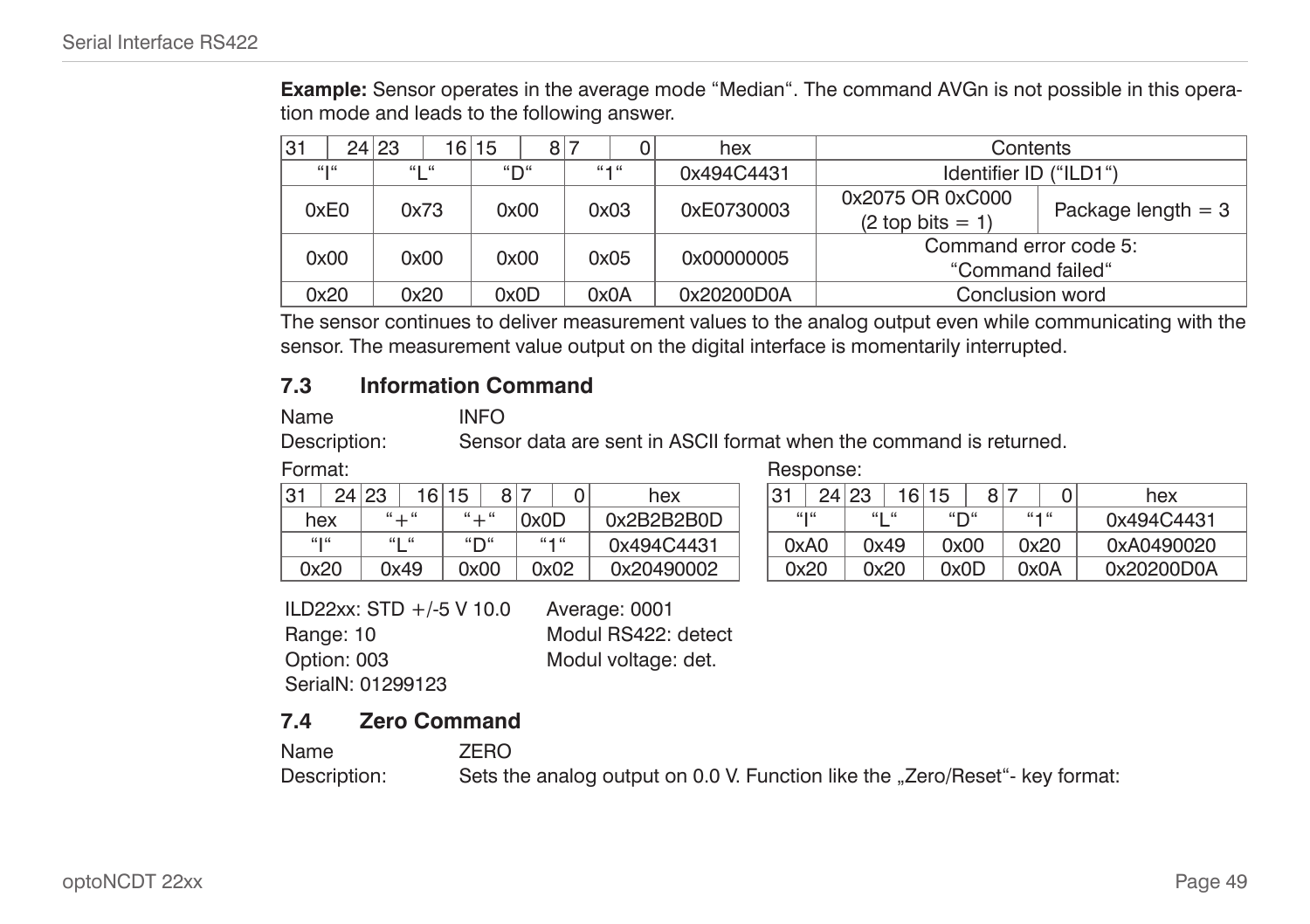| Format:                             |             |           |           |            | Response: |             |                              |           |            |
|-------------------------------------|-------------|-----------|-----------|------------|-----------|-------------|------------------------------|-----------|------------|
| 31                                  | 24 23<br>16 | 15<br>81  |           | hex        | 31        | 24 23<br>16 | 8<br>15                      |           | hex        |
| $\mathfrak{n}$ $\pm$ $\mathfrak{n}$ | $`` + "$    | $66 - 66$ | 0x0D      | 0x2B2B2B0D | 66166     | 66166       | $\mathbf{u} \sim \mathbf{u}$ | $66 - 46$ | 0x494C4431 |
| 66166                               | $66$ $66$   | "∩"       | $66 - 46$ | 0x494c4431 | 0xA0      | 0x66        | 0x00                         | 0x20      | 0xA0660002 |
| 0x20                                | 0x66        | 0x00      | 0x02      | 0x20660002 | 0x20      | 0x20        | 0x0D                         | 0x0A      | 0x20200D0A |

<sup>t</sup> Zero setting will be done only if a measuring object is inside the measuring range of the sensor.

## **7.5 Average Command 0..3**

Name AVG 0..3

Description: Averaging and the LED's are set

| <b>Moving or recursive</b> | Median   |
|----------------------------|----------|
| AVG 0 No average           | Median 3 |
| AVG 1 Average 4            | Median 5 |
| AVG 2 Average 32           | Median 7 |
| AVG 3 Average 128          | Median 9 |

Format: Response:

| 31             | 24 23<br>16 | 15<br>8          | 0                 |            | hex                    |                  | 31 |      | 24 23 |       | 16 15 |      | 8 7 | 0    | hex        |
|----------------|-------------|------------------|-------------------|------------|------------------------|------------------|----|------|-------|-------|-------|------|-----|------|------------|
| $``+``$        | $``+``$     | $``+``$          | 0x0D              |            | 0x2B2B2B0D             |                  |    | u ju |       | "L"   | "D"   |      |     | 64.6 | 0x494C4431 |
| $\mathfrak{c}$ | "L"         | "D"              | $\alpha + \alpha$ |            | 0x494C4431             |                  |    | 0xA0 |       | $Z^1$ |       | 0x00 |     | 0x02 | 0xA07y0002 |
| 0x20           | $Z^1$       | 0x00             | 0x02              |            | 0x207y000 <sup>2</sup> |                  |    | 0x20 |       | 0x20  |       | 0x0D |     | 0x0A | 0x20200D0A |
|                |             |                  |                   |            |                        |                  |    |      |       |       |       |      |     |      |            |
| 1) $z =$       | 0x70        | AVG <sub>0</sub> |                   | 2) $y = 0$ |                        | AVG <sub>0</sub> |    |      |       |       |       |      |     |      |            |
|                | 0x71        | AVG <sub>1</sub> |                   |            |                        | AVG <sub>1</sub> |    |      |       |       |       |      |     |      |            |
|                | 0x72        | AVG <sub>2</sub> |                   |            | 2                      | AVG <sub>2</sub> |    |      |       |       |       |      |     |      |            |
|                | 0x73        | AVG <sub>3</sub> |                   |            | 3                      | AVG <sub>3</sub> |    |      |       |       |       |      |     |      |            |

|          | 24 23         | 16 | 15                           | 8 |           | hex                    | $\Omega$<br>ັ | 24 <sub>1</sub> | . 23          | 16    | 15    | 8 |      | 0         | hex                     |
|----------|---------------|----|------------------------------|---|-----------|------------------------|---------------|-----------------|---------------|-------|-------|---|------|-----------|-------------------------|
| $`` + "$ | $66 - 66$     |    | $66 - 66$                    |   | 0x0D      | 0x2B2B2B0D             |               | 66166           |               | 66166 | 55.56 |   |      | $66 - 66$ | 0x494C4431              |
| 66166    | 661.66        |    | $\mathbf{H} \cap \mathbf{H}$ |   | $66 - 66$ | 0x494C4431             | 0xA0          |                 | $\rightarrow$ |       | 0x00  |   | 0x02 |           | 0xA07v0002 <sup>2</sup> |
| 0x20     | $\rightarrow$ |    | 0x00                         |   | 0x02      | 0x207v000 <sup>2</sup> | 0x20          |                 |               | 0x20  | 0x0D  |   |      | 0x0A      | 0x20200D0A              |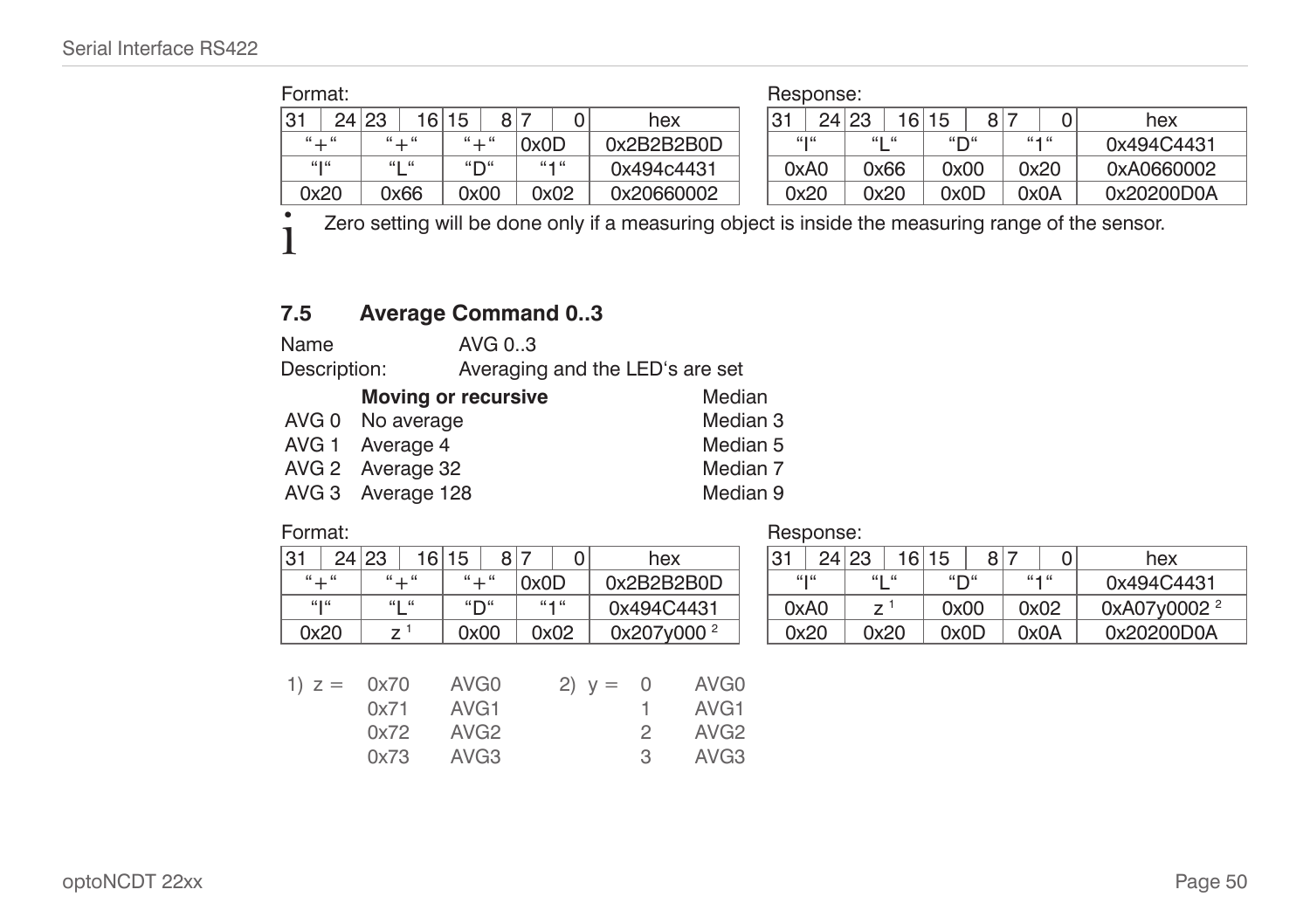#### **7.6 Average Command n**

<span id="page-50-0"></span>

|  | ł |  |
|--|---|--|
|  |   |  |

Name AVG n Description: Averaging is set and the LED's are off.

Format: **Response:** Response:

| 24 23<br>31                         | 16        | 15       | 8 7       | hex        | 31       | 24 23<br>16 | 15<br>R. | 0         | hex     |
|-------------------------------------|-----------|----------|-----------|------------|----------|-------------|----------|-----------|---------|
| $\mathfrak{n}$ $\pm$ $\mathfrak{n}$ | $66 + 66$ | $`` + "$ | 0x0D      | 0x2B2B2B0D | <b>"</b> | 661.66      | "שמ      | $66 - 66$ | 0x494C  |
| $66$ ] $66$                         | $66$ $66$ | "D"      | $64 - 66$ | 0x494C4431 | 0xA0     | 0x75        | 0x00     | 0x02      | 0xA075  |
| 0x20                                | 0x75      | 0x00     | 0x03      | 0x20750003 | 0x20     | 0x20        | 0x0D     | 0x0A      | 0x20200 |
| 0x00                                | 0x00      | 0x00     |           | 0x0000000n |          |             |          |           |         |

| 24 23     | 16                                   | 15<br>81  |           | hex        | $\mathbf{R}$<br>o | 24 23 |        | 16 | 15                           | 8 | 0         | hex        |
|-----------|--------------------------------------|-----------|-----------|------------|-------------------|-------|--------|----|------------------------------|---|-----------|------------|
| $66 - 66$ | $\mathfrak{u}$ $\top$ $\mathfrak{u}$ | $66 - 66$ | 0x0D      | 0x2B2B2B0D |                   | 66166 | 661.66 |    | $\mathbf{u} \sim \mathbf{u}$ |   | $66 - 46$ | 0x494C4431 |
| 66166     | 661.66                               | "D"       | $66 - 66$ | 0x494C4431 | 0xA0              |       | 0x75   |    | 0x00                         |   | 0x02      | 0xA0750002 |
| 0x20      | 0x75                                 | 0x00      | 0x03      | 0x20750003 | 0x20              |       | 0x20   |    | 0x0D                         |   | ገx0A      | 0x20200D0A |
|           |                                      |           |           |            |                   |       |        |    |                              |   |           |            |

# $n = log<sub>2</sub> (value)$ <br>Note:

Note: The values for averaging can be only a multiple of 2 ( $N = 2<sup>n</sup>$ ).

| <b>Example:</b> | Average 8   | $n = log2(8)$   | $=$ 3 |
|-----------------|-------------|-----------------|-------|
|                 | Average 512 | $n = log2(512)$ | $=9$  |

This results in the following values:

|  |  |  |  |  |  |  |  | N   1   2   4   8   16   32   64   128   256   512   1024   2048   4096   8192   16384   32768                                                                                   |
|--|--|--|--|--|--|--|--|----------------------------------------------------------------------------------------------------------------------------------------------------------------------------------|
|  |  |  |  |  |  |  |  | $\left  n \right  0 \left  1 \right  2 \left  3 \right  4 \left  5 \right  6 \left  7 \right  8 \left  9 \right  10 \left  11 \right  12 \left  13 \right  14 \left  15 \right $ |

| Range of values for number Command |        |                   | Average N      |            |
|------------------------------------|--------|-------------------|----------------|------------|
| of average N                       |        | Recursive average | Moving average | Median     |
|                                    | AVG 03 | 1, 4, 32, 128     | 1.4.32.128     | 3, 5, 7, 9 |
|                                    | AVG n  | 132768            | … 128          |            |

## **7.7 Change Average Method**

Name AVGTYP

Description: Selects an averaging type:

- Recursive Average

Parameter value X:  $0 =$  Recursive average

- $1 =$  Moving average (Standard)
	- $2 =$  Median

- Moving Average (Standard) - Median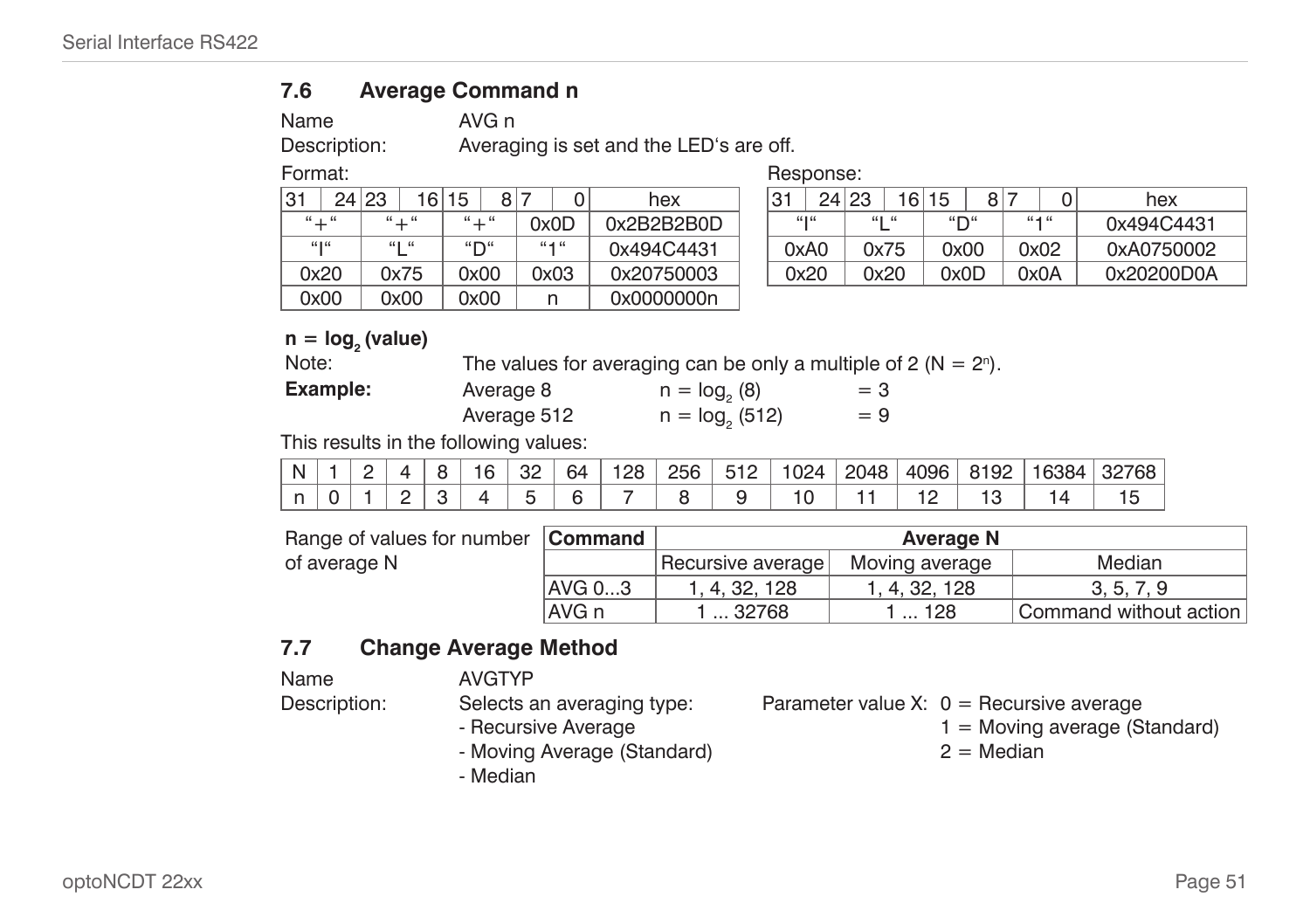| Format: |                                                         |       |      |      |  |            |            |             | Response: |       |     |    |           |         |        |        |
|---------|---------------------------------------------------------|-------|------|------|--|------------|------------|-------------|-----------|-------|-----|----|-----------|---------|--------|--------|
| 31      |                                                         | 24 23 | 161  | 15   |  | 8 7        |            | hex         | 31        | 24 23 | 16  | 15 | 8         |         |        | hex    |
|         | $`` + "$<br>$`` + "$<br>"+"<br>0x0D                     |       |      |      |  |            | 0x2B2B2B0D | $66$ ] $66$ | 66166     |       | "∩" |    | $66 - 66$ |         | 0x494C |        |
|         | $66$ ] $66$<br>$66 - 46$<br>661.66<br>"∩"<br>0x494C4431 |       |      |      |  |            |            |             | 0xA0      | 0x7d  |     |    | 0x00      |         | 0x02   | 0xA07D |
|         | 0x20<br>0x00<br>0x03<br>0x7d                            |       |      |      |  | 0x207D0003 | 0x20       | 0x20        |           | 0x0D  |     |    | 0x0A      | 0x20200 |        |        |
| 0x00    |                                                         |       | 0x00 | 0x00 |  |            | 0x0X       | 0x0000000X  |           |       |     |    |           |         |        |        |

|          | . |       |           |                 |      |           |            |       | .     |       |                               |   |           |            |
|----------|---|-------|-----------|-----------------|------|-----------|------------|-------|-------|-------|-------------------------------|---|-----------|------------|
|          |   | 24 23 | 6         | 15              | 8    | 0         | hex        | 31    | 24 23 | 16    | 15                            | 8 |           | hex        |
| $`` + "$ |   |       | $66 + 66$ | $66 + 66$       |      | 0x0D      | 0x2B2B2B0D | 66166 |       | 66166 | $\mathfrak{g}$ $\mathfrak{m}$ |   | $66 - 66$ | 0x494C4431 |
| 66166    |   |       | 66166     | $``\mathsf{D}"$ |      | $66 - 46$ | 0x494C4431 | 0xA0  |       | 0x7d  | 0x00                          |   | 0x02      | 0xA07D0002 |
| 0x20     |   |       | 0x7d      |                 | 0x00 | 0x03      | 0x207D0003 | 0x20  |       | 0x20  | 0x0D                          |   | 0x0A      | 0x20200D0A |
|          |   |       |           |                 |      |           |            |       |       |       |                               |   |           |            |

Value for X (0, 1, 2)

## **7.8 Reset Command**

Name RESET

Description: The sensor makes a software reset. The standard settings for averaging and zero are used. The response is sent before the reset is done.

Format: **Response:** Response:

| 31    | 24 | 23 | 16        | 15           | 8    |           | hex        | 31   | 241   | 23   | 16     | 15           | я |           | hex     |
|-------|----|----|-----------|--------------|------|-----------|------------|------|-------|------|--------|--------------|---|-----------|---------|
| " + " |    |    | $66 - 66$ | $66 - 66$    |      | 0x0D      | 0x2B2B2B0D |      | 66166 |      | 661.66 | $``\Gamma``$ |   | $66 - 66$ | 0x494C  |
| 66166 |    |    | 66166     | $``\Gamma``$ |      | $66 - 46$ | 0x494C4431 | 0xA0 |       | 0xF0 |        | 0x00         |   | 0x02      | 0xA0F0  |
| 0x20  |    |    | 0xF0      |              | 0x00 | 2x02      | 0x20F00002 | 0x20 |       | 0x20 |        | 0x0D         |   | 0x0A      | 0x20200 |

|                               | 24 23 | 16        | 15              | R∣ |           |      | hex        | 3.   | 24    | 23    | 16   | 15   | 8 <sub>1</sub> | 0         | hex        |
|-------------------------------|-------|-----------|-----------------|----|-----------|------|------------|------|-------|-------|------|------|----------------|-----------|------------|
| $\mathfrak{n}$ $\mathfrak{m}$ |       | $66 + 66$ | $`` + "$        |    | 0x0D      |      | 0x2B2B2B0D |      | 66166 | 66166 |      | "ש   |                | $66 - 66$ | 0x494C4431 |
| 66166                         |       | 661.66    | $``\mathsf{D}"$ |    | $66 - 66$ |      | 0x494C4431 | 0xA0 |       | 0xF0  |      | 0x00 |                | 0x02      | 0xA0F00002 |
| 0x20                          |       | 0xF0      | 0x00            |    |           | 2x02 | 0x20F00002 |      | 0x20  |       | 2x20 | 0x0D |                | 0x0A      | 0x20200D0A |

## **7.9 Start Command**

Name START

Description: Output of data via serial output is started.

Format: **Response:** Response:

| 31<br>24  | 23        | 15<br>16 <sup>1</sup> |                                  | 8 <sub>1</sub> |           | 0 | hex        | 31   | 24 23 |      | 16     | 15                            | $\circ$ |           | hex        |
|-----------|-----------|-----------------------|----------------------------------|----------------|-----------|---|------------|------|-------|------|--------|-------------------------------|---------|-----------|------------|
| $66 - 66$ | $66 - 66$ |                       | $66 - 66$                        |                | 0x0D      |   | 0x2B2B2B0D |      | 6606  |      | 661.66 | $\mathfrak{g}$ $\mathfrak{m}$ |         | $66 - 66$ | 0x494C4431 |
| 66166     | 66166     |                       | $\mathfrak{u} \cap \mathfrak{u}$ |                | $66 - 46$ |   | 0x494C4431 | 0xA0 |       | 0x77 |        | 0x00                          |         | 0x02      | 0xA0770002 |
| 0x20      | 0x7       |                       | 0x00                             |                | 0x02      |   | 0x20770002 |      | 0x20  |      | 0x20   | 0x0D                          |         | 0x0A      | 0x20200D0A |

Note: When switching the sensor on Stop (data output) is on. The "stop" command is transient and will be lost when switching off the power supply or when sending the reset command.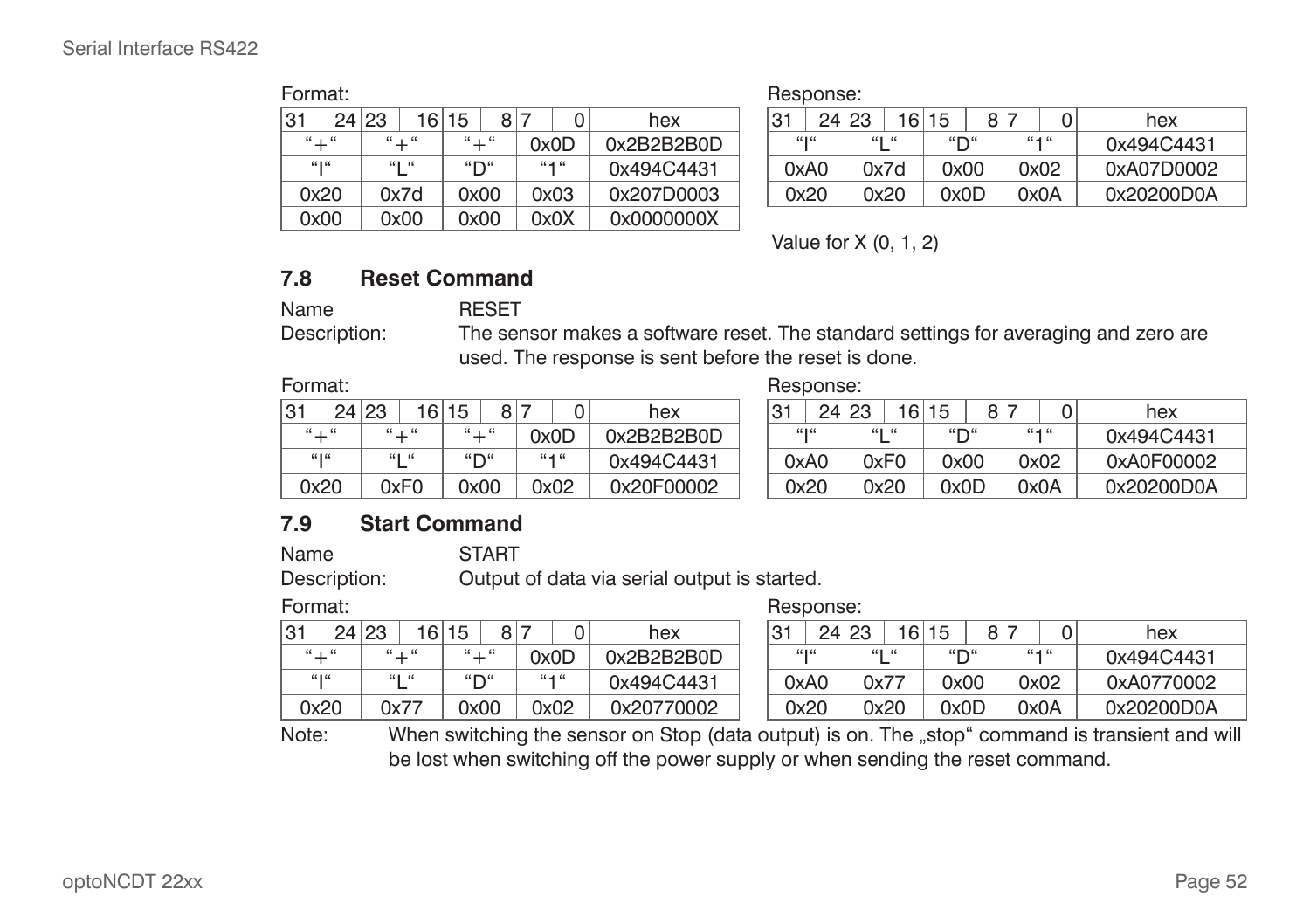#### **7.10 Stop Command**

Name STOP

Description: Output of data via serial output is stopped

Format: **Response:** Response:

| ⊣31       | 23<br>24 <sub>1</sub> | 16        | 15        | o | -         |      | hex        | -21<br>ບ | 24 | 23   | 16   | 15   | 8 |           | 0 | hex     |
|-----------|-----------------------|-----------|-----------|---|-----------|------|------------|----------|----|------|------|------|---|-----------|---|---------|
| $66 - 66$ |                       | $66 - 66$ | $66 - 66$ |   | 0x0D      |      | 0x2B2B2B0D | 66   66  |    | 66 H | - 66 | 5575 |   | $66 - 46$ |   | 0x494C  |
| 66166     |                       | 661.66    | 5575      |   | $66 - 66$ |      | 0x494C4431 | 0xA0     |    |      | 0x76 | 0x00 |   | 0x02      |   | 0xA076  |
| 0x20      |                       | 0x76      | 0x00      |   |           | 0x02 | 0x20760002 | 0x20     |    | 0x20 |      | 0x0D |   | 0x0A      |   | 0x20200 |

| 24        | 23<br>16                             | 15<br>81  |           | hex        | ⊣31  | 24    | 23     | 16 <sup>1</sup> | 15   | 8 | 0         | hex        |
|-----------|--------------------------------------|-----------|-----------|------------|------|-------|--------|-----------------|------|---|-----------|------------|
| $66 - 66$ | $\mathfrak{u}$ $\top$ $\mathfrak{u}$ | $66 + 66$ | 0x0D      | 0x2B2B2B0D |      | 66166 | 661.66 |                 | "∩"  |   | $66 - 46$ | 0x494C4431 |
| 66166     | 661.66                               | "D"       | $66 - 66$ | 0x494C4431 | 0xA0 |       | 0x76   |                 | 0x00 |   | 0x02      | 0xA0760002 |
| 0x20      | 0x76                                 | 0x00      | 0x02      | 0x20760002 | 0x20 |       |        | 0x20            | 0x0D |   | 0x0A      | 0x20200D0A |

## **7.11 Get Sensor Settings**

Name Get Settings

Description: Reads out the sensor settings

- **Measuring frequency**  $0 = 10$  kHz  $1 = 5$  kHz  $2 = 2.5$  kHz  $3 = 20$  kHz - **Average number** is an integer in hexadecimal code for moving and recursive average. Note: The values for averaging can be only a multiple of  $(N = 2^n)$ . For Median:  $0 = 3$  $2 = 5$  $5 = 7$  $7 = 9$ - Flag **Hold Last Value**  $0 =$  hold last value not  $1 =$  hold last value - **Averaging method**  $0 =$  recursive  $1 =$  moving  $2 =$ Median - **Offset value** Supplies the absolute value in the moment zero setting was done - **Zero point**  $0 =$  absolute measurements  $1$  = relative measurements - **Measuring range** is an integer in hexadecimal code in mm - **Lock keys**  $0 =$  keys enabled  $1 =$  keys locked - **Digital data output**  $0 =$  data output off  $1 =$  data output on - **Laser state**  $0 =$  Laser off  $1 =$  Laser on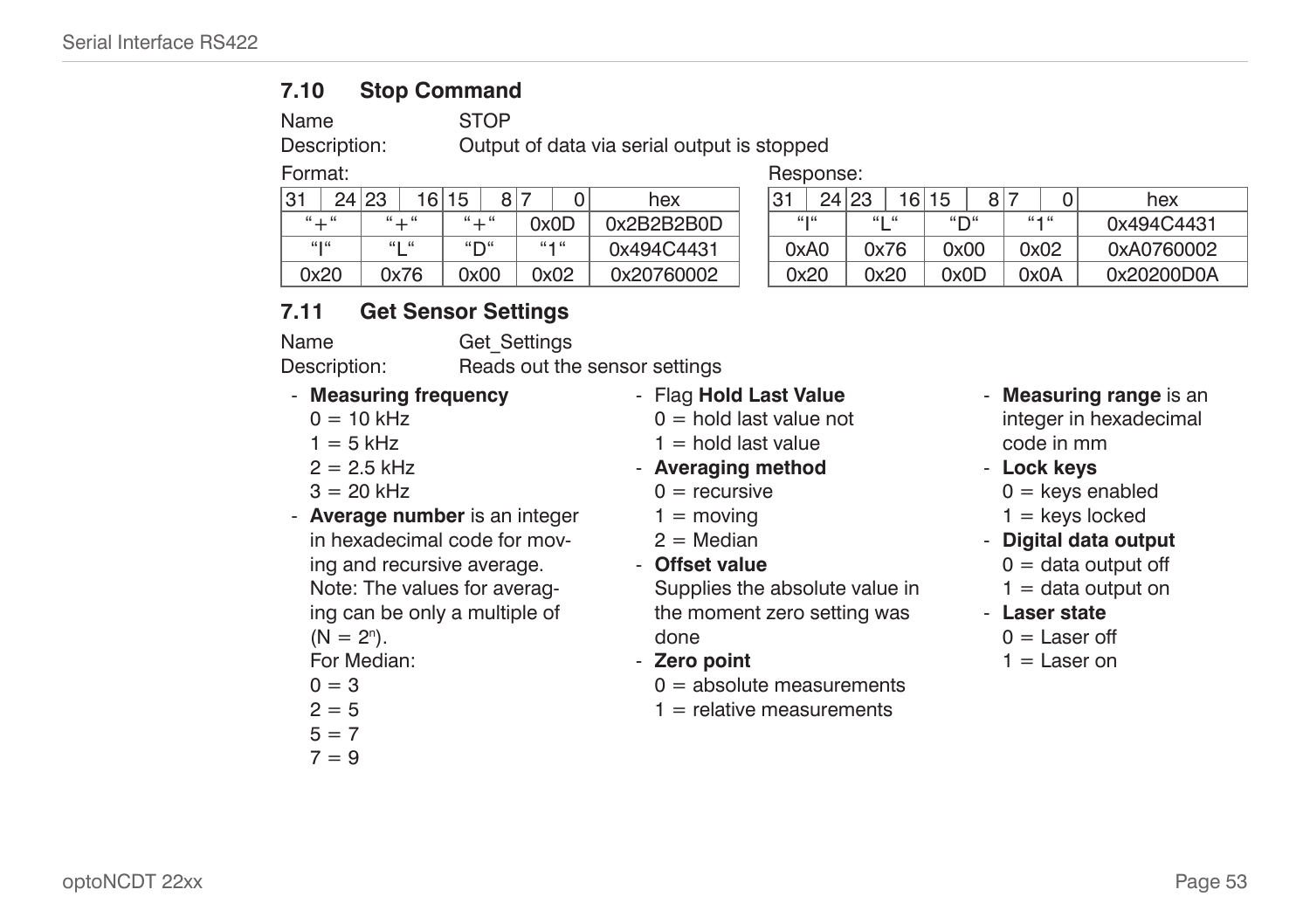Format: **Format:** Response:

| .     |       |       |           |                                     |                |           |            |       | . |                 |                 |                     |     |           |      |         |
|-------|-------|-------|-----------|-------------------------------------|----------------|-----------|------------|-------|---|-----------------|-----------------|---------------------|-----|-----------|------|---------|
| 31    |       | 24 23 | 16        | 15                                  | 8 <sup>1</sup> |           | hex        | ≀31   |   | 24 23           | 16 <sup>1</sup> | 15                  | 8 7 |           |      | hex     |
| " + " |       |       | $66 + 66$ | $66 - 66$                           |                | CR        | 0x2B2B2B0D | 66166 |   | $66$ $\pm$ $66$ |                 | $``\Gamma``$        |     | $66 - 46$ |      | 0x494C  |
|       | 66166 |       | 660.66    | $\mathbf{u} \rightarrow \mathbf{u}$ |                | $66 - 46$ | 0x494C4431 | 0xA0  |   | 0x4A            |                 | 0x00                |     |           | 0x0C | 0xA04A0 |
| 0x20  |       |       | 0x4A      |                                     | 0x00           | 0x02      | 0x204A0002 |       |   |                 |                 | Measuring frequency |     |           |      |         |

|                               |    |          |          |     |              |            |             |    | i ivoponioc.        |       |                 |                       |              |     |                 |            |
|-------------------------------|----|----------|----------|-----|--------------|------------|-------------|----|---------------------|-------|-----------------|-----------------------|--------------|-----|-----------------|------------|
| 24                            | 23 |          | 16 15    | 8 7 | $\mathbf{0}$ | hex        |             | 31 |                     | 24 23 | 16 <sup>1</sup> | 15                    |              | 8 7 | $\Omega$        | hex        |
| $``+``$                       |    | $`` + "$ | $`` + "$ |     | CR.          | 0x2B2B2B0D |             |    | $\alpha$ l $\alpha$ |       | " "             | "П"                   |              |     | $u + u$         | 0x494C4431 |
| $\mathfrak{u}$ $\mathfrak{l}$ |    | "["      | "D"      |     | ``1"         | 0x494C4431 |             |    | 0xA0                |       | 0x4A            | 0x00                  |              |     | 0x0C            | 0xA04A000C |
| 0x20                          |    | 0x4A     | 0x00     |     | 0x02         | 0x204A0002 |             |    |                     |       |                 | Measuring frequency   |              |     |                 |            |
|                               |    |          |          |     |              |            |             |    | 0x00                |       | 0x00            | 0x00                  |              |     | 0x0X            | 0x0000000X |
|                               |    |          |          |     |              |            |             |    |                     |       |                 | Averaging number      |              |     |                 |            |
|                               |    |          |          |     |              |            |             |    | 0x00                |       | 0x00            | 0x00                  |              |     | 0x0X            | 0x0000000X |
|                               |    |          |          |     |              |            |             |    |                     |       |                 | Flag: Hold last value |              |     |                 |            |
|                               |    |          |          |     |              |            |             |    | 0x00                |       | 0x00            | 0x00                  |              |     | 0x0X            | 0x0000000X |
|                               |    |          |          |     |              |            |             |    |                     |       |                 | Averaging method      |              |     |                 |            |
|                               |    |          |          |     |              |            |             |    | 0x00                |       | 0x00            | 0x00                  |              |     | 0x0X            | 0x0000000X |
|                               |    |          |          |     |              |            |             |    |                     |       |                 |                       | Offset value |     |                 |            |
|                               |    |          |          |     |              |            |             |    | 0x00                |       | 0x00            | 0xXX                  |              |     | 0xXX            | 0x0000XXXX |
|                               |    |          |          |     |              |            |             |    |                     |       |                 |                       | Zero point   |     |                 |            |
|                               |    |          |          |     |              |            |             |    | 0x00                |       | 0x00            | 0x00                  |              |     | 0x0X            | 0x0000000X |
|                               |    |          |          |     |              |            |             |    |                     |       |                 |                       |              |     | Measuring range |            |
|                               |    |          |          |     |              |            |             |    | 0x00                |       | 0x00            | OxXX                  |              |     | 0xXX            | 0x0000XXXX |
|                               |    |          |          |     |              |            |             |    |                     |       |                 |                       | Lock keys    |     |                 |            |
|                               |    |          |          |     |              |            |             |    | 0x00                |       | 0x00            | 0x00                  |              |     | 0x0X            | 0x0000000X |
|                               |    |          |          |     |              |            |             |    |                     |       |                 | Digital data output   |              |     |                 |            |
|                               |    |          |          |     |              |            |             |    | 0x00                |       | 0x00            | 0x00                  |              |     | 0x0X            | 0x0000000X |
|                               |    |          |          |     |              |            | Laser state |    |                     |       |                 |                       |              |     |                 |            |
|                               |    |          |          |     |              |            |             |    | 0x00                |       | 0x00            | 0x00                  |              |     | 0x0X            | 0x0000000X |
|                               |    |          |          |     |              |            |             |    | 0x20                |       | 0x20            | 0x0D                  |              |     | 0x0A            | 0x20200D0A |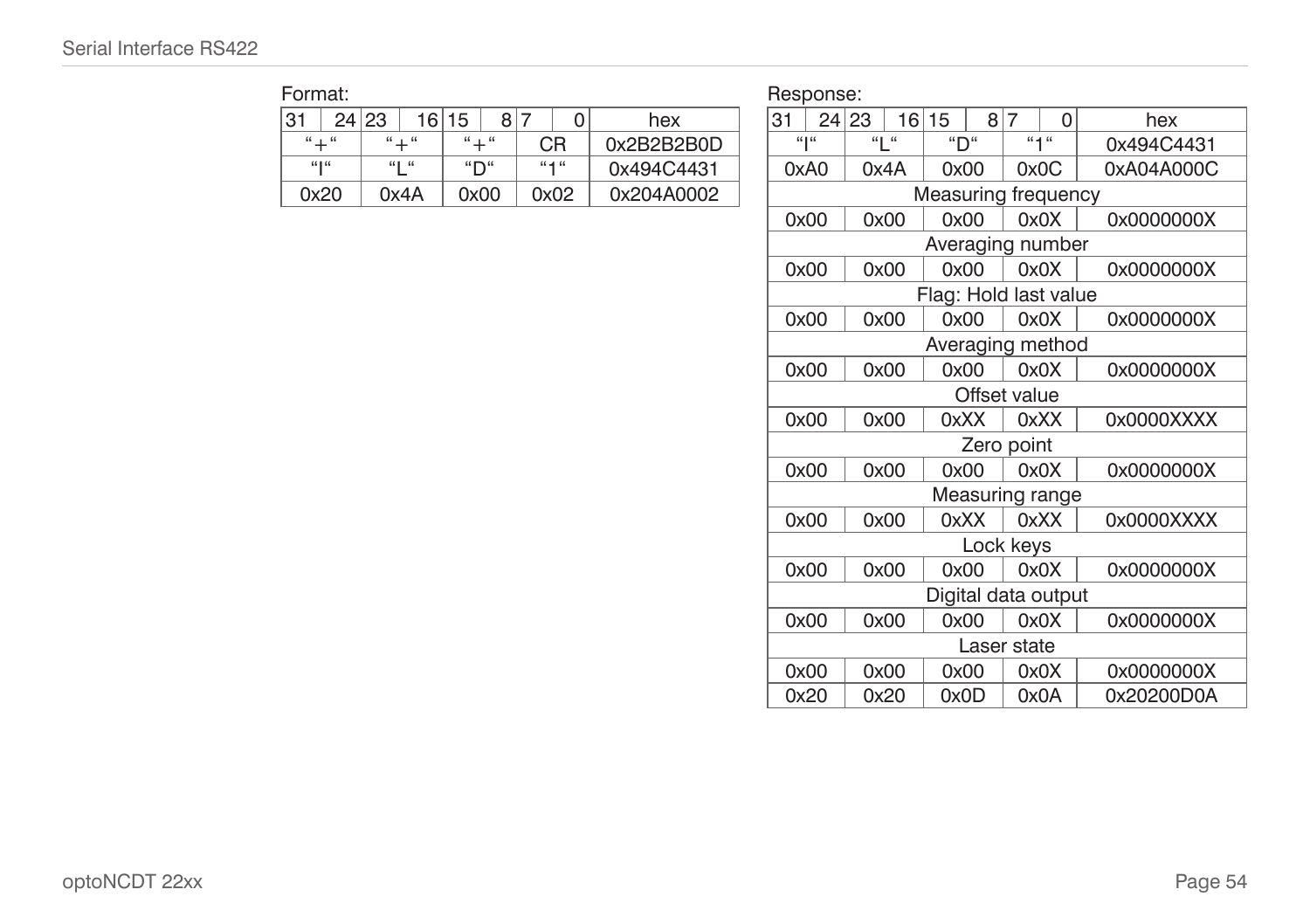#### **7.12 Laser off**

| Name         |
|--------------|
| Dogariation: |

LASER OFF Description: Switch off the laser

| 31       | 24 | 23 | 16        | 15              | 8I   |      |           | hex        | 31    | 24 <sub>1</sub> | 23   | 16    | 15                           | 8 | 0         | hex     |
|----------|----|----|-----------|-----------------|------|------|-----------|------------|-------|-----------------|------|-------|------------------------------|---|-----------|---------|
| $`` + "$ |    |    | $66 - 66$ | $66 + 66$       |      | 0x0D |           | 0x2B2B2B0D | 66166 |                 |      | 66166 | $\mathbf{u} \sim \mathbf{u}$ |   | $66 - 66$ | 0x494C  |
| 66166    |    |    | 661.66    | $``\mathsf{D}"$ |      |      | $66 - 46$ | 0x494C4431 | 0xA0  |                 |      | 0x86  | 0x00                         |   | 0x02      | 0xA086  |
| 0x20     |    |    | 0x86      |                 | 2x00 |      | 0x02      | 0x20860002 | 0x20  |                 | 0x20 |       | 0x0D                         |   | 0x0A      | 0x20200 |

Format: **Response:** Response:

|           | 24 | ·l 23 | 6         | 15         | 8    |           | hex        | ⊣31  | 241   | 23   | 16          | 15   | 8 |           | hex        |
|-----------|----|-------|-----------|------------|------|-----------|------------|------|-------|------|-------------|------|---|-----------|------------|
| $66 + 66$ |    |       | $66 - 66$ | $66 - 66$  |      | 0x0D      | 0x2B2B2B0D |      | 66166 |      | 661.66<br>− | 5575 |   | $66 - 66$ | 0x494C4431 |
| 66166     |    |       | 66166     | $H \cap H$ |      | $66 - 66$ | 0x494C4431 |      | 0xA0  |      | 0x86        | 0x00 |   | 0x02      | 0xA0860002 |
| 0x20      |    |       | 0x86      |            | 0x00 | 0x02      | 0x20860002 | 0x20 |       | 0x20 |             | 0x0D |   | 0x0A      | 0x20200D0A |

#### **7.13 Laser on**

| Name         | LASER ON     |
|--------------|--------------|
| Description: | Switch on th |

Switch on the laser

| -21<br>. ت | 24 | 23 | 16        | 15        | 8 7 |           | hex        | $\sim$<br>ٿ | 24 <sub>1</sub> | 23    | 16 | 15   | R |           |      | hex     |
|------------|----|----|-----------|-----------|-----|-----------|------------|-------------|-----------------|-------|----|------|---|-----------|------|---------|
| $66 + 66$  |    |    | $66 - 66$ | $66 + 66$ |     | CR        | 0x2B2B2B0D |             | 66166           | 66166 |    | 5575 |   | $66 - 46$ |      | 0x494C  |
| 66166      |    |    | 66166     | "D"       |     | $66 - 66$ | 0x494C4431 | 0xA0        |                 | 0x87  |    | 0x00 |   |           | 0x02 | 0xA087  |
| 0x20       |    |    | 0x87      | 0x00      |     | 0x02      | 0x20870002 | 0x20        |                 | 0x20  |    | 0x0D |   |           | 0x0A | 0x20200 |

Format: **Response:** Response:

|           | 24 23<br>6 | 15<br>8         |           | hex        | 31 |       | $24$ . | 23   | 16          | 15   | 8 |      |           | hex        |
|-----------|------------|-----------------|-----------|------------|----|-------|--------|------|-------------|------|---|------|-----------|------------|
| $55 - 55$ | $66 - 66$  | $66 - 66$       | СR        | 0x2B2B2B0D |    | 66166 |        |      | 661.66<br>- | 5575 |   |      | $66 - 66$ | 0x494C4431 |
| 66166     | 661.66     | $``\mathsf{D}"$ | $66 - 66$ | 0x494C4431 |    | 0xA0  |        |      | 0x87        | 0x00 |   | 0x02 |           | 0xA0870002 |
| 0x20      | 0x87       | 0x00            | 0x02      | 0x20870002 |    | 0x20  |        | 0x20 |             | 0x0D |   | 0x0A |           | 0x20200D0A |

## **7.14 Lock Keys**

Name SET\_TASTENSPERRE

Description: Locks the keys on the front of the controller or enables it. The command is non-volatile.

| 31                                  | 24 23<br>16                                                                                                          | 15       | 8 7       | hex        | 31   |          | 24 23 | 16    | 15                       | 8 | 0         | hex     |
|-------------------------------------|----------------------------------------------------------------------------------------------------------------------|----------|-----------|------------|------|----------|-------|-------|--------------------------|---|-----------|---------|
| $\mathfrak{n}$ $\pm$ $\mathfrak{n}$ | $\overline{\phantom{a}}^{\phantom{a}}$ $\overline{\phantom{a}}^{\phantom{a}}$ $\overline{\phantom{a}}^{\phantom{a}}$ | $`` + "$ | СR        | 0x2B2B2B0D |      | <b>"</b> |       | 66166 | $``\mathsf{D}"$          |   | $66 - 46$ | 0x494C  |
| $\frac{1}{2}$                       | $\mathfrak{u}_1$ $\mathfrak{u}_2$                                                                                    | "∩"      | $66 - 46$ | 0x494C4431 | 0xA0 |          |       | 0x60  | 0x00                     |   | 0x02      | 0xA060  |
| 0x20                                | 0x60                                                                                                                 | 0x00     | 0x03      | 0x20600003 |      | 0x20     |       | 0x20  | 0x0D                     |   | 0x0A      | 0x20200 |
| 0x00                                | 0x00                                                                                                                 | 0x00     | 0x0X      | 0x0000000X |      |          |       |       | $- X = 0$ > Enables keys |   |           |         |

Format: **Response:** Response:

| 24        | 23        | 6<br>15 | 81                           |           | hex        | .31 | 24 23 |      | 16    | 15    | 8 |           |      | hex        |
|-----------|-----------|---------|------------------------------|-----------|------------|-----|-------|------|-------|-------|---|-----------|------|------------|
| $55 - 55$ | $66$ $66$ |         | $66 - 66$                    | СR        | 0x2B2B2B0D |     | 66166 |      | 66166 | 55755 |   | $66 - 46$ |      | 0x494C4431 |
| 66166     | 66166     |         | $\mathbf{u} \sim \mathbf{u}$ | $66 - 46$ | 0x494C4431 |     | 0xA0  | 0x60 |       | 0x00  |   | 0x02      |      | 0xA0600002 |
| 0x20      | 0x60      |         | 0x00                         | 0x03      | 0x20600003 |     | 0x20  | 0x20 |       | 0x0D  |   |           | 0x0A | 0x20200D0A |

 $-X = 1$  > Lock keys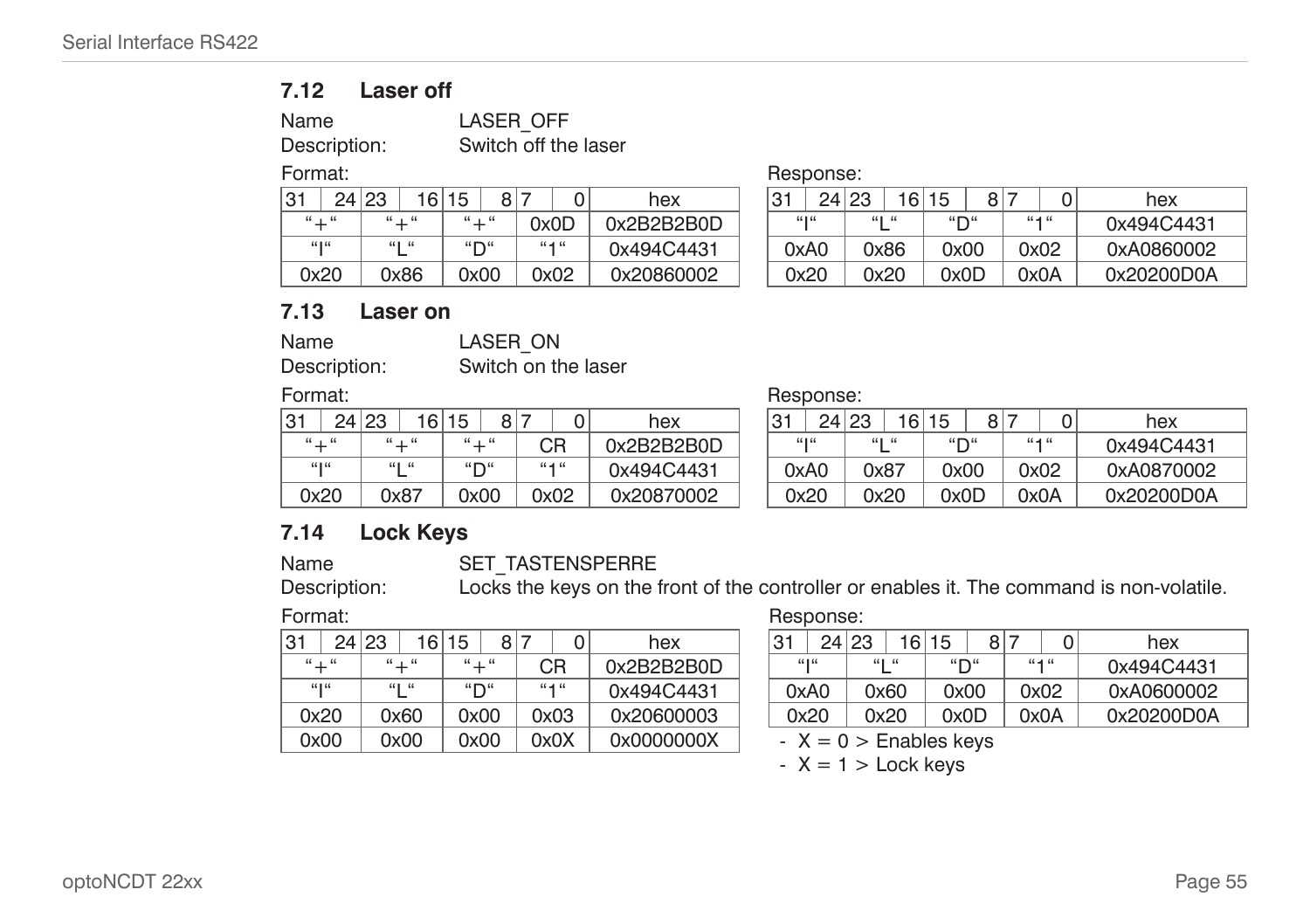## **7.15 Reaction Time**

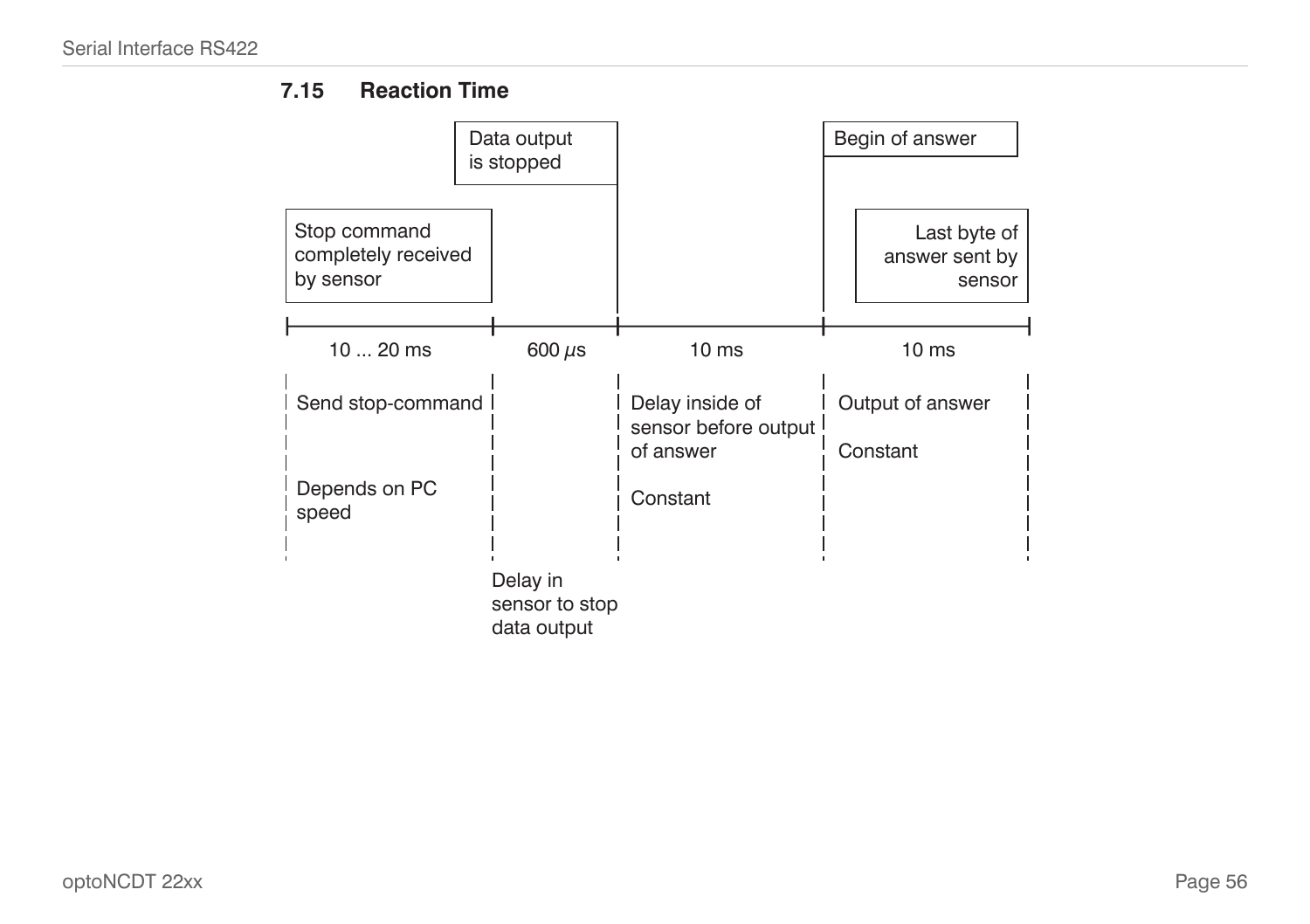## **8. Instructions for Operating**

## **8.1 Reflection Factor of the Target Surface**

In principle the sensor evaluates the diffuse part of the reflected laser ligh[t, see Fig. 29](#page-56-0). A statement concerning a minimum reflectance is difficult to make, because even a small diffuse fraction can be evaluated from highly reflecting surfaces. This is done by determining the intensity of the diffuse reflection from the CCD array signal in real time and subsequent compensation for intensity fluctuations. To use the sensor on transparent or reflective objects, manufacturer pretesting is necessary.



<span id="page-56-0"></span>*Fig. 29 Reflection factor of the target surface*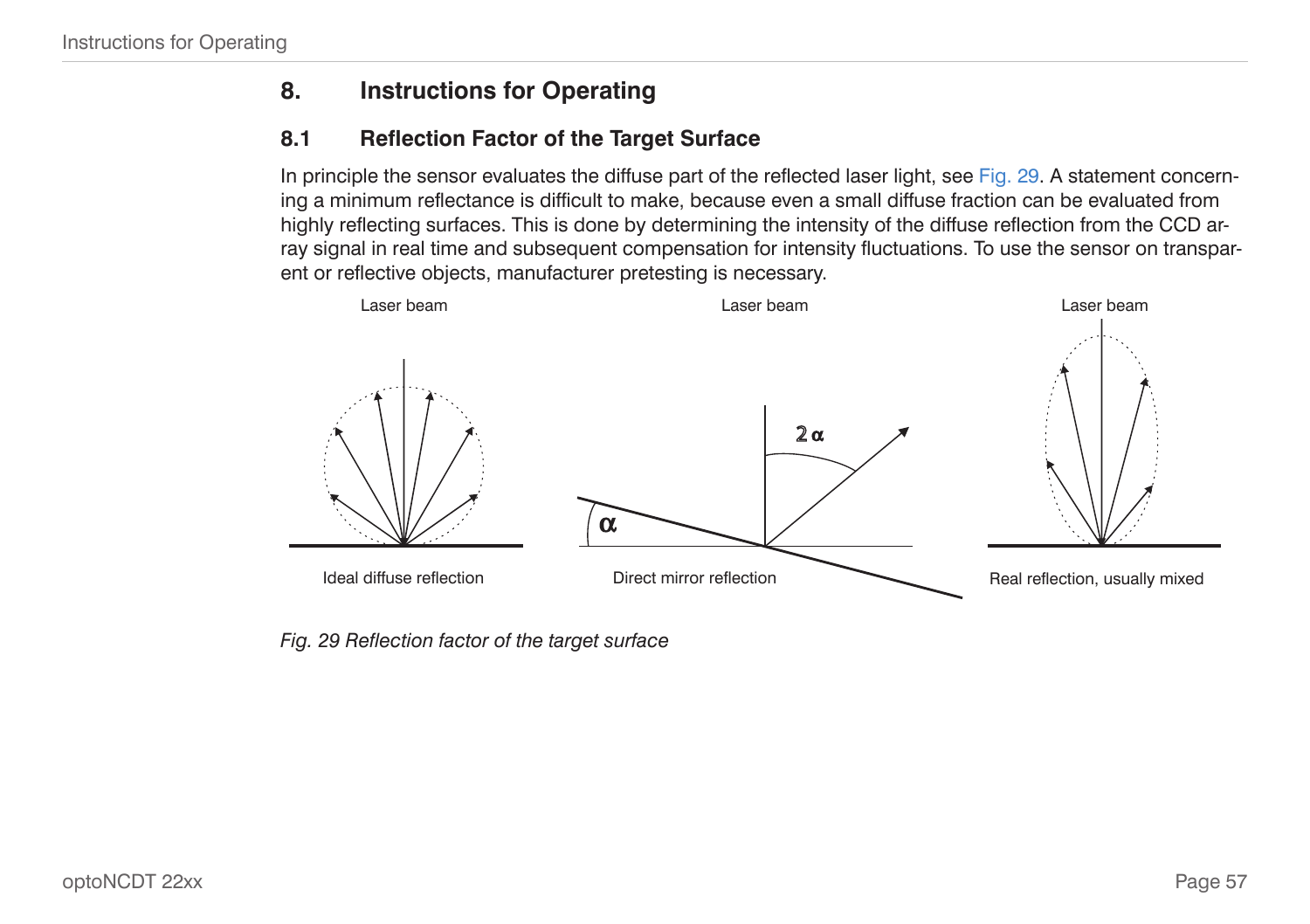#### **8.2 Error Influences**

#### **Color differences**

Because of intensity compensation, color difference of targets affect the measuring result only slightly. However, such color differences are often combined with different penetration depths of the laser light into the material. Different penetration depths then result in apparent changes of the measuring spot size.

Therefore color differences in combination with changes of penetration depth may lead to measuring errors. This fact also affects the linearity behaviour of the sensor, if it has been adapted for white, diffusely reflecting reference material, and is then used to measure black material.

If, however, the sensor is optimized for the black material, a clearly improved linearity behaviour is achieved again.

#### **Temperature influences**

When the sensor is commissioned a warm-up time of at least 20 minutes is required to achieve uniform temperature distribution in the sensor.

If measurement is performed in the micron accuracy range, the effect of temperature fluctuations on the sensor holder must be considered.

Due to the damping effect of the heat capacity of the sensor sudden temperature changes are only measured with delay.

#### **Mechanical vibration**

If the sensor should be used for resolutions in the  $\mu$ m to sub- $\mu$ m range, special care must be taken to ensure stable and vibration-free mounting of sensor and target.

#### **Surface roughness**

In case of traversing measurements surface roughnesses of 5  $\mu$ m and more lead to an apparent distance change (also-called surface noise). However, they can be dampened by averagin[g, see Chap. 6.3.](#page-29-0)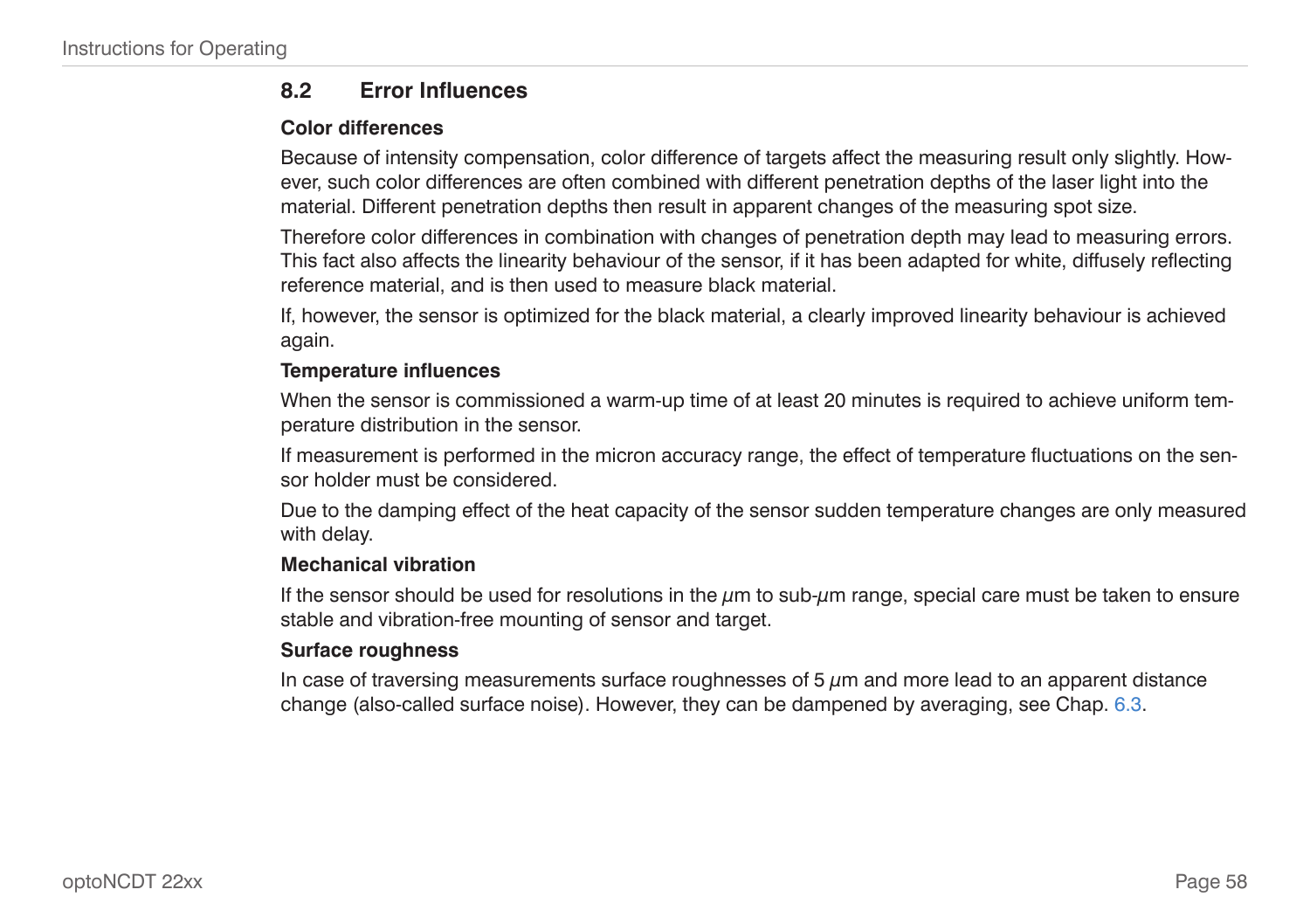#### **Angle influence**

Tilt angles of the target both around the X and the Y axis of less than 5 ° only have a disturbing effect with surfaces which are highly reflecting.

Tilt angles between 5 ° and 15 ° lead to an apparent distance change of approximately 0.12 ... 0.2 % of the measuring rang[e, see Fig.](#page-58-0)  [30](#page-58-0).

Tilt angles between 15 ° and 30 ° lead to an apparent distance change of approximately 0.5 % of the measuring range.

These influences must be considered especially when scanning structured surfaces. In principle the angle behaviour in triangulation also depends on the reflectivity of the target.



<span id="page-58-0"></span>

|  |  | Fig. 30 Angle influence |
|--|--|-------------------------|
|--|--|-------------------------|

| Angle        | X-axis %  | Y-axis %  |  |
|--------------|-----------|-----------|--|
| $5^{\circ}$  | typ. 0.12 | typ. 0.12 |  |
| 15 $\degree$ | typ. 0.2  | typ. 0.2  |  |
| 30°          | typ. 0.5  | typ. 0.5  |  |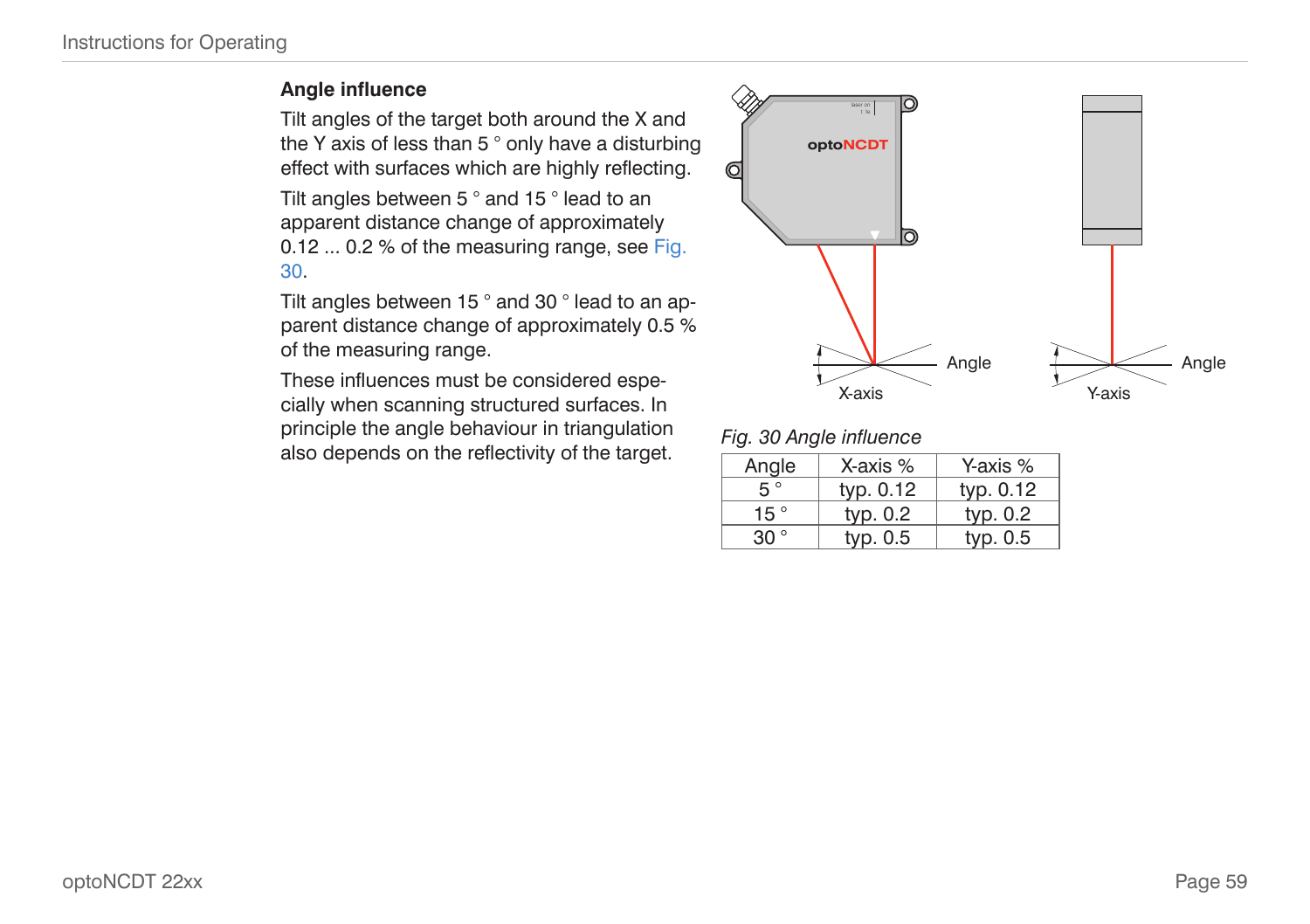#### **Optimising the measuring accuracy by means of special sensor arrangement**

- In case of rolled or polished metals that are moved past the sensor the sensor plane must be arranged in the direction of the rolling or grinding marks. The same arrangement must be used for color strip[s, see Fig. 31.](#page-59-0)

| Color strips | Direction of movement |  |  |
|--------------|-----------------------|--|--|
|              |                       |  |  |
|              |                       |  |  |
|              |                       |  |  |

<span id="page-59-0"></span>Grinding or rolling marks

*Fig. 31 Sensor arrangement in case of ground or striped surfaces*

- In case of bore holes, blind holes, and edges in the surface of moving targets the sensor must be arranged in such a way that the edges do not obscure the laser spo[t, see Fig.](#page-59-1)  [32.](#page-59-1)



<span id="page-59-1"></span>*Fig. 32 Sensor arrangement for holes and ridges*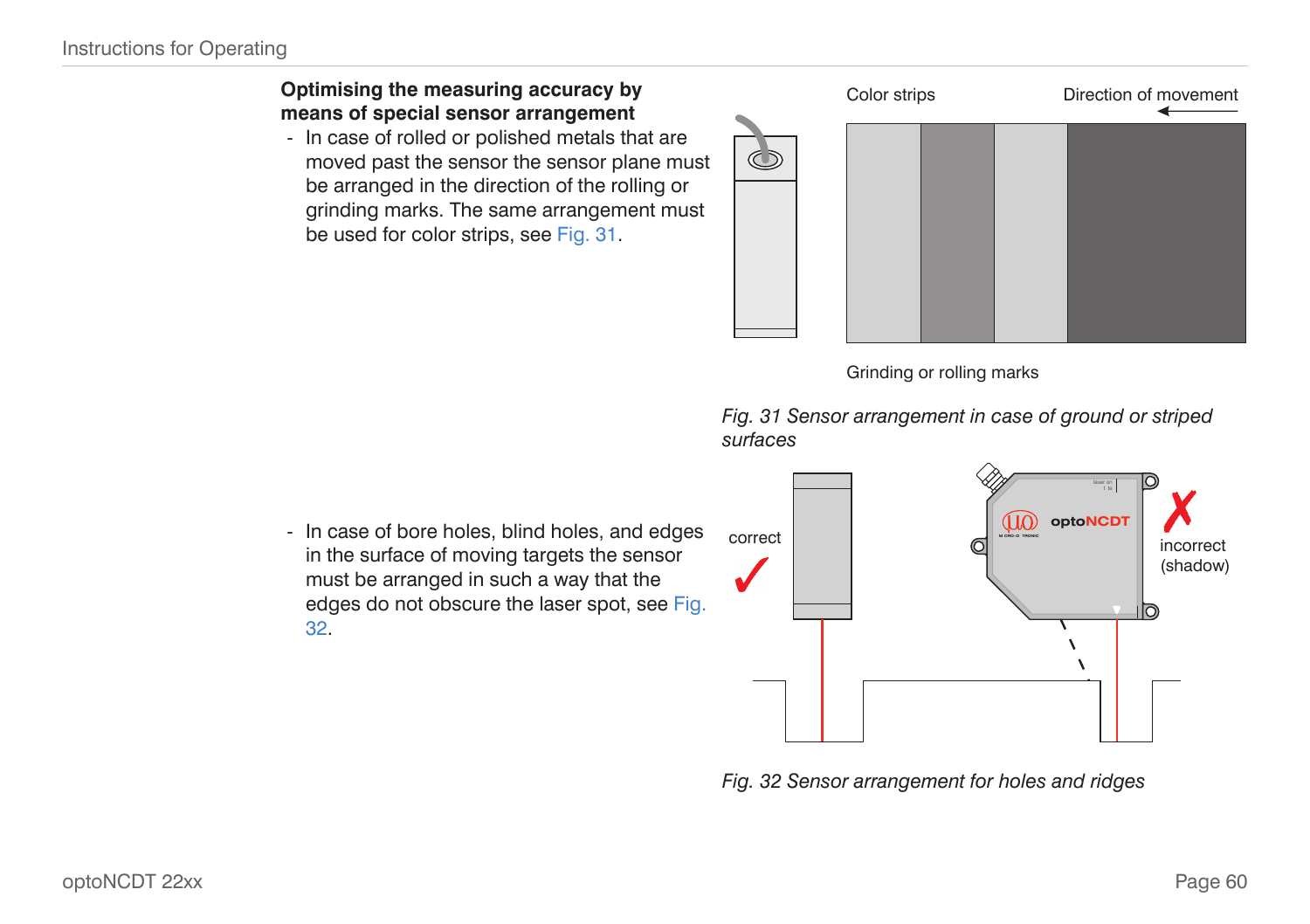## **8.3 Cleaning the Protective Glasses**

A periodically cleaning of the protective housings is recommended.

## **Dry cleaning**

This requires a suitable optical antistatic brush or blow off the panels with dehumidified, clean and oil free compressed air.

#### **Wet cleaning**

Use a clean, soft, lint-free cloth or lens cleaning paper and pure alcohol (isopropanol) for cleaning the protective housing.

Do not use commercial glass cleaner or other cleansing agents.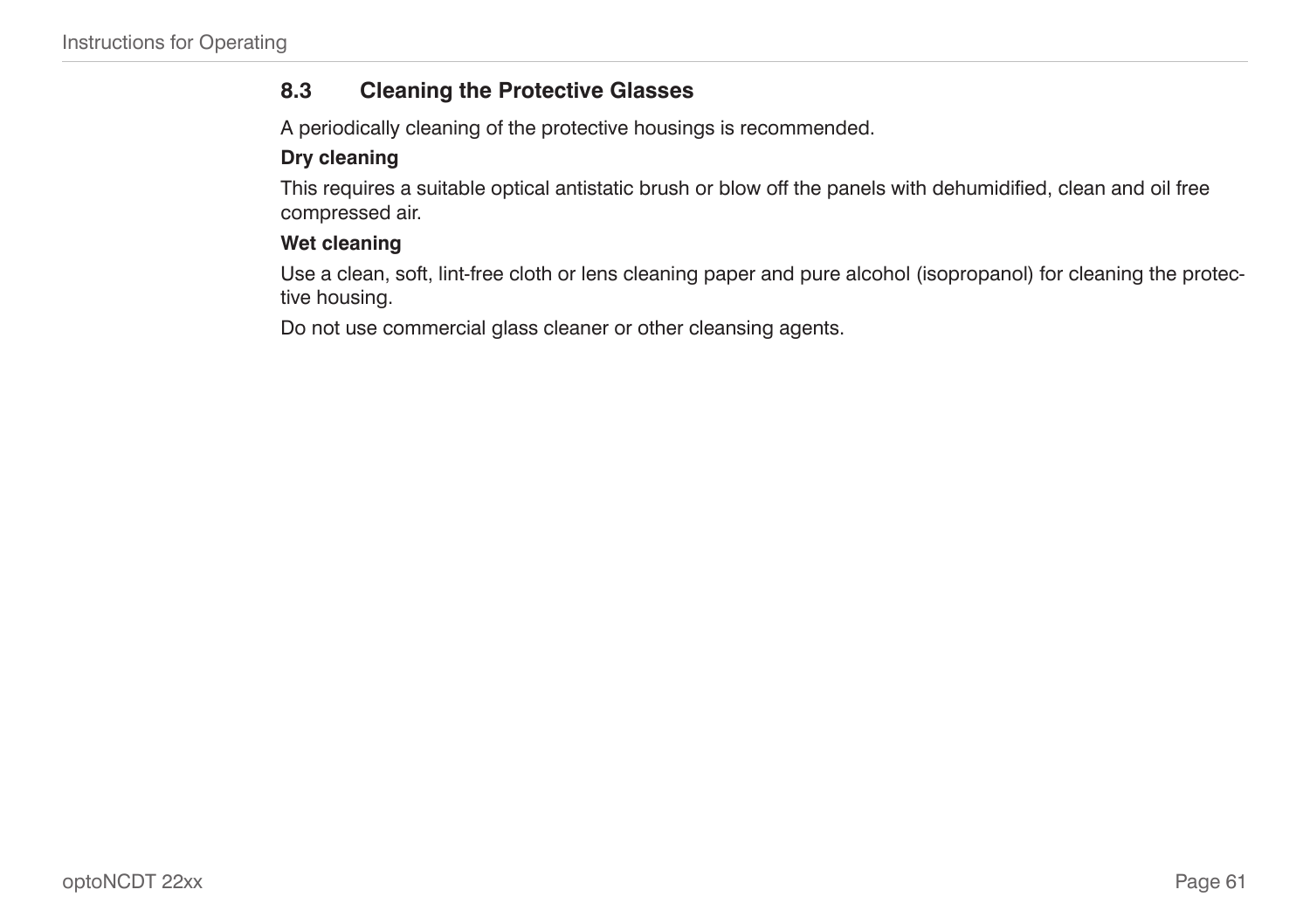## **9. Value Output**

## **9.1 Analog Value Output**

Max. range (with offset)  $-10.0 \text{ V} ... +10.0 \text{ V}$ Output amplification  $\Delta U_{\text{out}}$ 10.0  $V = 100 %$  measuring range Output voltage without offset  $-5.0$  V  $\dots$  +5.0 V

**Example:**  $U_{\text{OUT}} = 4.6 \text{ V}$ Measuring range  $= 10$  mm Value  $= 4.6$  mm

#### Calculation of a value: 1

$$
x \text{ [mm]} = U_{\text{OUT}} \star \frac{\text{Measuring range [mm]}}{10.0 \text{ [V]}}
$$

## **9.2 Digital Value Output, Conversion**

| Value range 0 |       |          | $\ldots$ 65519 16 Bit - 16 | Calculation of a value: 1                                                                                           |
|---------------|-------|----------|----------------------------|---------------------------------------------------------------------------------------------------------------------|
|               |       | $\cdots$ | 642 SMR reserves           |                                                                                                                     |
|               | 643   |          | 64876 Measuring<br>range   | $\vert x[mm] = \left[\text{digital }_{OUT} * \frac{1.02}{65520} - 0.51\right) * \text{Measuring range } [mm] \vert$ |
|               | 64877 |          | 65519 EMR reserves         |                                                                                                                     |
| Example:      |       |          |                            | $32760$ (32760 * 15.5677E-6 - 0.51) * 10 mm = 0 mm<br>(Midrange)                                                    |

**Example:** 32760 (32760 \* 15.5677E-6 - 0.51) \* 10 mm = 0 mm (Midrange) 16758 (16758 \* 15.5677E-6 - 0.51) \* 10 mm = -2.49115 mm 643 (643 \* 15.5677E-6 - 0.51) \* 10 mm = -4.99989 mm (Start of measuring range)

## **9.3 Digital Error Codes**

Value range 65520 ... 65535 (digital  $_{\text{OUT}}$ )<br>F1 bad obiekt 65522 F1 bad objekt F2 out of range - 65524 F3 out of range  $+$  65526 F4 poor target 65528 F5 Laser off 65530

1) Based on midrange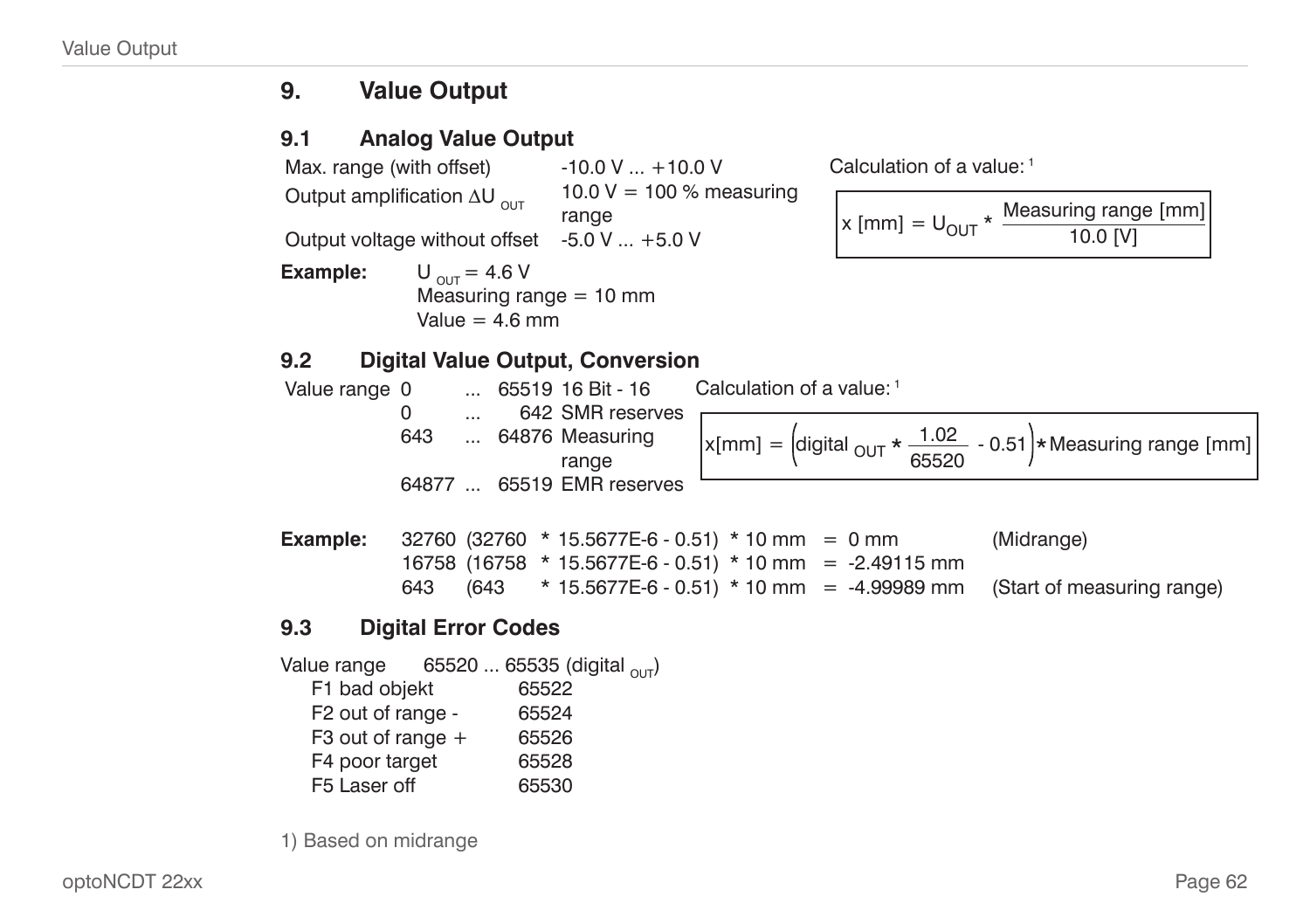## <span id="page-62-0"></span>**10. Software**

#### **10.1 Demo Software**

The software

- transfers sensor parameter to the sensor and
- transmits measuring results and represent them in a diagram.

All data are transmitted through a RS422 interface and can be saved on demand.

- Disconnect or connect the D-sub connection between RS422 and USB converter when the sensor is
- disconnected from power supply only.

#### **10.1.1 System Requirements**

The following system requirements are recommended:

- Windows 2000, Windows XP or Windows 7
- Pentium III ≥ 300 MHz
- 256 MB RAM
- Free USB port

#### **10.1.2 Cable and Program Routine Requirements**

- PC2200-x/USB/IND Sensor cable for supply (soldered ends) and 9-pin SUB D connector for RS422 interface (useable with IF/RS422/USB)
- RS422/USB converter Interface converter RS422 to USB, useable with cable PC2200-x/USB/IND inclusive driver.



| PC2200-x/USB/IND |  |  |
|------------------|--|--|
| Signal           |  |  |
| $Rx+$            |  |  |
| Rx-              |  |  |
| $Tx +$           |  |  |
| Tx-              |  |  |
| Pin assignment   |  |  |
| 9-pin D SUB      |  |  |
|                  |  |  |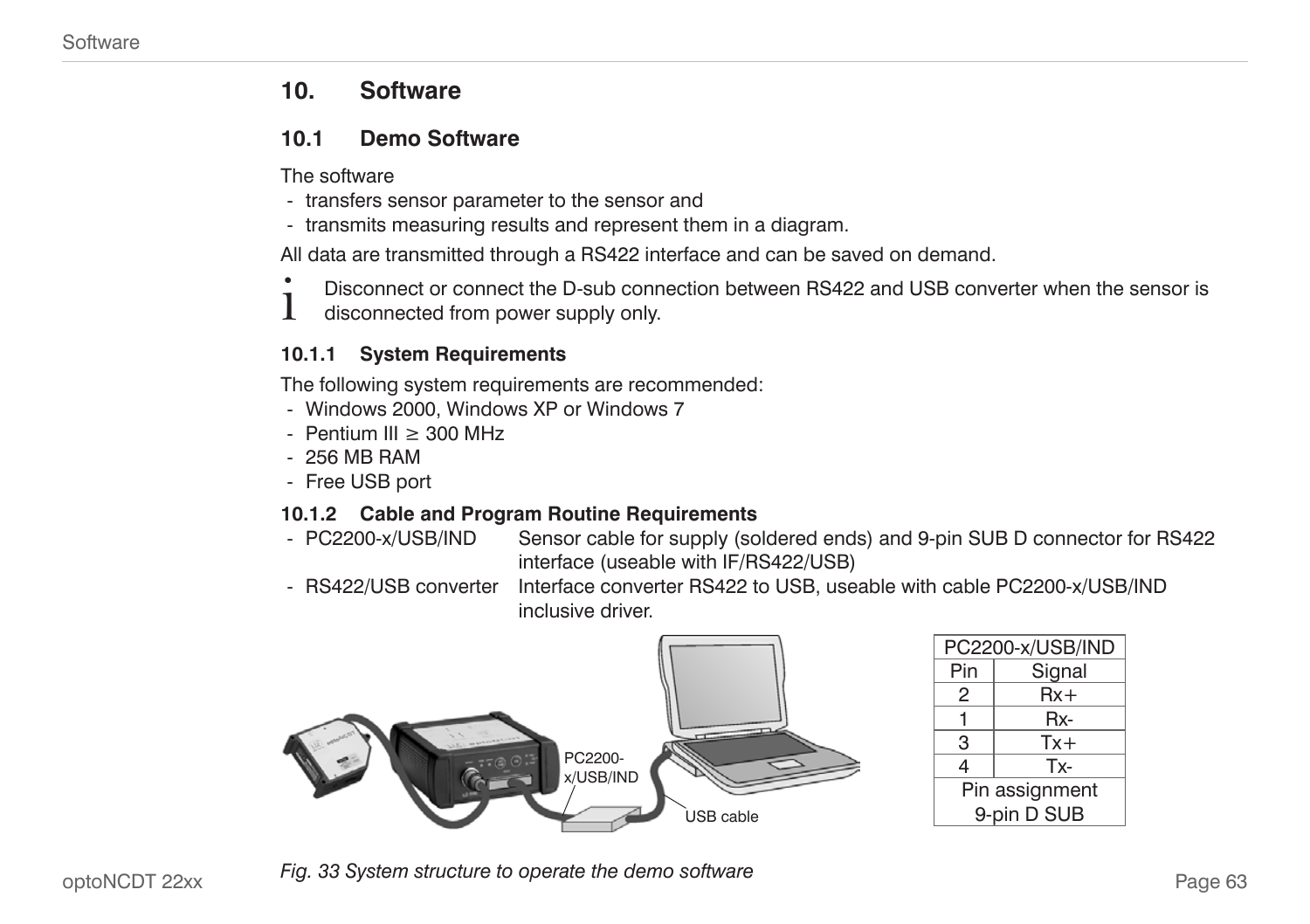#### **10.1.3 Measurement**



*Fig. 34 Start screen of the measurement program*

This sub program can be used to acquire, evaluate and store data.

- You will find the latest driver /program routine at:
- www.micro-epsilon.com/link/opto/2200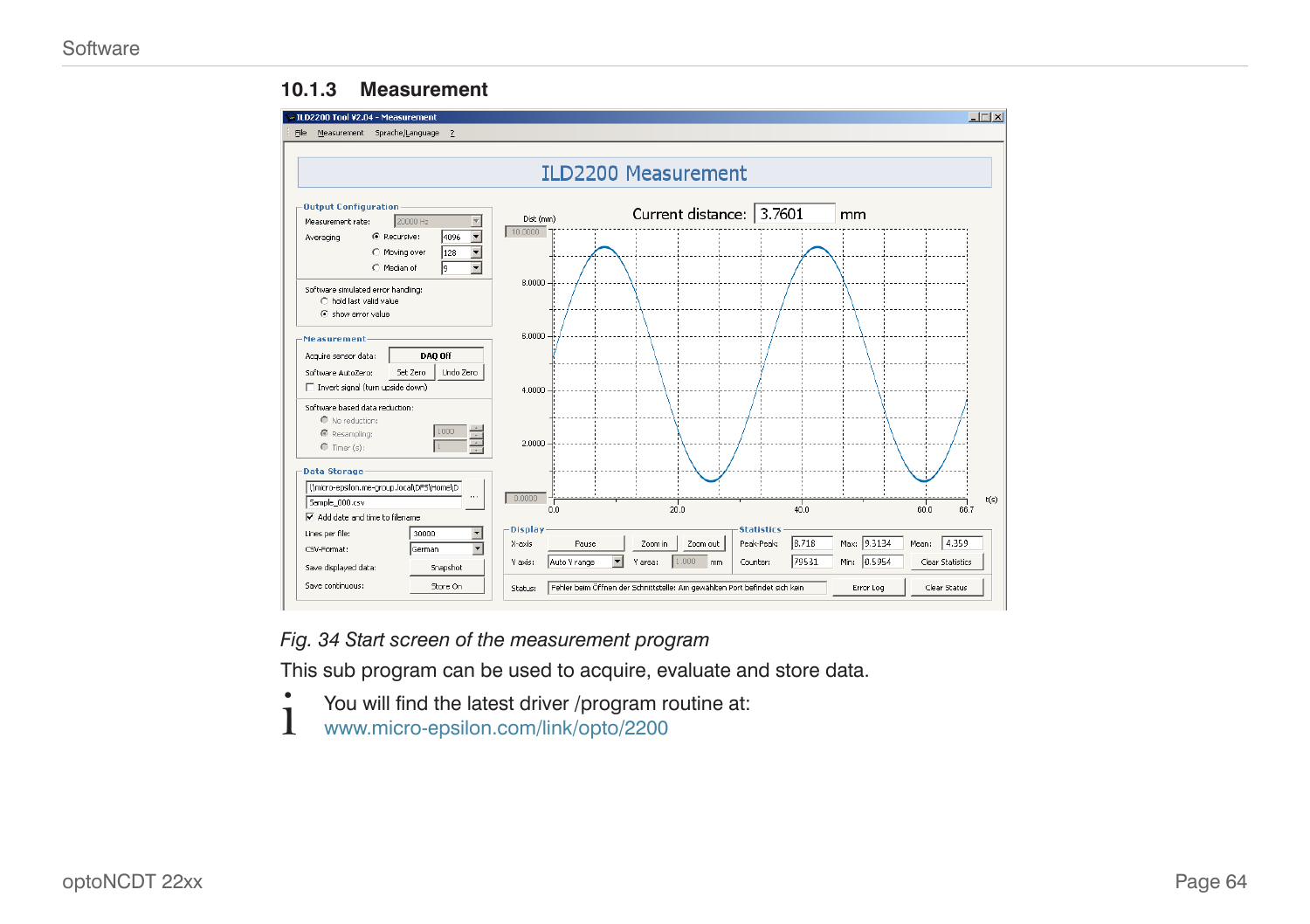#### **10.2 Software Support with MEDAQLib**

MEDAQLib offers you a documented driver DLL. Therewith you embed optoNCDT laser sensors, in combination with

- the RS422/USB converte[r, see Chap. 14.1](#page-66-0) and a suitable PC2200-x/USB/IND cable or
- the PCI interface card IF 2008 and the PC2200-x/IF2008 cable[, see Chap. 7.](#page-43-0),

into an existing or a customized PC software.

MEDAQLib

- contains a DLL, which can be imported into  $C, C++, VB$ , Delphi and many additional programs,
- makes data conversion for you,
- works independant of the used interface type,
- features by identical functions for the communication (commands),
- provides a consistant transmission format for all MICRO-EPSILON sensors.

For C/C++ programmers MEDAQLib contains an additional header file and a library file,

You will find the latest driver / program routine at:

www.micro-epsilon.com/download

www.micro-epsilon.com/link/software/medaqlib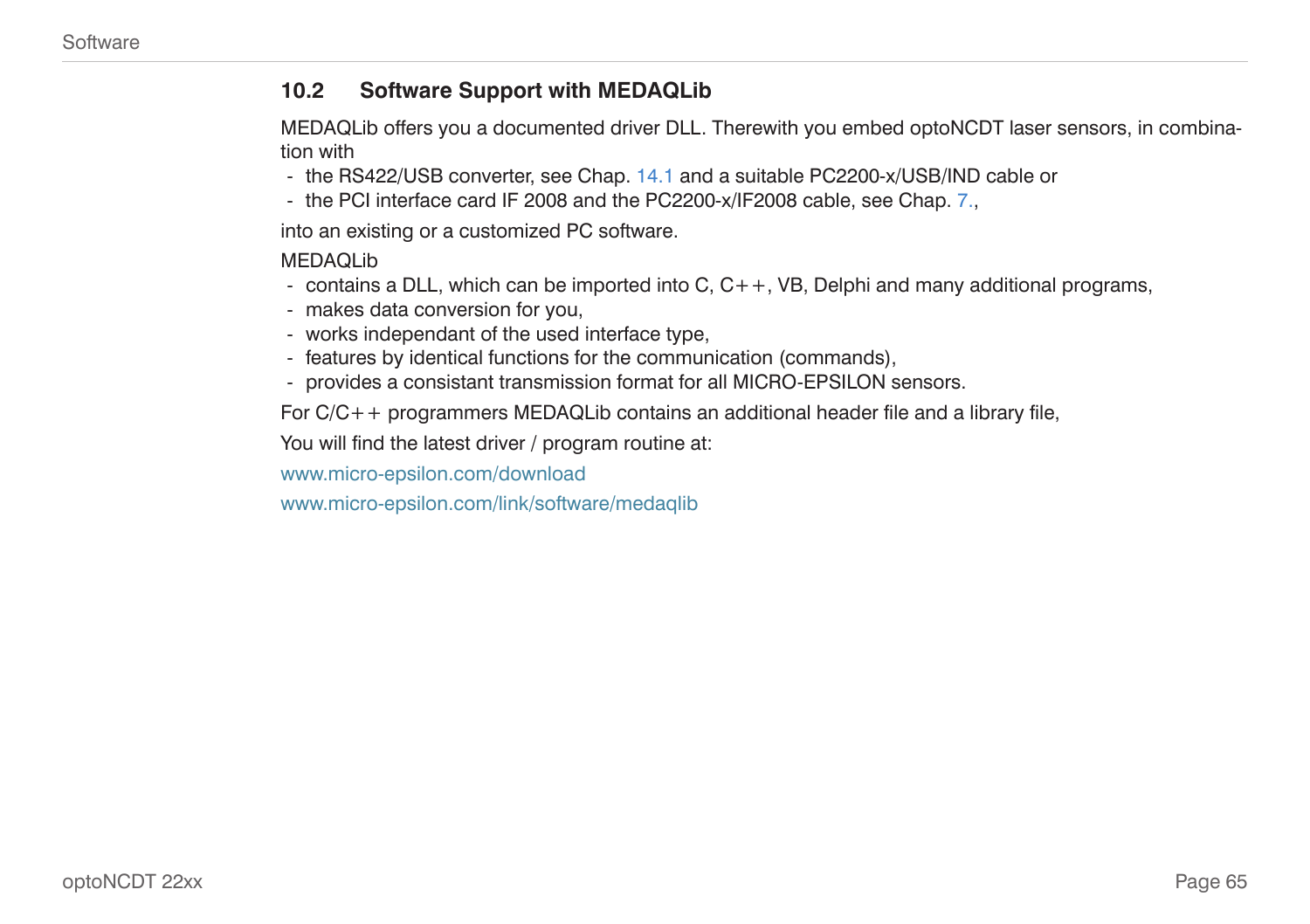## **11. Warranty**

All components of the device have been checked and tested for perfect function in the factory. In the unlikely event that errors should occur despite our thorough quality control, this should be reported immediately to MICRO-EPSILON. The warranty period lasts 12 months following the day of shipment. Defective parts, except wear parts, will be repaired or replaced free of charge within this period if you return the device free of cost to MICRO-EPSILON.

This warranty does not apply to damage resulting from abuse of the equipment and devices, from forceful handling or installation of the devices or from repair or modifications performed by third parties. MICRO-EPSILON will specifically not be responsible for eventual consequential damages.

No other claims, except as warranted, are accepted. The terms of the purchasing contract apply in full. MICRO-EPSILON always strives to supply the customers with the finest and most advanced equipment. Development and refinement is therefore performed continuously and the right to design changes without prior notice is accordingly reserved. For translations in other languages, the data and statements in the German language operation manual are to be taken as authoritative.

## **12. Service, Repair**

In the event of a defect on the sensor, sensor cable or controller:

- If possible, save the current sensor settings in a parameter set, see ILD2200 Tool, Measurement / Configuration menu, in order to load the settings back again into the controller after the repair.
- Please send us the effected parts for repair or exchange.

In the case of faults the cause of which is not clearly identifiable, the whole measuring system must be sent back to:

**13. Decommissioning, Disposal**

 $\Box$  Disconnect the power supply and output cable on the controller.

Disconnect the sensor cable between sensor and controller.

The optoNCDT22xx is produced according to the directive 2002/95/EC ("RoHS"). The disposal is done according to the legal regulations (see directive 2002/96/EC).

MICRO-EPSILON Optronic GmbH Lessingstraße 14 D-01465 Langebrück Telefon: 035201 / 729 - 0 Fax: 035201 / 729 - 90 optronic@micro-epsilon.de www.micro-epsilon.com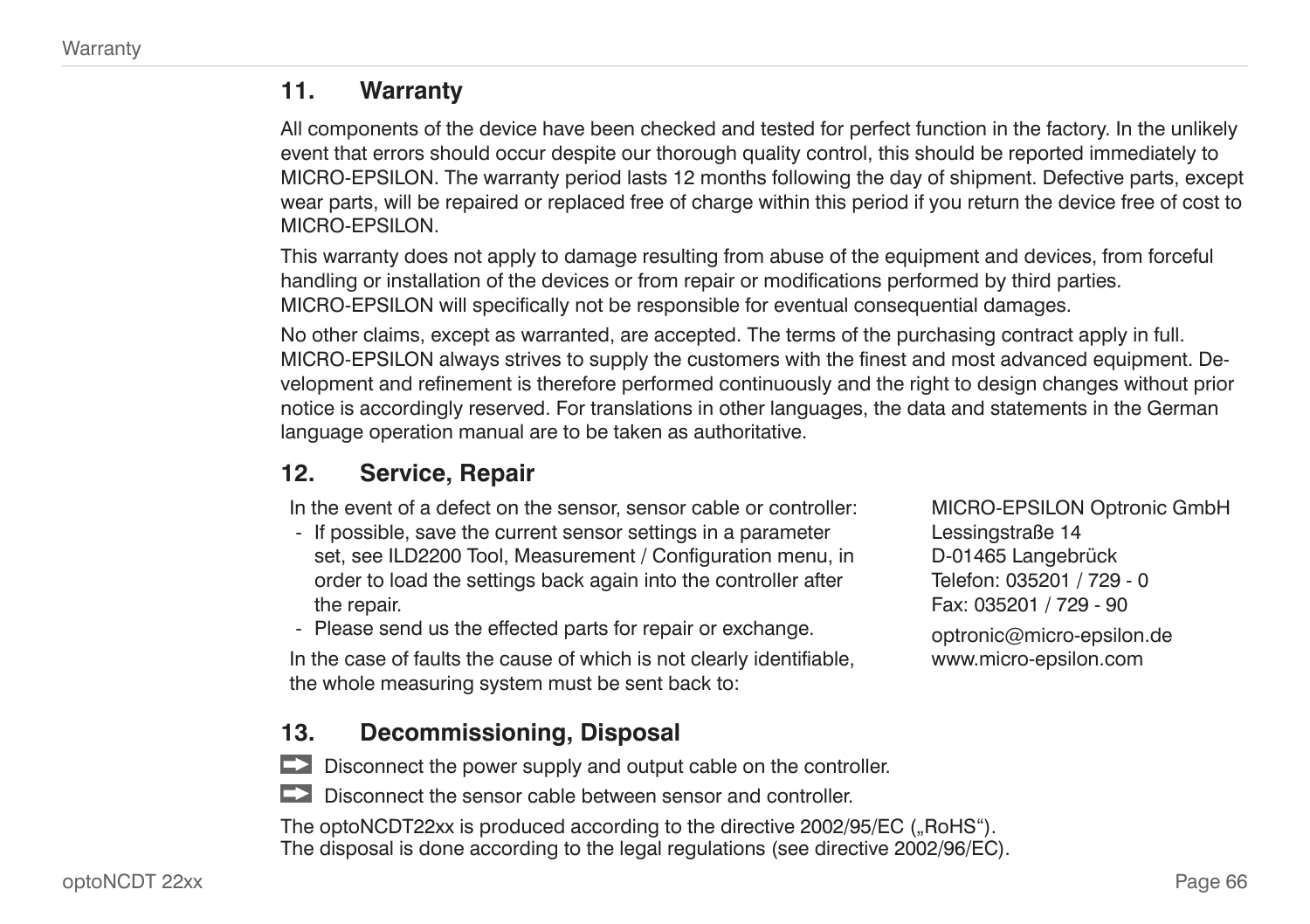## **14. Appendix**

#### <span id="page-66-0"></span>**14.1 Accessories, Service**

| Power supply 24 V for mounting on DIN-rail, input 230 VAC, output 24 VDC/2.5                                                                                                     |
|----------------------------------------------------------------------------------------------------------------------------------------------------------------------------------|
| Interface card with RS422 interface for up to 4 sensors ILD22xx and two encoders                                                                                                 |
| Protection housing with glass window for sensors ILD22xx-2 / 10 / 20 / 50 / 100                                                                                                  |
| Protection housing with glass window and air cleaning of the glass window for sensors ILD22xx-2 / 10 / 20 /<br>50 / 100                                                          |
| Protection housing with glass window for sensor ILD22xx-40 / 200                                                                                                                 |
| Protection housing with glass window and air cleaning of the glass window for sensor ILD22xx-40 / 200                                                                            |
| Extension cable, 3 or 8 m long 1                                                                                                                                                 |
| Power supply and output cable, 3 m long                                                                                                                                          |
| Power supply and output cable, 10 m long, with RS485                                                                                                                             |
| Power supply and output cable, 5 m long, with RS485                                                                                                                              |
| Power supply and output cable, 3 or 5 m long, analog and digital signals, 25-pin. Sub-D connector respec-<br>tively tinned ends                                                  |
| Sensor cable for supply and 9-pin Sub-D connector for RS422 interface (useable with RS422/USB converter.<br>Inclusive power supply unit connector (90  235 VAC) for power supply |
| Interface converter RS422 to USB (useable with cable 2200-x/USB/IND inclusive driver)                                                                                            |
| IF2008-Y adapter cable Adapter cable, Y-type, 100 mm long, to connect two interface cables on the same RS485 port of a IF2008                                                    |
| Sensor cable for supply and RS422 interface, useable with IF2008                                                                                                                 |
|                                                                                                                                                                                  |

#### **Service**

Functional test and new matching test of all components and new matching of a complete measuring channel, inclusive test report, with calibration.

1) Extension cable are available for all ILD22xx. If you use an extension cable, calibration of the whole measuring system is necessary. Please define the type of extension cable with your order.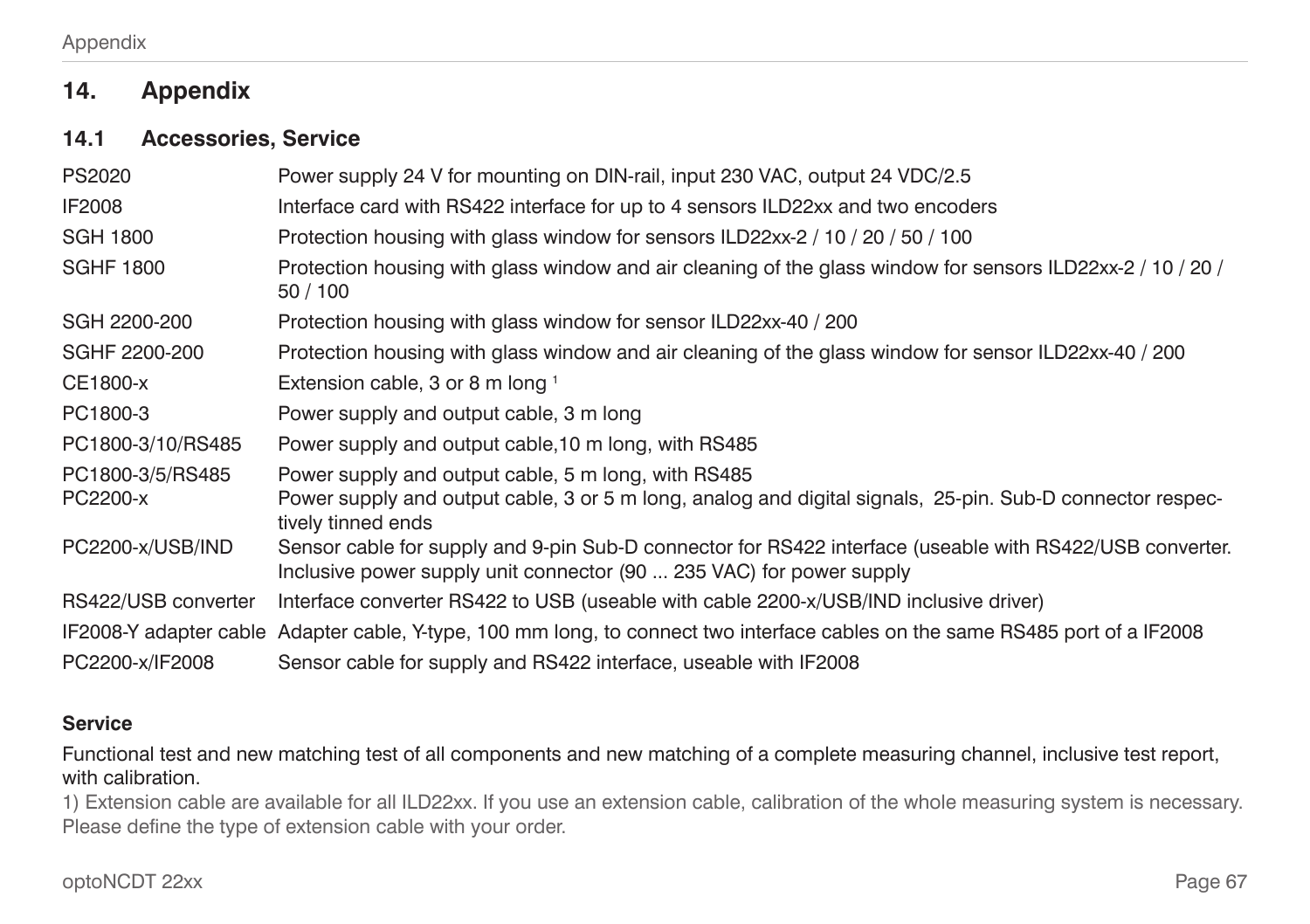#### **14.2 Protective Housing**

The SGH protective housing are designed to be used especially if the sensor operates in a dirty environment or higher ambient temperature. It is available as an accessory. If these protective housings are used, the linearity of the sensors in the complete system may deteriorate. For the sole purpose of protection against mechanical damage a simple protective shield with sufficiently large opening is therefore more advantageous.

The protective housing are offered in two versions:

- SGH without air purging (with inlet and exhaust for cooling) and
- SGHF with air purging.

The following guidelines must be observed if the sensors are operated in a protective housing:

- 1. The maximum ambient temperature within the protective housing is 45 °C.
- 2. The requirements for compressed-air are:
	- Temperature at the inlet < 25 °C
	- The compressed-air must be free of oil and water residues. It is recommended to use two oil separators in series arrangement.
- 3. With a flow rate for example 240 l/min (2.5 bar) the maximum outside temperature is 65 °C.
- 4. For higher ambient temperatures it is recommended to use an additional water-cooled carrier and cover plates outside the protective housing.
- 5. No direct heat radiation (including sunlight!) on the protective housing. In case of direct heat radiation additional thermal protective shields must be installed.
- 6. Installation of the sensors in the protective housings should be performed by the manufacturer, because especially in case of short reference distances the protective window must be included in the calibration.
- 7. It is recommended that the protective window is cleaned from time to time with a soft alcohol-soaked cloth or cotton pad.

#### **The delivery includes:**

The rotatable plug-nipple glands type LCKN-1/8-PK-6 (FESTO) for the compressed-air tubes with a inner diameter of 6 mm, the air plate (SGHF) and the sensor fastening accessories are included in the delivery of the protective housing.

The delivery includes no screws for fastening the protective housing (for example 4 pieces M4 x 20).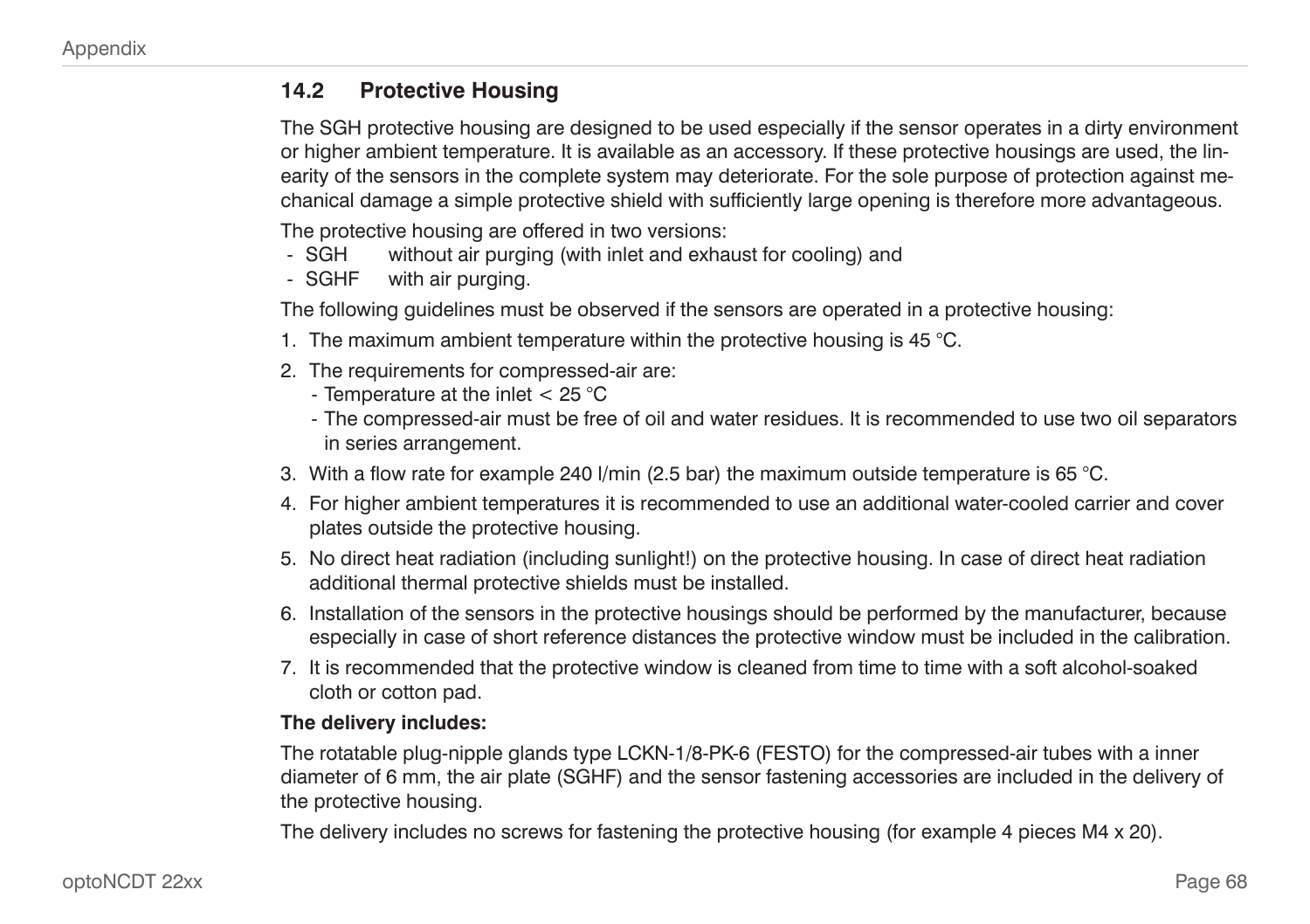

*Fig. 35 Protective housing for measuring ranges 2/10/20/50/100*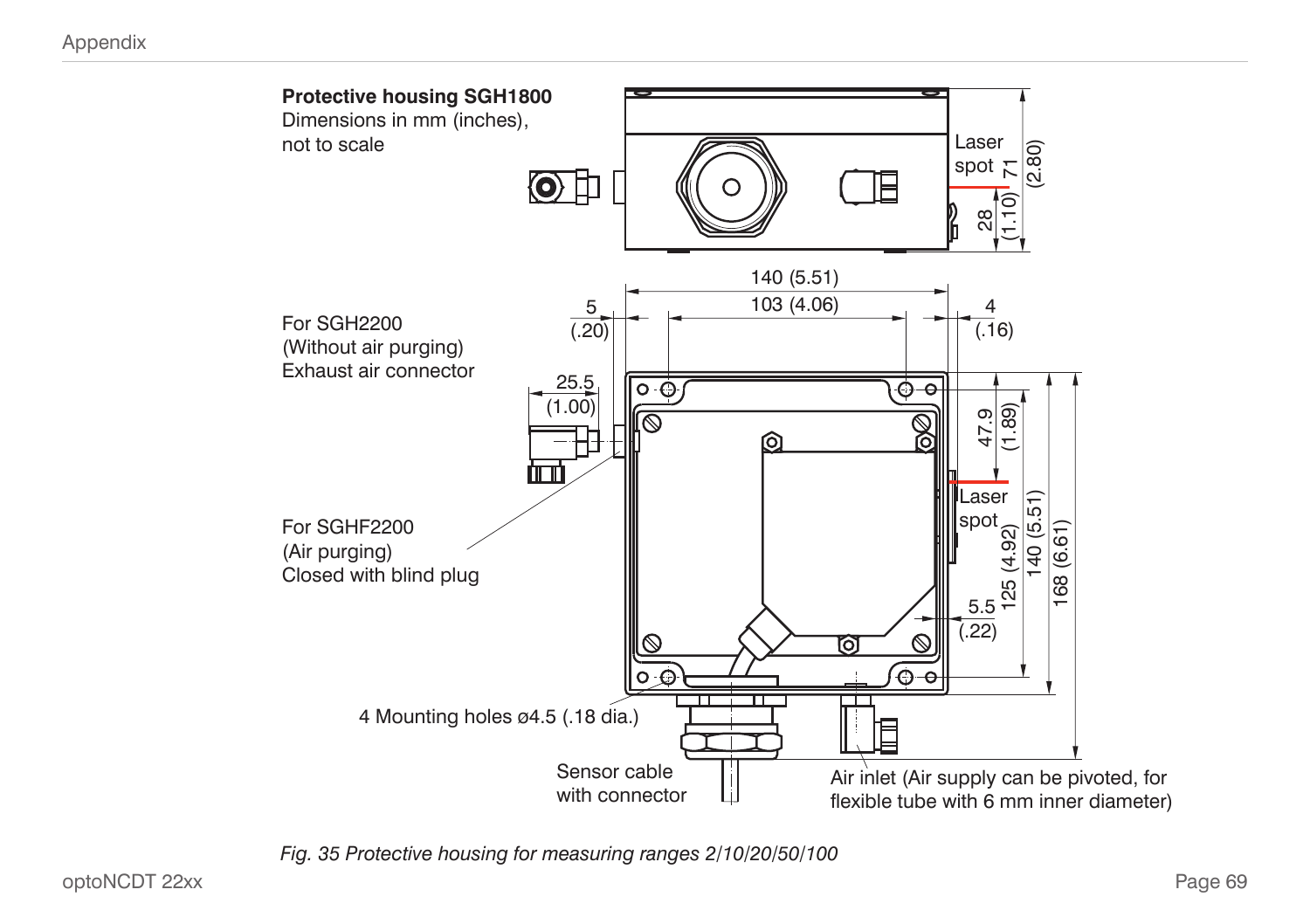

*Fig. 36 Protective housing for measuring range 40 and 200 mm*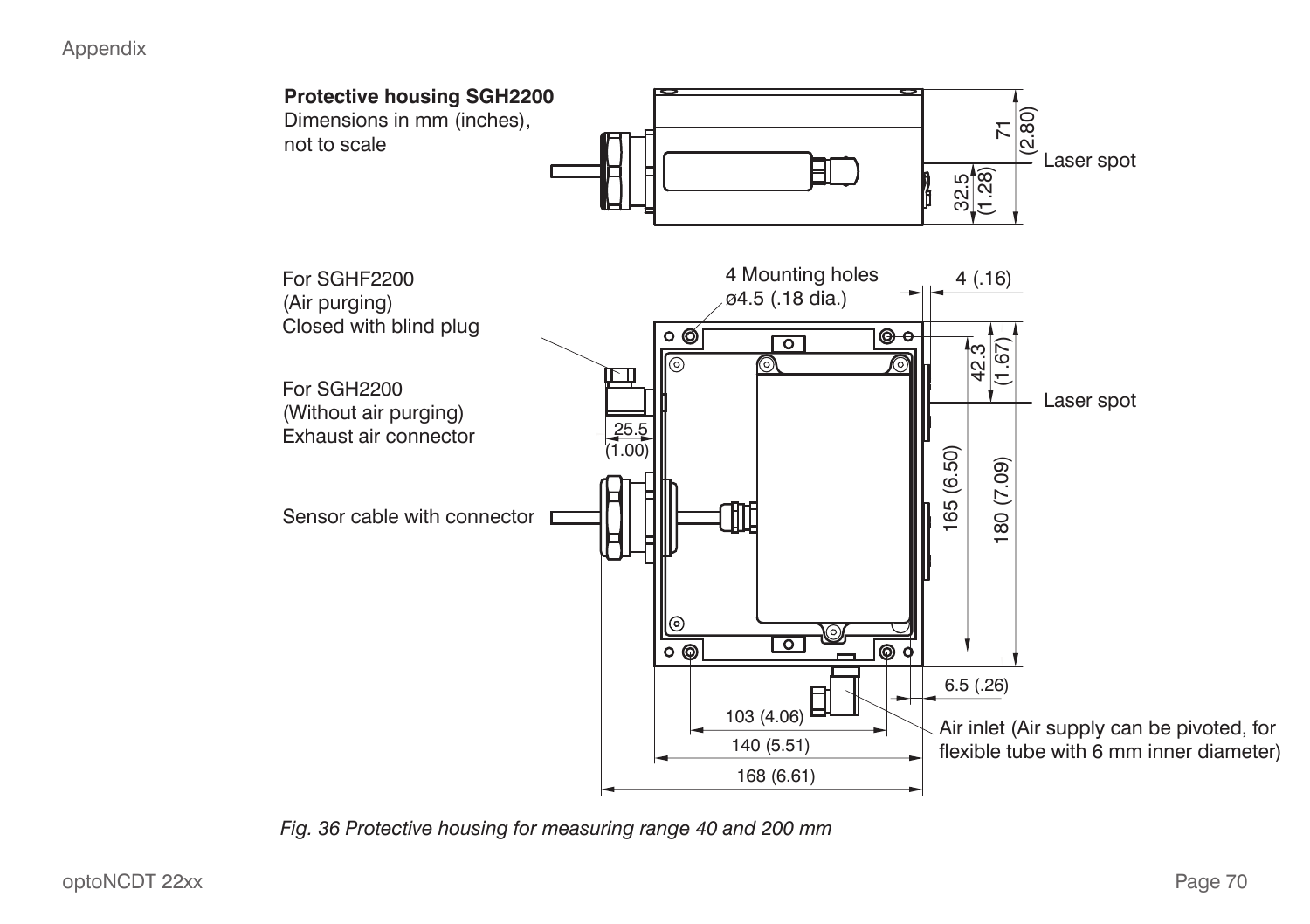## **14.3 Factory Setting**

Press the key "zero/reset" for about 5 seconds to restore the factory settings.

| <b>Name/Function</b>                        | <b>Setting</b>                                                  | <b>Chapter</b> |
|---------------------------------------------|-----------------------------------------------------------------|----------------|
| Averaging                                   | Moving average, averaging number<br>$N = 1$ , without averaging | Chap. 6.3      |
| Responses of the analog<br>output to errors | Save the last valid measurement<br>value                        | Chap. $6.8$    |